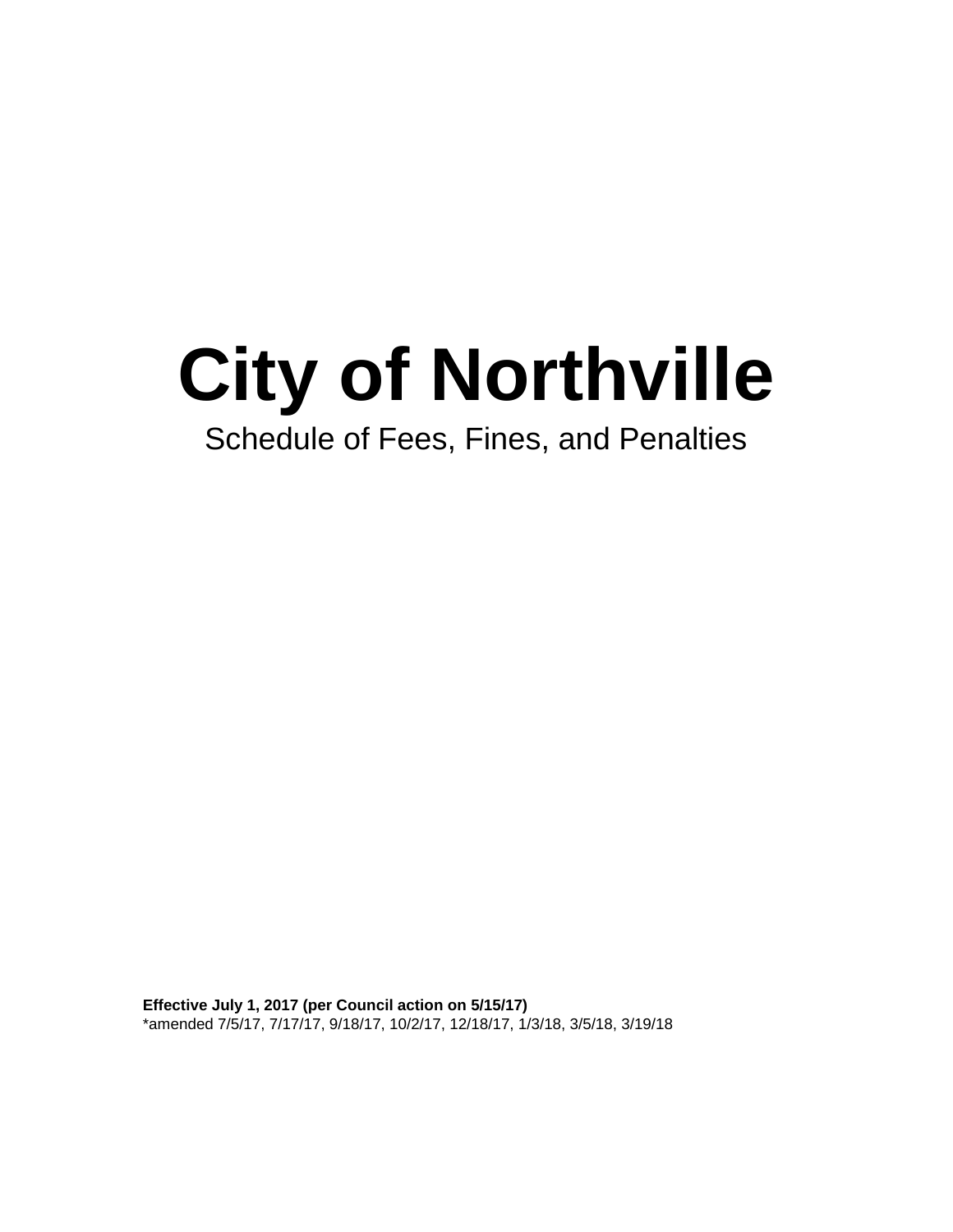## **CITY OF NORTHVILLE Table of Contents**

| <b>Fee Type</b>                                | Page           |
|------------------------------------------------|----------------|
| <b>Allen Terrace</b>                           | 3              |
| <b>Building</b>                                | $\overline{4}$ |
| Cemetery                                       | 8              |
| <b>Development Review</b>                      | 10             |
| <b>Electrical</b>                              | 14             |
| Mechanical                                     | 17             |
| <b>Miscellaneous</b>                           | 21             |
| <b>Parking Credits</b>                         | 26             |
| Parking / Vehicle Fines                        | 27             |
| <b>Parks &amp; Recreation Building Rentals</b> | 29             |
| <b>Parks &amp; Recreation Park Rentals</b>     | 30             |
| Plumbing                                       | 31             |
| <b>Solid Waste</b>                             | 34             |
| <b>Tree Preservation</b>                       | 35             |
| <b>Violation Bureau</b>                        | 36             |
| <b>Water and Sewer</b>                         | 37             |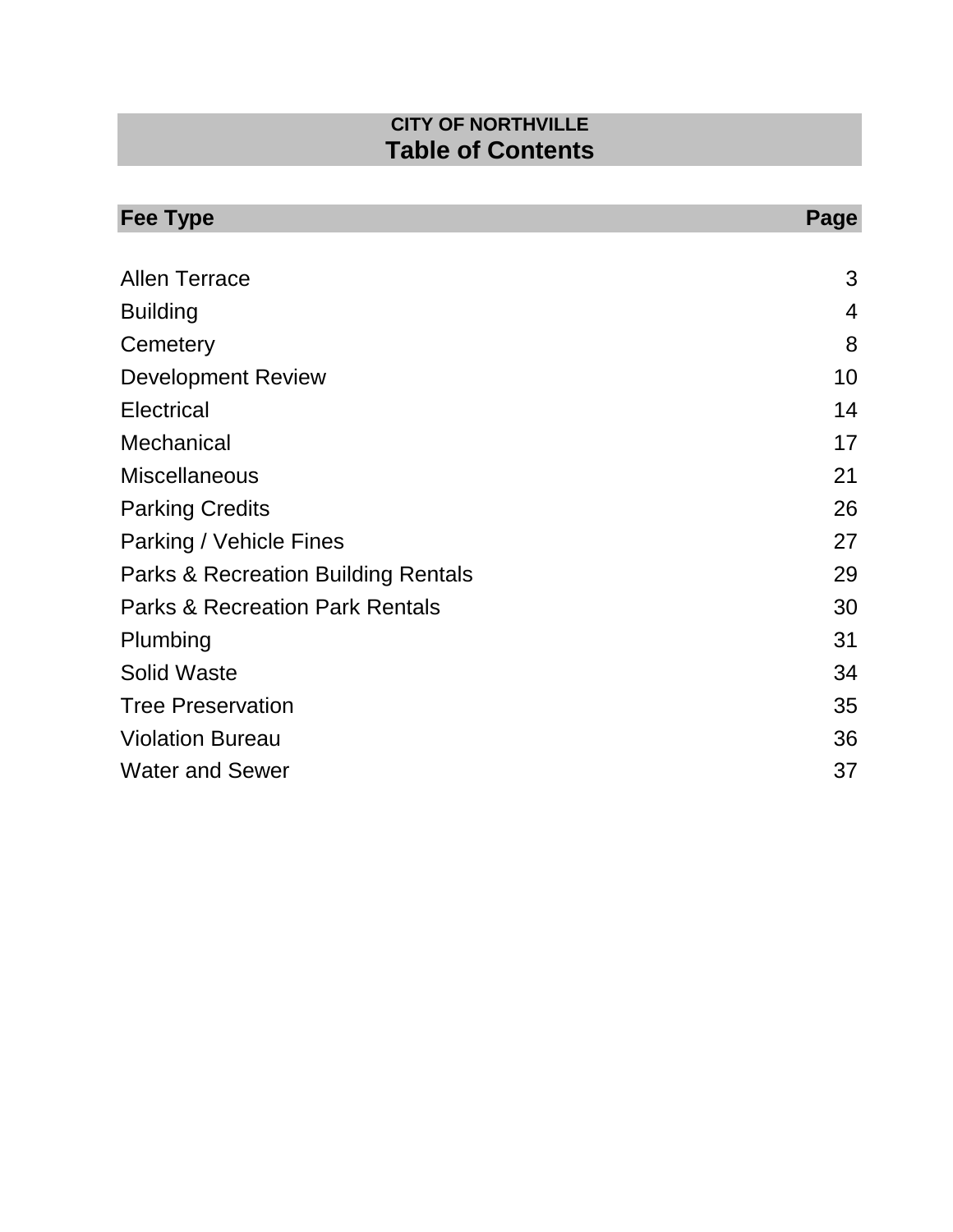| <b>CITY OF NORTHVILLE</b>           |  |  |
|-------------------------------------|--|--|
| <b>Allen Terrace Rents and Fees</b> |  |  |

|                                                                   | <b>Effective</b> | <b>Current</b> | <b>Cashier</b> |         |
|-------------------------------------------------------------------|------------------|----------------|----------------|---------|
|                                                                   | date             | <b>Fee</b>     | Code           | Dept.   |
| <b>Allen Terrace Rents</b>                                        |                  |                |                |         |
| One-Bedroom                                                       | 7/1/17           | 705            | 77             | Housing |
| Two-Bedroom                                                       | 7/1/17           | 1,090          | 77             | Housing |
| * Rent charges are reviewed yearly as part of the budget process. |                  |                |                |         |
| <b>Allen Terrace Fees</b>                                         |                  |                |                |         |
| Entry fee (in lieu of security deposit)                           | 7/1/17           | 705            | 70             | Housing |
| Transfer fee - One-bedroom                                        | 7/1/17           | 400            | 74             | Housing |
| Transfer fee - Two-bedroom                                        | 7/1/17           | 700            | 74             | Housing |
| Key fee                                                           | 7/1/17           |                | 74             | Housing |
| Key bracelet fee                                                  | 7/1/17           | 3              | 74             | Housing |
|                                                                   |                  | Pass thru      |                |         |
|                                                                   |                  | actual repair  |                |         |
| Maintenance fees for damage caused by resident                    | 7/1/17           | costs          | 74             | Housing |
| Activity room rental fee (Allen Terrace residents only)           | 7/1/17           | 25             | 74             | Housing |
| Refundable cleaning deposit for activity room rental              | 7/1/17           | 50             | 74             | Housing |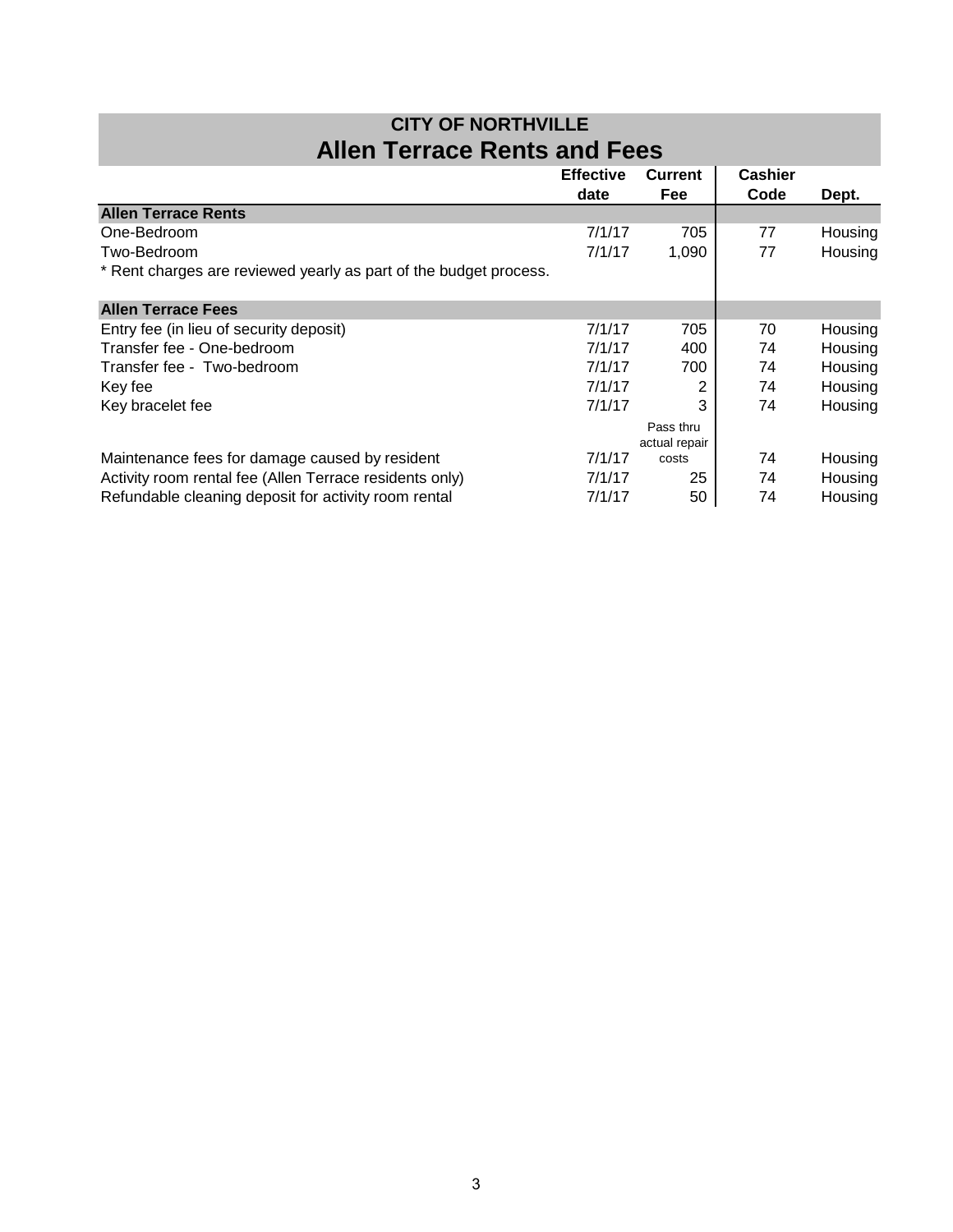|                                                                                                                 | <b>Effective</b> |                    | <b>Cashier</b> |             |
|-----------------------------------------------------------------------------------------------------------------|------------------|--------------------|----------------|-------------|
|                                                                                                                 | <b>Date</b>      | <b>Current Fee</b> | Code           | Dept.       |
| FOR NEW BUILDING; OTHER STRUCTURES; ALTERATIONS; AND REPAIRS                                                    |                  |                    |                |             |
| <b>TO EXISTING STRUCTURES</b>                                                                                   |                  |                    |                |             |
| Minimum fee for the first \$1000 of cost                                                                        | 7/1/17           | 75                 | 40             | Bldg.       |
| Each additional \$1000 or fraction over \$1000 up to \$100,000 (\$15 per \$1,000)                               | 7/1/17           | 15                 | 40             | Bldg.       |
| Each additional \$1000 or fraction over \$100,000 (\$15 per \$1,000)                                            | 7/1/17           | 15                 | 40             | Bldg.       |
|                                                                                                                 |                  |                    |                |             |
| <b>SIGN PERMIT</b>                                                                                              |                  |                    |                |             |
| Sign permit                                                                                                     | 1/3/18           | 75                 | 40             | <b>Bldg</b> |
| (Signs located in the Historic District must apply to the HDC and receive HDC approval                          |                  |                    |                |             |
| before applying for a building permit)                                                                          |                  |                    |                |             |
|                                                                                                                 |                  | $1/2$ of           |                |             |
| Reinstatement of Expired Permit Charge - One half of Original Fee                                               | 7/1/17           | original fee       | 40             | Bldg.       |
| PLAN REVIEW: VALUATION: COMMERCIAL / INDUSTRIAL                                                                 |                  |                    |                |             |
| \$0 to \$100,000                                                                                                | 7/1/17           | 190                | 40             | Bldg.       |
| \$100,001 to \$200,000                                                                                          | 7/1/17           | 240                | 40             | Bldg.       |
| \$200,001 to \$300,000                                                                                          | 7/1/17           | 290                | 40             | Bldg.       |
| \$300,001 to \$400,000                                                                                          | 7/1/17           | 340                | 40             | Bldg.       |
| \$400,001 to \$500,000                                                                                          | 7/1/17           | 400                | 40             | Bldg.       |
| \$500,001 to \$600,000                                                                                          | 7/1/17           | 450                | 40             | Bldg.       |
| \$600,001 to \$700,000                                                                                          | 7/1/17           | 500                | 40             | Bldg.       |
| \$700,001 to \$800,000                                                                                          | 7/1/17           | 520                | 40             | Bldg.       |
| \$800,001 to \$900,000                                                                                          | 7/1/17           | 610                | 40             | Bldg.       |
| \$900,001 to \$1,000,000                                                                                        | 7/1/17           | 660                | 40             | Bldg.       |
| \$1,000,001 and above                                                                                           | 7/1/17           | 710                | 40             | Bldg.       |
| NOTE: if necessary, any charges incurred due to outside plan review (i.e. ICC) must be                          |                  |                    |                |             |
| paid to the City of Northville by the permit applicant                                                          |                  |                    |                |             |
|                                                                                                                 |                  |                    |                |             |
| <b>PLAN REVIEW: RESIDENTIAL</b>                                                                                 |                  |                    |                |             |
| New Construction -- Less than 3,500 square feet                                                                 | 7/1/17           | 150                | 40             | Bldg.       |
| New Construction -- More than 3,500 square feet                                                                 | 7/1/17           | 280                | 40             | Bldg.       |
| Additions - Alterations - Garages etc.                                                                          | 7/1/17           | 60                 | 40             | Bldg.       |
|                                                                                                                 |                  |                    |                |             |
| <b>ENGINEERING FEES</b>                                                                                         |                  |                    |                |             |
| New homes built from an approved master grading plan which require an<br>elevation compliance check, each site: | 7/1/17           | 150                | 44             | Bldg.       |
| New homes built on scattered lots where a site plan review and an<br>elevation compliance check are required:   | 7/1/17           | 200                | 44             | Bldg.       |
| Commercial and Industrial, per site:                                                                            | 7/1/17           | 250                | 44             | Bldg.       |
|                                                                                                                 |                  |                    |                |             |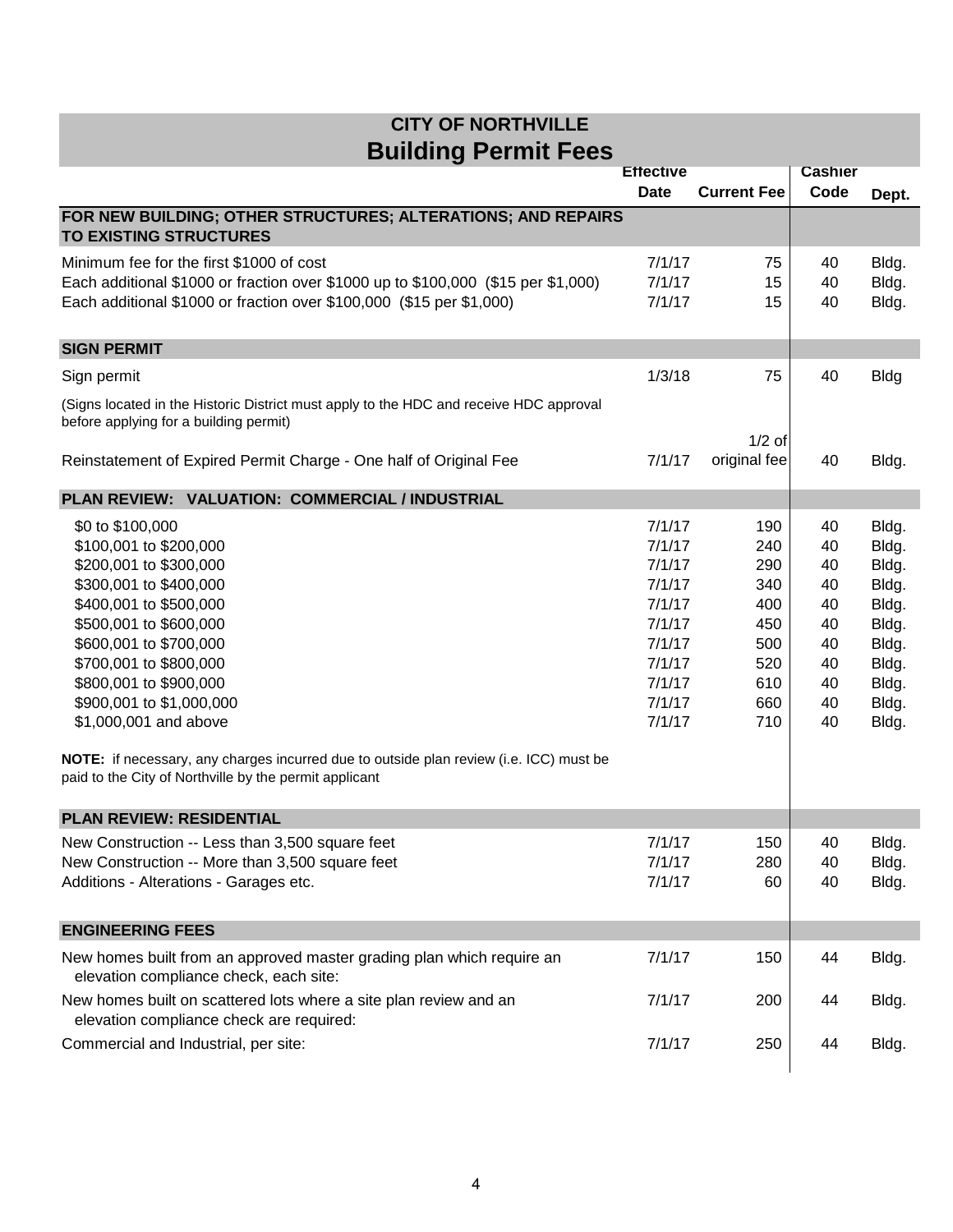|                                                                                                                                                                                                   | <b>Effective</b>           |                       | <b>Cashier</b> |                         |
|---------------------------------------------------------------------------------------------------------------------------------------------------------------------------------------------------|----------------------------|-----------------------|----------------|-------------------------|
|                                                                                                                                                                                                   | <b>Date</b>                | <b>Current Fee</b>    | Code           | Dept.                   |
| <b>BUILDING PERFORMANCE BOND (Residential)</b>                                                                                                                                                    |                            |                       |                |                         |
| Single-family dwellings, per dwelling<br>Multi-family (condos), per unit<br>Apartments, per unit                                                                                                  | 7/1/17<br>7/1/17<br>7/1/17 | 1,100<br>1,100<br>280 | 49<br>49<br>49 | Bldg.<br>Bldg.<br>Bldg. |
| Reinstatement of Expired Permit Charge - Administrative Fee<br>Reinstatement of Expired Permit Charge - Inspection (each)                                                                         | 7/1/17<br>7/1/17           | 150<br>75             | 49<br>49       | Bldg.<br>Bldg.          |
| Note: Abandonment of work for a period exceeding 6 months or failure to call for a final<br>inspection within a reasonable time from completion will be cause for bond monies<br>being forfeited. |                            |                       |                |                         |
| <b>BUILDING PERFORMANCE BOND</b>                                                                                                                                                                  |                            |                       |                |                         |
| Addition with a valuation of \$25,000 or more<br>(bond not required for valuation of \$24,999 or less)                                                                                            | 7/1/17                     | 520                   | 49             | Bldg.                   |
| Reinstatement of Expired Permit Charge - Administrative Fee<br>Reinstatement of Expired Permit Charge - Inspection (each)                                                                         | 7/1/17<br>7/1/17           | 150<br>75             | 49<br>49       | Bldg.<br>Bldg.          |
| NOTE: Abandonment of work for a period exceeding 6 months or failure to<br>call for a final inspection within a reasonable time from completion<br>will be cause for bond monies being forfeited. |                            |                       |                |                         |
| <b>COMMERCIAL / INDUSTRIAL PERFORMANCE BOND</b>                                                                                                                                                   |                            |                       |                |                         |
| Minimum Amount<br>Set valuation figure by percentage of project valuation                                                                                                                         | 7/1/17<br>7/1/17           | 1,100<br>1%           | 49<br>49       | Bldg.<br>Bldg.          |
| NOTE: Abandonment of work for a period exceeding 6 months or failure to<br>call for a final inspection within a reasonable time from completion<br>will be cause for bond monies being forfeited. |                            |                       |                |                         |
|                                                                                                                                                                                                   |                            | $1/2$ of              |                |                         |
| Reinstatement of Expired Permit Charge - One half of Original Fee                                                                                                                                 | 7/1/17                     | original fee          | 40             | Bldg.                   |
| <b>SIGNS PERFORMANCE BOND</b>                                                                                                                                                                     |                            |                       |                |                         |
| Bond not required for sign permits                                                                                                                                                                |                            |                       |                |                         |
| ADDITIONAL FEES AND / OR SPECIAL INSPECTION FEES                                                                                                                                                  |                            |                       |                |                         |
| 1. All underground gasoline, kerosene, etc. tanks will be charged a permit fee<br>based on the job valuation.                                                                                     | 7/1/17                     | 1%                    | 40             | Bldg.                   |
| 2. Driveway cuts and driveway aprons - Right-of-way permit<br>Complete new driveway will be based upon job valuation.                                                                             | 7/1/17                     | 70                    | 40             | <b>DPW</b>              |
| 3. Sewer/water construction within street right-of-way - cash deposit<br>(refundable, minus an inspection fee of \$100 per day)                                                                   | 7/1/17                     | 1,100                 | 40             | <b>DPW</b>              |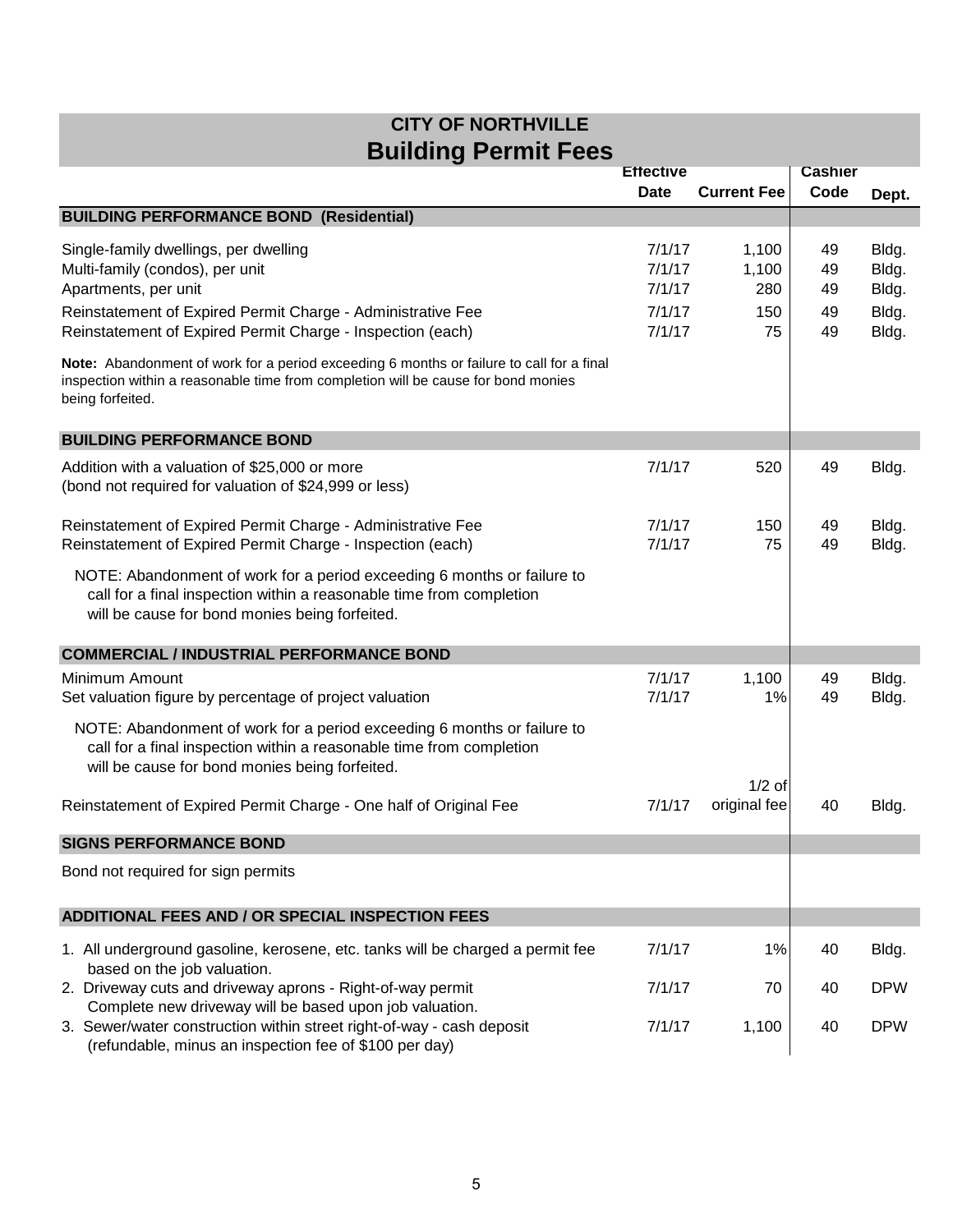|                                                                                                                                                                                                                                                                                                                | <b>Effective</b> |                    | <b>Cashier</b> |                |
|----------------------------------------------------------------------------------------------------------------------------------------------------------------------------------------------------------------------------------------------------------------------------------------------------------------|------------------|--------------------|----------------|----------------|
|                                                                                                                                                                                                                                                                                                                | <b>Date</b>      | <b>Current Fee</b> | Code           | Dept.          |
| <b>STORM SEWER TAP FEES (see Water &amp; Sewer Fees)</b>                                                                                                                                                                                                                                                       |                  |                    |                |                |
| 4. Fee for permits and license and/or registration not obtained before work is<br>started shall be computed by adding an administrative fee<br>equal to that of the regular fee, except in the case of emergency or by<br>prior approval of the Building Department.                                           | 7/1/17           | Admin Fee          | 40             | Bldg.          |
| 5. Housing inspections, per unit (Includes: Bldg.- Elec.- Htg.- Plmb.)                                                                                                                                                                                                                                         | 7/1/17           | 300                | 40             | Bldg.          |
| 6. Builder's license registration, one year period                                                                                                                                                                                                                                                             | 7/1/17           | 32                 | 42             | Bldg.          |
| Maintenance / Alteration license registration, one year period                                                                                                                                                                                                                                                 | 7/1/17           | 32                 | 40             | Bldg.          |
| 7. Inspection requested with job not ready for inspection                                                                                                                                                                                                                                                      | 7/1/17           | 75                 | 40             | Bldg.          |
| 8. Violation re-inspection - original violation not corrected                                                                                                                                                                                                                                                  | 7/1/17           | 75                 | 40             | Bldg.          |
| 9. Special Inspections Sat., Sun., Holidays, 4 hour min.- per hour                                                                                                                                                                                                                                             | 7/1/17           | 100                | 40             | Bldg.          |
| 10. Temp. permit: trailer, portable building, etc. used during construction<br>11. Temporary Certificate of Occupancy (C of O)                                                                                                                                                                                 | 7/1/17           | 185                | 40             | Bldg.          |
| Residential                                                                                                                                                                                                                                                                                                    | 7/1/17           | 210                | 41             | Bldg.          |
| Commercial                                                                                                                                                                                                                                                                                                     | 7/1/17           | 225                | 41             | Bldg.          |
| 12. Historic District Project Inspection Fee (performed by Carlisle/Wortman)                                                                                                                                                                                                                                   | 7/1/17           | 75                 | 40             | Bldg.          |
| <b>PERFORMANCE BOND &amp; PERMIT FEES - Demolition</b>                                                                                                                                                                                                                                                         |                  |                    |                |                |
| Bond is refundable upon the satisfactory completion of the project, including the removal of all debris<br>rubbish, etc. from the site and the placement of the site in a safe condition with clean fill of all<br>foundations or excavations in a manner preventing accumulation of ponding or standing water |                  |                    |                |                |
| Deposit required: Total estimated cost required by various City Departments plus                                                                                                                                                                                                                               |                  |                    |                |                |
| deposit to defray expenses. (Excess is refundable)                                                                                                                                                                                                                                                             | 7/1/17           | 170                | 40             | Bldg.          |
| <b>BOND</b>                                                                                                                                                                                                                                                                                                    |                  |                    |                |                |
| Utility Building - Under 900 Square Feet<br>Utility Building - Over 900 Square Feet                                                                                                                                                                                                                            | 7/1/17<br>7/1/17 | 170<br>280         | 49<br>49       | Bldg.          |
| Residence - Under 3500 Square Feet                                                                                                                                                                                                                                                                             | 7/1/17           | 1,100              | 49             | Bldg.<br>Bldg. |
| Residence - Over 3500 Square Feet                                                                                                                                                                                                                                                                              | 7/1/17           | 1,100              | 49             | Bldg.          |
| All Commercial or Industrial                                                                                                                                                                                                                                                                                   | 7/1/17           | 1,100              | 49             | Bldg.          |
| <b>FEE</b>                                                                                                                                                                                                                                                                                                     |                  |                    |                |                |
| Utility Building - Under 900 Square Feet                                                                                                                                                                                                                                                                       | 7/1/17           | 75                 | 40             | Bldg.          |
| Utility Building - Over 900 Square Feet                                                                                                                                                                                                                                                                        | 7/1/17           | 100                | 40             | Bldg.          |
| Residence - Under 3500 Square Feet                                                                                                                                                                                                                                                                             | 7/1/17           | 180                | 40             | Bldg.          |
| Residence - Over 3500 Square Feet                                                                                                                                                                                                                                                                              | 7/1/17           | 240                | 40             | Bldg.          |
| All Commercial or Industrial - \$0.05 per square foot, minimum \$200                                                                                                                                                                                                                                           | 7/1/17           | See left           | 40             | Bldg.          |
| Insurance: If demolition extends into right-of-way or easement.<br>General liability \$1 million per occurrence (CSL) combined single limit for<br>bodily injury, personal injury, & property damage with City of Northville<br>named as additional insured.                                                   | 7/1/17           | See left           |                |                |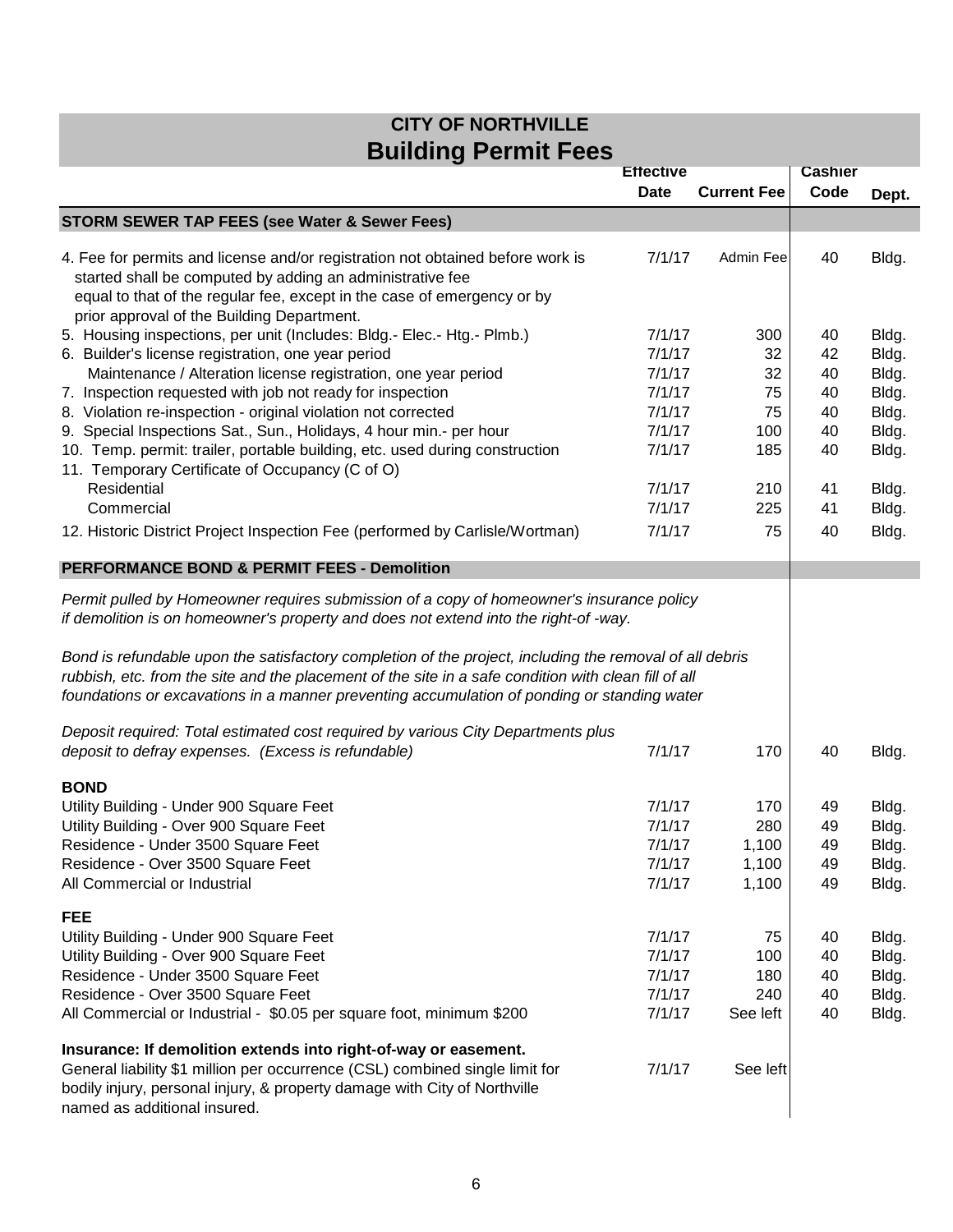|                                                                                                                                                                                                                                                                                                                                                           | <b>Effective</b> |                        | <b>Cashier</b> |             |
|-----------------------------------------------------------------------------------------------------------------------------------------------------------------------------------------------------------------------------------------------------------------------------------------------------------------------------------------------------------|------------------|------------------------|----------------|-------------|
|                                                                                                                                                                                                                                                                                                                                                           | Date             | <b>Current Fee</b>     | Code           | Dept.       |
| PERFORMANCE BOND & PERMIT FEES - Moving of Buildings                                                                                                                                                                                                                                                                                                      |                  |                        |                |             |
| Preliminary inspection of the building or structure will be performed to determine if the building or<br>structure is suitable for movement over and upon public property and whether the proposed location<br>of the building or structure within the City would be lawful and not injurious to the contiguous<br>property and surrounding neighborhood. |                  |                        |                |             |
| Charge: From a City of Northville location to another City of Northville location.                                                                                                                                                                                                                                                                        | 7/1/17           | 300                    | 40             | Bldg.       |
| Charge: From another municipality to a location within the City of Northville                                                                                                                                                                                                                                                                             | 7/1/17           | 600                    | 40             | Bldg.       |
| <b>Application Fee</b>                                                                                                                                                                                                                                                                                                                                    | 7/1/17           | 280<br>determined by   | 40             | Bldg.       |
| Deposit                                                                                                                                                                                                                                                                                                                                                   | 7/1/17           | staff<br>determined by | 40             | Bldg.       |
| Performance Bond<br>See Ordinance for Specific Information                                                                                                                                                                                                                                                                                                | 7/1/17           | staff                  | 49             | Bldg.       |
| Insurance:                                                                                                                                                                                                                                                                                                                                                |                  |                        |                |             |
| Commercial General Liability - minimum \$5 Million per occ.                                                                                                                                                                                                                                                                                               | 7/1/17           | see left               |                | <b>Bldg</b> |
| Motor Vehicle - minimum \$5 Million per occ.                                                                                                                                                                                                                                                                                                              | 7/1/17           | see left               |                | <b>Bldg</b> |
| Worker's Compensation - minimum statutory amounts                                                                                                                                                                                                                                                                                                         | 7/1/17           | see left               |                | <b>Bldg</b> |
| City of Northville named as an additional insured<br>See Council Resolution #02-04 for specific coverage/limits                                                                                                                                                                                                                                           | 7/1/17           | see left               |                | <b>Bldg</b> |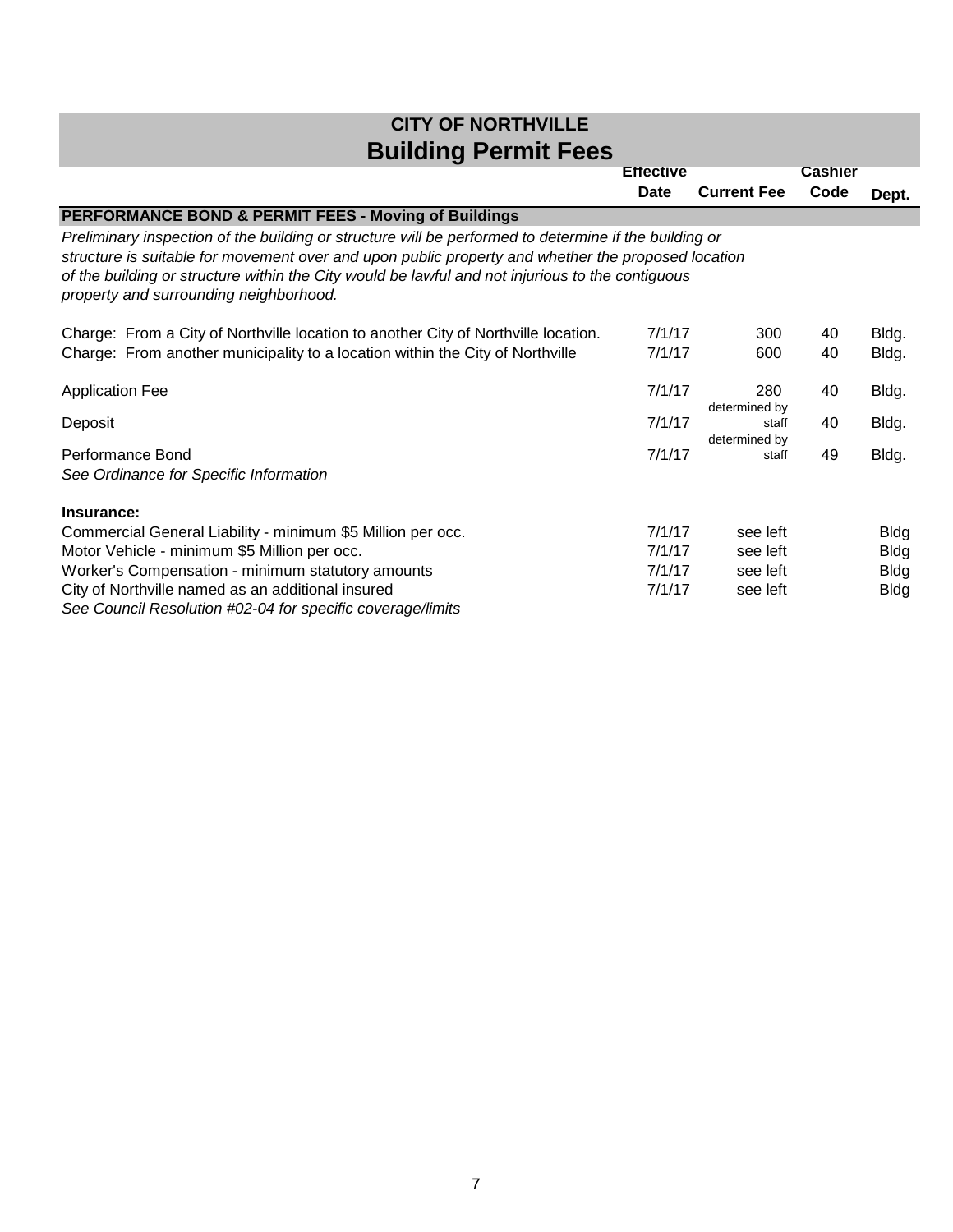| <b>CITY OF NORTHVILLE</b>                                       |                  |                    |                           |                          |  |
|-----------------------------------------------------------------|------------------|--------------------|---------------------------|--------------------------|--|
| <b>Cemetery Fees</b>                                            |                  |                    |                           |                          |  |
|                                                                 | <b>Effective</b> |                    |                           |                          |  |
|                                                                 | date             | <b>Current Fee</b> | <b>Cashier Code Dept.</b> |                          |  |
| <b>CEMETERY FEES - RURAL HILL</b>                               |                  |                    |                           |                          |  |
|                                                                 |                  |                    |                           |                          |  |
|                                                                 |                  |                    |                           |                          |  |
| <b>Standard Lot: Per Grave</b>                                  | 7/1/17           |                    | 57, 58, & 59              |                          |  |
| <b>City Resident</b><br>Non-Resident                            | 7/1/17           | 1,050<br>3,000     | 57, 58, & 61              | <b>DPW</b><br><b>DPW</b> |  |
|                                                                 |                  |                    |                           |                          |  |
| <b>Baby Lot / Baby Section</b>                                  |                  |                    |                           |                          |  |
| <b>City Resident</b>                                            | 7/1/17           | 570                | 57, 58, & 59              | <b>DPW</b>               |  |
| Non-Resident                                                    | 7/1/17           | 1,420              | 57, 58, & 61              | <b>DPW</b>               |  |
| Fee for Baby Lot includes open/close grave - If service is      |                  |                    |                           |                          |  |
| on a Sat/Holiday add additional fee                             | 7/1/17           | 170                | 57, 58, & 59              | <b>DPW</b>               |  |
|                                                                 |                  |                    |                           |                          |  |
| <b>Weekday - Opening and Closing of Grave</b><br>Before 3:00 PM |                  |                    |                           |                          |  |
| <b>City Resident</b>                                            | 7/1/17           | 865                | 102                       | <b>DPW</b>               |  |
| Township Resident (if lot was purchased prior to 7/1/16)        | 7/1/17           | 1,080              | 102                       | <b>DPW</b>               |  |
| Non-Resident                                                    | 7/1/17           | 2,140              | 102                       | <b>DPW</b>               |  |
|                                                                 |                  |                    |                           |                          |  |
| 3:00 PM to 3:30 PM                                              |                  |                    |                           |                          |  |
| <b>City Resident</b>                                            | 7/1/17           | 1,070              | 102                       | <b>DPW</b>               |  |
| Townhip Resident (if lot was purchased prior to 7/1/16)         | 7/1/17           | 1,450              | 102                       | <b>DPW</b>               |  |
| Non-Resident                                                    | 7/1/17           | 2,625              | 102                       | <b>DPW</b>               |  |
|                                                                 |                  |                    |                           |                          |  |
| <b>Saturday/ Holiday Opening and Closing</b><br>Before 3:00 PM  |                  |                    |                           |                          |  |
| <b>City Resident</b>                                            | 7/1/17           | 1,310              | 102                       | <b>DPW</b>               |  |
| Township Resident (if lot was purchased prior to 7/1/16)        | 7/1/17           | 1,635              | 102                       | <b>DPW</b>               |  |
| Non-Resident                                                    | 7/1/17           | 3,255              | 102                       | <b>DPW</b>               |  |
|                                                                 |                  |                    |                           |                          |  |
| 3:00 PM to 3:30 PM                                              |                  |                    |                           |                          |  |
| <b>City Resident</b>                                            | 7/1/17           | 1,605              | 102                       | <b>DPW</b>               |  |
| Township resident (if lot was purchased prior to 7/1/16)        | 7/1/17           | 2,165              | 102                       | <b>DPW</b>               |  |
| Non-Resident                                                    | 7/1/17           | 3,945              | 102                       | <b>DPW</b>               |  |
|                                                                 |                  |                    |                           |                          |  |
| <b>Burial of Cremains - Weekdays</b>                            |                  |                    |                           |                          |  |
| Before 3:00 PM                                                  |                  |                    |                           |                          |  |
| <b>City Resident</b>                                            | 7/1/17           | 500                | 102                       | <b>DPW</b>               |  |
| Non - Resident                                                  | 7/1/17           | 1,080              | 102                       | <b>DPW</b>               |  |
| After 3:00 PM                                                   |                  |                    |                           |                          |  |
| <b>City Resident</b>                                            | 7/1/17           | 585                | 102                       |                          |  |
| Non-Resident                                                    | 7/1/17           | 1,450              | 102                       | <b>DPW</b><br><b>DPW</b> |  |
|                                                                 |                  |                    |                           |                          |  |
| <b>Burial of Cremains - Saturday / Holiday</b>                  |                  |                    |                           |                          |  |
| Before 3:30 PM                                                  |                  |                    |                           |                          |  |
| <b>City Resident</b>                                            | 7/1/17           | 675                | 102                       | <b>DPW</b>               |  |
| Non-Resident                                                    | 7/1/17           | 1,620              | 102                       | <b>DPW</b>               |  |
| If cremation vault is used, add additional fee                  | 7/1/17           | 135                | 102                       | <b>DPW</b>               |  |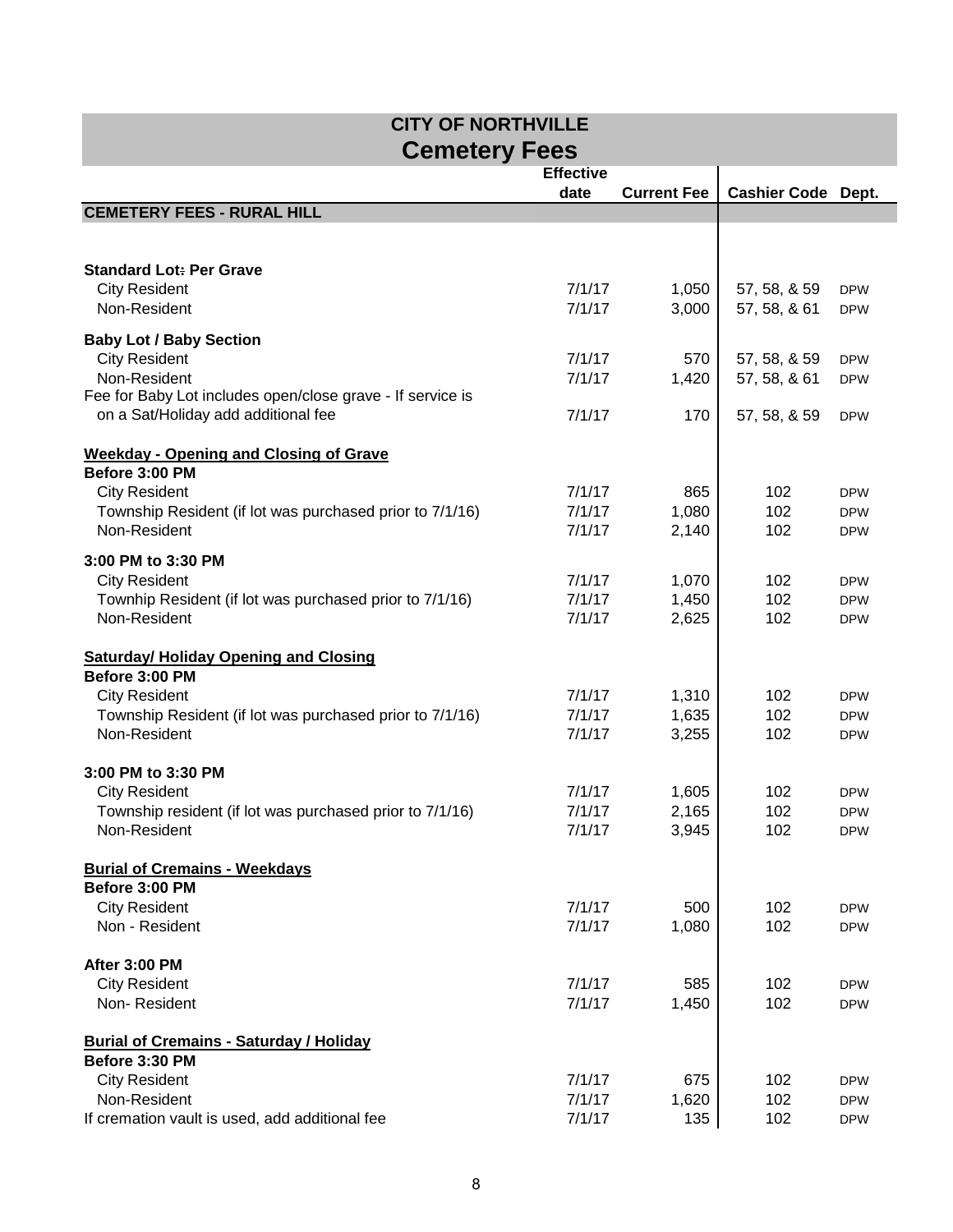| <b>CITY OF NORTHVILLE</b>                     |                  |                    |                           |            |  |
|-----------------------------------------------|------------------|--------------------|---------------------------|------------|--|
| <b>Cemetery Fees</b>                          |                  |                    |                           |            |  |
|                                               | <b>Effective</b> |                    |                           |            |  |
|                                               | date             | <b>Current Fee</b> | <b>Cashier Code Dept.</b> |            |  |
|                                               |                  |                    |                           |            |  |
| <b>FOUNDATIONS</b>                            |                  |                    |                           |            |  |
| 24" x 12" (Memorial Size 16" x 8')            | 7/1/17           | 120                | 83                        | <b>DPW</b> |  |
| 30" x 16" (Memorial Size 20" x 10")           | 7/1/17           | 170                | 83                        | <b>DPW</b> |  |
| 30" x 16" (Memorial Size 24" x 10")           | 7/1/17           | 170                | 83                        | <b>DPW</b> |  |
| 30" x 16" (Memorial Size 24" x 12")           | 7/1/17           | 170                | 83                        | <b>DPW</b> |  |
| 42" x 18" (Memorial Size 30" x 10")           | 7/1/17           | 200                | 83                        | <b>DPW</b> |  |
| 42" x 18" (Memorial Size 30" x 12")           | 7/1/17           | 200                | 83                        | <b>DPW</b> |  |
| 40" x 16" (Memorial Size 32" x 12")           | 7/1/17           | 200                | 83                        | <b>DPW</b> |  |
| 42" x 18" (Memorial Size 36" x 10")           | 7/1/17           | 200                | 83                        | <b>DPW</b> |  |
| 42" x 18" (Memorial Size 36" x 12")           | 7/1/17           | 200                | 83                        | <b>DPW</b> |  |
| 52" x 18" (Memorial Size 42" x 10")           | 7/1/17           | 250                | 83                        | <b>DPW</b> |  |
| 52" x 18" (Memorial Size 42" x 12")           | 7/1/17           | 250                | 83                        | <b>DPW</b> |  |
| 42" x 18" (Memorial Size 32" x 12")           | 7/1/17           | 200                | 83                        | <b>DPW</b> |  |
| 42" x 18" (Memorial Size 32" x 14")           | 7/1/17           | 200                | 83                        | <b>DPW</b> |  |
| 42" x 18" (Memorial Size 38" x 12")           | 7/1/17           | 200                | 83                        | <b>DPW</b> |  |
| 42" x 18" (Memorial Size 38" x 14")           | 7/1/17           | 200                | 83                        | <b>DPW</b> |  |
| 52" x 18" (Memorial Size 46" x 12")           | 7/1/17           | 250                | 83                        | <b>DPW</b> |  |
| 52" x 18" (Memorial Size 46" x 14")           | 7/1/17           | 250                | 83                        | <b>DPW</b> |  |
| 52" x 18" (Memorial Size 48" x 12")           | 7/1/17           | 250                | 83                        | <b>DPW</b> |  |
| 52" x 18" (Memorial Size 48" x 14")           | 7/1/17           | 250                | 83                        | <b>DPW</b> |  |
| 58" x 18" (Memorial Size 52" x 12")           | 7/1/17           | 270                | 83                        | <b>DPW</b> |  |
| 58" x 18" (Memorial Size 52" x 14")           | 7/1/17           | 270                | 83                        | <b>DPW</b> |  |
| For larger size foundations - per square inch | 7/1/17           | 0.48               | 83                        | <b>DPW</b> |  |
| <b>SETTING FLUSH MARKERS</b>                  |                  |                    |                           |            |  |
| 24" X 12"                                     | 7/1/17           | 110                | 83                        | <b>DPW</b> |  |
| 36" X 12"                                     | 7/1/17           | 120                | 83                        | <b>DPW</b> |  |
| 48" X 12"                                     | 7/1/17           | 130                | 83                        | <b>DPW</b> |  |
| <b>SETTING GOVERNMENT MARKERS</b>             |                  |                    |                           |            |  |
| <b>Setting Government Markers</b>             | 7/1/17           | 170                | 83                        | <b>DPW</b> |  |
| Setting Bronze Markers - same as foundation   | 7/1/17           | See left           | 83                        | <b>DPW</b> |  |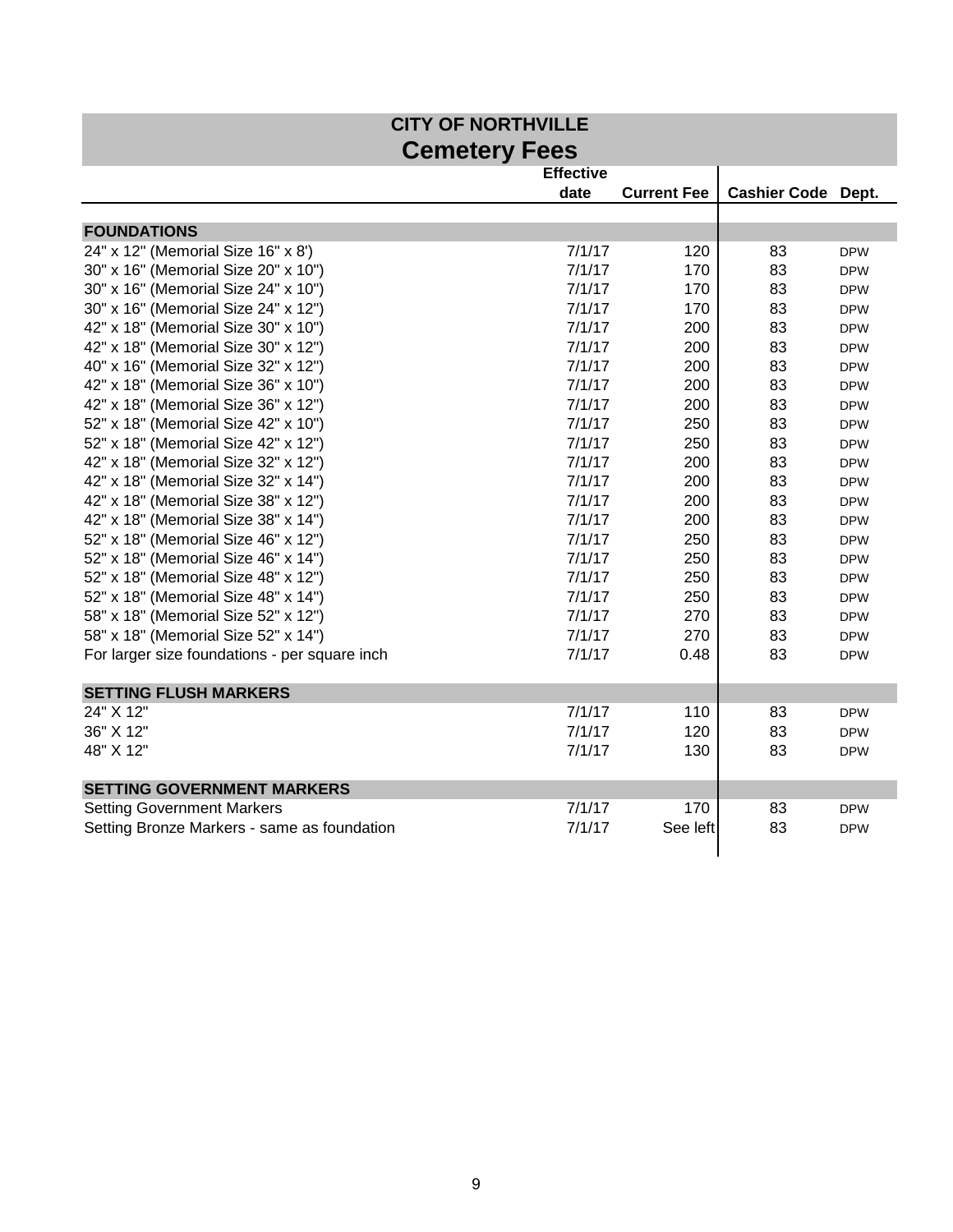**\*\* The applicant/developer is fully responsible for any and all fees, costs, and/or expenses, (beyond the first \$85 which is put toward admin costs), including any charges incurred due to outside plan review, which are associated with the development/application review, whether approval of the application is granted or not. All charges incurred, including charges pertaining to any type of action, legal or otherwise, incurred by the City to collect any amount due or owing by the applicant, including any and all costs, and expenses, including attorney fees, incurred by the City of Northville in having to collect any such amount due or owing by the applicant, shall be paid to the City of Northville by the applicant/developer. All outstanding fees, including fees for any type of action, legal or otherwise, to collect any amount due or owing by the applicant shall be paid to the City of Northville prior to being placed on the meeting agenda and prior to the issuance of a permit. Development review fees are not refundable.**

|                                                                                                                                        | <b>Effective</b><br>Date | <b>Current Fee</b> | <b>Cashier</b><br>Code | Dept.       |
|----------------------------------------------------------------------------------------------------------------------------------------|--------------------------|--------------------|------------------------|-------------|
| Site Plan and Special Land Use** (Multiple Family, Commercial,<br>Industrial, Semi-Public Site Plans)                                  |                          |                    |                        |             |
| ** Applicant is responsible for any additional fees invoiced to the City by its Planning Consultant in conjunction with these meetings |                          |                    |                        |             |
| Pre-Application Meeting for site plan, minor site plan, special land<br>use, PUD, etc. **                                              |                          |                    |                        |             |
| Per meeting fee                                                                                                                        | 7/5/17                   | 320                | 103                    | <b>Bldg</b> |
| <b>Preliminary Site Plan**</b>                                                                                                         |                          |                    |                        |             |
| Base fee (up to 1 acre)                                                                                                                | 7/1/17                   | 700                | 103                    | Bldg.       |
| Per Acre fee (for more than 1 acre it is base fee $+$ per acre fee)                                                                    | 7/1/17                   | 75                 | 103                    | Bldg.       |
| Applicant should attend a Pre-App Meeting before filing Site Plan App                                                                  |                          |                    |                        |             |
| <b>Final Site Plan**</b>                                                                                                               |                          |                    |                        |             |
| Base fee (up to 1 acre)                                                                                                                | 7/1/17                   | 700                | 103                    | Bldg.       |
| Per Acre fee (for more than 1 acre it is base fee $+$ per acre fee)                                                                    | 7/1/17                   | 75                 | 103                    | Bldg.       |
| <b>Preliminary and Final (Concurrent)**</b>                                                                                            |                          |                    |                        |             |
| Base fee (up to 1 acre)                                                                                                                | 7/1/17                   | 1,130              | 103                    | Bldg.       |
| Per Acre fee (for more than 1 acre it is base fee $+$ per acre fee)                                                                    | 7/1/17                   | 75                 | 103                    | Bldg.       |
| Applicant should attend a Pre-App Meeting before filing Site Plan App                                                                  |                          |                    |                        |             |
| <b>Revised Site Plan**</b>                                                                                                             |                          |                    |                        |             |
| Base fee (up to 1 acre)                                                                                                                | 7/1/17                   | 445                | 103                    | Bldg.       |
| Per Acre fee (for more than 1 acre it is base fee $+$ per acre fee)                                                                    | 7/1/17                   | 45                 | 103                    | Bldg.       |
| <b>Extension of Site Plan Approval **</b>                                                                                              | 7/5/17                   | 240                | 103                    | Bldg.       |
| Preliminary or Final                                                                                                                   |                          |                    |                        |             |
| Site Plan Review for Earth Terminals (Satellite Dishes)                                                                                | 7/1/17                   | 225                | 103                    | Bldg.       |
| <b>Minor Site Plan Review**</b><br>Base fee                                                                                            | 7/1/17                   | 340                | 103                    | Bldg.       |
| <b>Special Land Use Review**</b><br>Base fee                                                                                           | 7/1/17                   | 700                | 103                    | Bldg.       |
| Applicant should attend a Pre-App Meeting before filing SLU App                                                                        |                          |                    |                        |             |
| <b>Extension of Special Land Use Approval **</b>                                                                                       | 7/17/17                  | 240                | 103                    | Bldg.       |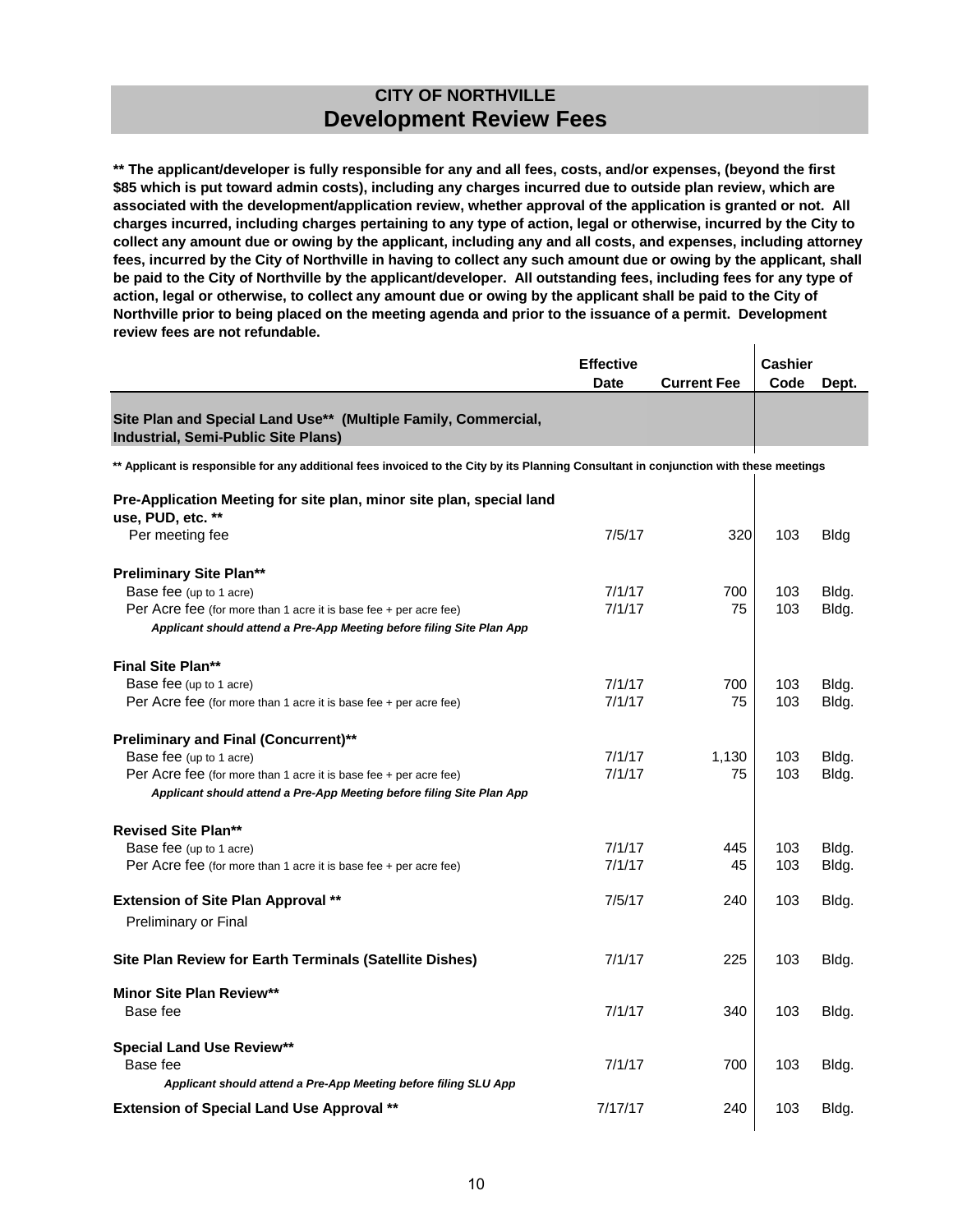**\*\* The applicant/developer is fully responsible for any and all fees, costs, and/or expenses, (beyond the first \$85 which is put toward admin costs), including any charges incurred due to outside plan review, which are associated with the development/application review, whether approval of the application is granted or not. All charges incurred, including charges pertaining to any type of action, legal or otherwise, incurred by the City to collect any amount due or owing by the applicant, including any and all costs, and expenses, including attorney fees, incurred by the City of Northville in having to collect any such amount due or owing by the applicant, shall be paid to the City of Northville by the applicant/developer. All outstanding fees, including fees for any type of action, legal or otherwise, to collect any amount due or owing by the applicant shall be paid to the City of Northville prior to being placed on the meeting agenda and prior to the issuance of a permit. Development review fees are not refundable.**  $\mathbf{I}$ 

|                                                                                                                                        | <b>Effective</b> |                    |      | Cashier |
|----------------------------------------------------------------------------------------------------------------------------------------|------------------|--------------------|------|---------|
|                                                                                                                                        | Date             | <b>Current Fee</b> | Code | Dept.   |
| $\overline{\bf x}$<br><b>Subdivision Plat</b>                                                                                          |                  |                    |      |         |
| ** Applicant is responsible for any additional fees invoiced to the City by its Planning Consultant in conjunction with these meetings |                  |                    |      |         |
| <b>Tentative Preliminary Plat**</b>                                                                                                    |                  |                    |      |         |
| Base fee (up to 1 acre)                                                                                                                | 7/1/17           | 855                | 103  | Bldg.   |
| Per Acre fee (for more than 1 acre it is base fee + per acre fee)                                                                      | 7/1/17           | 20                 | 103  | Bldg.   |
| <b>Final Preliminary Plat**</b>                                                                                                        |                  |                    |      |         |
| Base fee (up to 1 acre)                                                                                                                | 7/1/17           | 960                | 103  | Bldg.   |
| Per Acre fee (for more than 1 acre it is base fee + per acre fee)                                                                      | 7/1/17           | 20                 | 103  | Bldg.   |
| <b>Final Plat**</b>                                                                                                                    |                  |                    |      |         |
| Base fee (up to 1 acre)                                                                                                                | 7/1/17           | 895                | 103  | Bldg.   |
| Per Acre fee (for more than 1 acre it is base fee $+$ per acre fee)                                                                    | 7/1/17           | 20                 | 103  | Bldg.   |
| <b>Revised Plat**</b>                                                                                                                  |                  |                    |      |         |
| Base fee (up to 1 acre)                                                                                                                | 7/1/17           | 415                | 103  | Bldg.   |
| Per Acre fee (for more than 1 acre it is base fee + per acre fee)                                                                      | 7/1/17           | 20                 | 103  | Bldg.   |
| <b>Zoning Changes and Lot Split</b>                                                                                                    |                  |                    |      |         |
|                                                                                                                                        |                  |                    |      |         |
| ** Applicant is responsible for any additional fees invoiced to the City by its Planning Consultant in conjunction with these meetings |                  |                    |      |         |

| Zoning District Boundary Change**                                   |        |     |     |       |
|---------------------------------------------------------------------|--------|-----|-----|-------|
| Base fee (up to 1 acre)                                             | 7/1/17 | 500 | 103 | Bldg. |
| Per Acre fee (for more than 1 acre it is base fee $+$ per acre fee) | 7/1/17 | 50  | 103 | Bldg. |
| Lot Split (Planning Commission - does not include assessor fee)**   |        |     |     |       |
| Base fee (up to 1 acre)                                             | 7/1/17 | 560 | 103 | Bldg. |
| Per Acre fee (for more than 1 acre it is base fee $+$ per acre fee) | 7/1/17 | 50  | 103 | Bldg. |
| <b>Zoning Ordinance Text Amendment</b>                              | 7/1/17 | 700 | 103 | Bldg. |
| <b>Zoning Verification Letter from Building Official</b>            | 7/1/17 | 25  | 103 | Bldg. |
|                                                                     |        |     |     |       |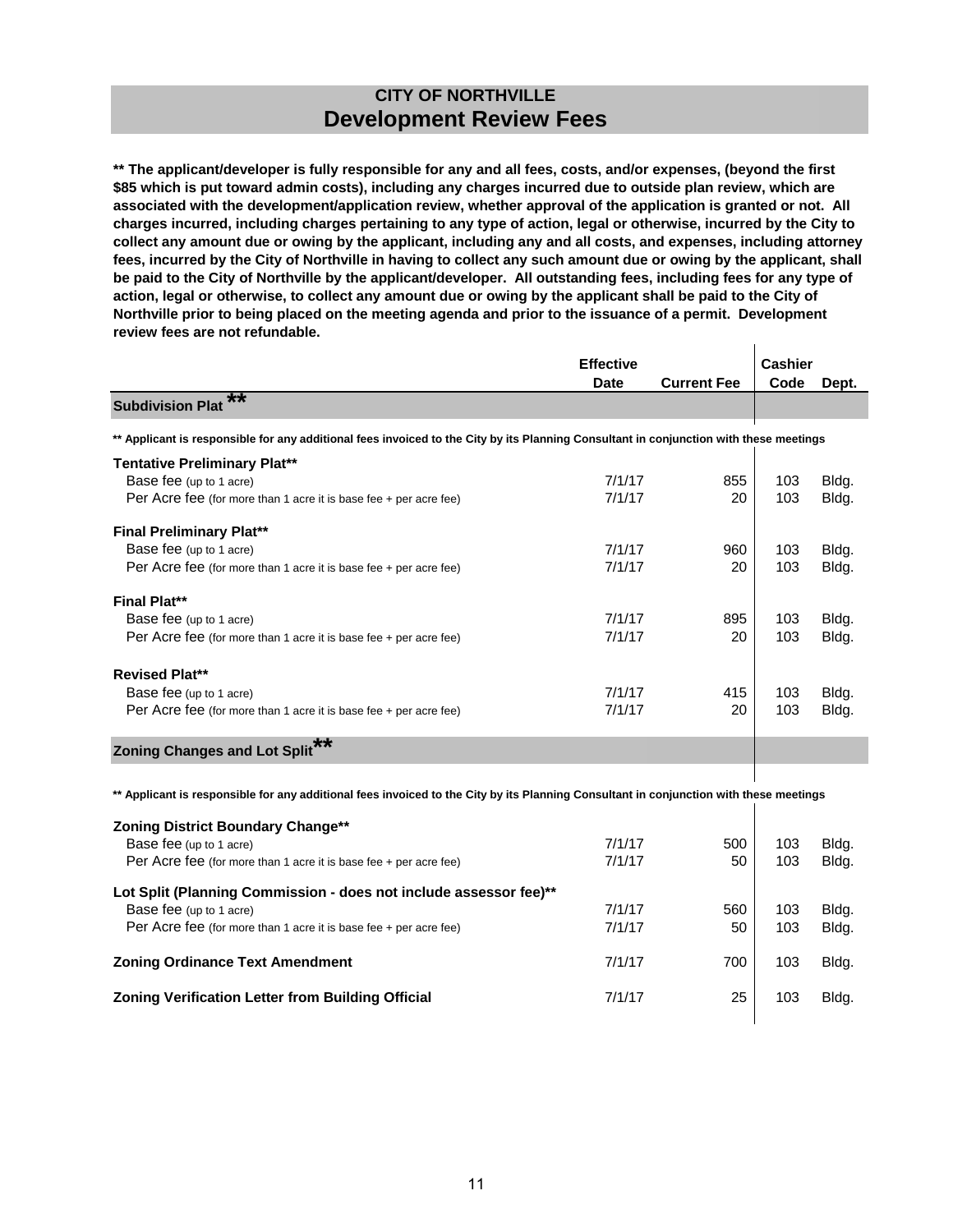**\*\* The applicant/developer is fully responsible for any and all fees, costs, and/or expenses, (beyond the first \$85 which is put toward admin costs), including any charges incurred due to outside plan review, which are associated with the development/application review, whether approval of the application is granted or not. All charges incurred, including charges pertaining to any type of action, legal or otherwise, incurred by the City to collect any amount due or owing by the applicant, including any and all costs, and expenses, including attorney fees, incurred by the City of Northville in having to collect any such amount due or owing by the applicant, shall be paid to the City of Northville by the applicant/developer. All outstanding fees, including fees for any type of action, legal or otherwise, to collect any amount due or owing by the applicant shall be paid to the City of Northville prior to being placed on the meeting agenda and prior to the issuance of a permit. Development review fees are not refundable.**

|                                                                                                                                        | <b>Effective</b> |                    | <b>Cashier</b> |       |
|----------------------------------------------------------------------------------------------------------------------------------------|------------------|--------------------|----------------|-------|
| **                                                                                                                                     | <b>Date</b>      | <b>Current Fee</b> | Code           | Dept. |
| <b>Planned Unit Development (PUD)</b>                                                                                                  |                  |                    |                |       |
|                                                                                                                                        |                  |                    |                |       |
| ** Applicant is responsible for any additional fees invoiced to the City by its Planning Consultant in conjunction with these meetings |                  |                    |                |       |
| <b>PreEligibility **</b>                                                                                                               |                  |                    |                |       |
| Base fee (up to 1 acre)                                                                                                                | 7/1/17           | 650                | 103            | Bldg. |
| Per Acre fee (for more than 1 acre it is base fee + per acre fee)                                                                      | 7/1/17           | 70                 | 1003           | Bldg. |
| Per Dwelling Charge                                                                                                                    | 7/1/17           | 17                 | 103            | Bldg. |
| Formal Application - Site Plan and Rezoning**                                                                                          |                  |                    |                |       |
| Base fee (up to 1 acre)                                                                                                                | 7/1/17           | 820                | 103            | Bldg. |
| Per Acre fee (for more than 1 acre it is base fee $+$ per acre fee)                                                                    | 7/1/17           | 70                 | 103            | Bldg. |
| Per Dwelling Charge                                                                                                                    | 7/1/17           | 17                 | 103            | Bldg. |
| <b>Revised PUD**</b>                                                                                                                   |                  |                    |                |       |
| Base fee (up to 1 acre)                                                                                                                | 7/1/17           | 650                | 103            | Bldg. |
| Per Acre fee (for more than 1 acre it is base fee + per acre fee)                                                                      | 7/1/17           | 70                 | 103            | Bldg. |
| Per Dwelling Charge                                                                                                                    | 7/1/17           | 17                 | 103            | Bldg. |
| <b>Extension of PUD Approval **</b>                                                                                                    | 7/17/17          | 240                | 103            | Bldg. |
| Preliminary or Final                                                                                                                   |                  |                    |                |       |
|                                                                                                                                        |                  |                    |                |       |
| <b>Sign Applications *</b>                                                                                                             |                  |                    |                |       |
| <b>Sign Review</b>                                                                                                                     | 7/1/17           | 320                | 103            | Bldg. |
| Multiple signs on one (1) business site may be considered as one request.                                                              |                  |                    |                |       |
| Sidewalk Sign                                                                                                                          | 7/1/17           | 75                 | 103            | Bldg. |
| Sign located in Historic District (See HDC fees)                                                                                       | 7/1/17           | see HDC fees       | 104            | Bldg. |
| Sign location - other than Historic District                                                                                           | 7/1/17           | 75                 | 103            | Bldg. |
|                                                                                                                                        |                  |                    |                |       |
| Variance Application - Board of Zoning Appeals *                                                                                       |                  |                    |                |       |
| Single Family Residential (1)                                                                                                          | 7/1/17           | 250                | 105            | Bldg. |
| All other uses (1)                                                                                                                     | 7/1/17           | 350                | 105            | Bldg. |
| Special Meeting Fee (1)                                                                                                                | 7/1/17           | 650                | 105            | Bldg. |
| 1) When a quorum is present and the applicant declines to have their case heard, the applicant shall                                   |                  |                    |                |       |

reapply. Applicant shall pay the application fee and provide the required number of complete sets (application and all additional required documents) by the BZA submission deadline.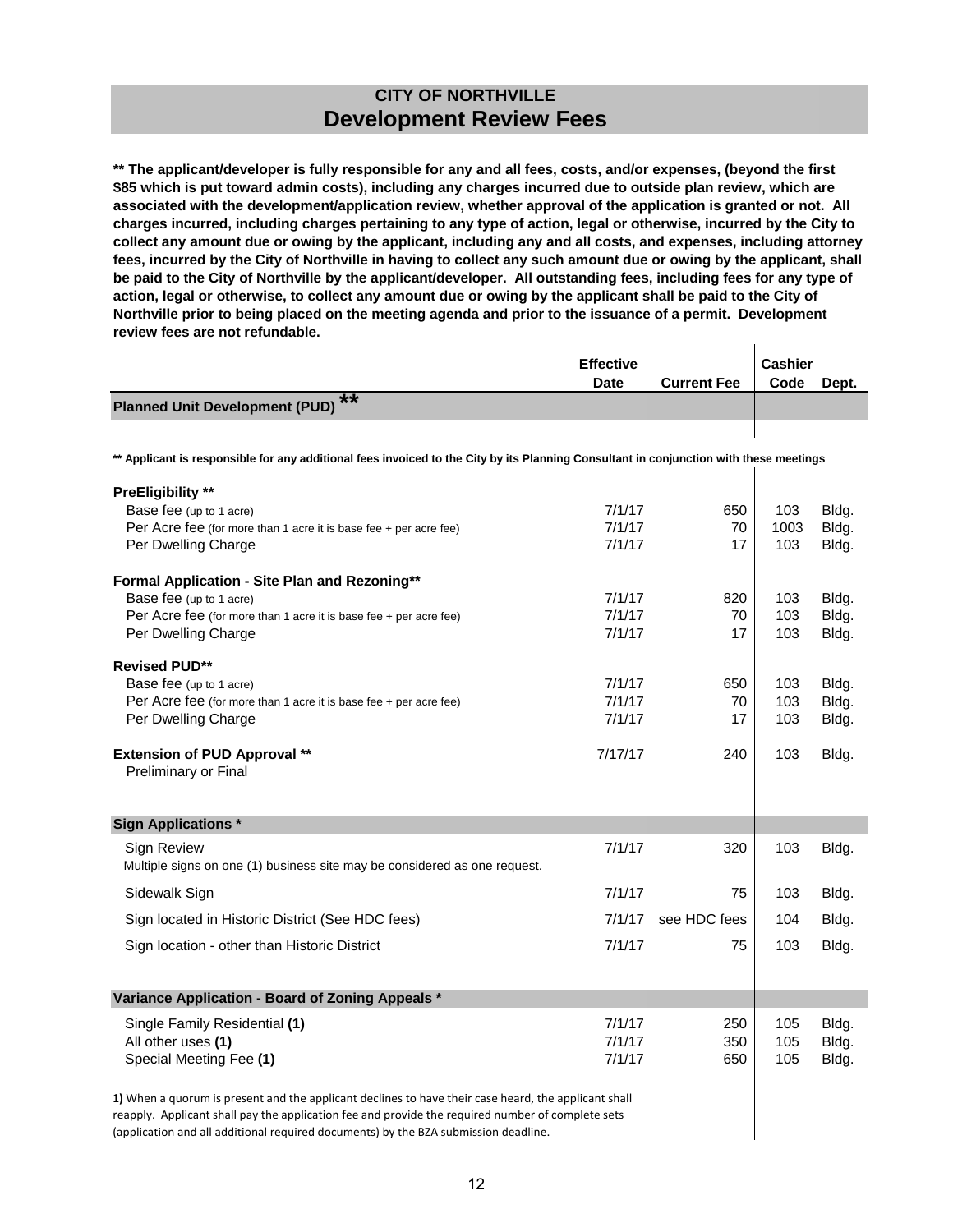**\*\* The applicant/developer is fully responsible for any and all fees, costs, and/or expenses, (beyond the first \$85 which is put toward admin costs), including any charges incurred due to outside plan review, which are associated with the development/application review, whether approval of the application is granted or not. All charges incurred, including charges pertaining to any type of action, legal or otherwise, incurred by the City to collect any amount due or owing by the applicant, including any and all costs, and expenses, including attorney fees, incurred by the City of Northville in having to collect any such amount due or owing by the applicant, shall be paid to the City of Northville by the applicant/developer. All outstanding fees, including fees for any type of action, legal or otherwise, to collect any amount due or owing by the applicant shall be paid to the City of Northville prior to being placed on the meeting agenda and prior to the issuance of a permit. Development review fees are not refundable.**

 $\mathbf{I}$ 

|                                                                                                                                                                                                | <b>Effective</b> |                          | <b>Cashier</b> |       |
|------------------------------------------------------------------------------------------------------------------------------------------------------------------------------------------------|------------------|--------------------------|----------------|-------|
|                                                                                                                                                                                                | <b>Date</b>      | <b>Current Fee</b>       | Code           | Dept. |
| <b>HISTORIC DISTRICT COMMISSION FEES **</b>                                                                                                                                                    |                  |                          |                |       |
| Application Fee - Painting                                                                                                                                                                     | 7/1/17           | No Fee                   | 104            | Bldg. |
| Application Fee - Re-Roofing                                                                                                                                                                   | 7/1/17           | No Fee                   | 104            | Bldg. |
| Application Fee - All, except paint, roof, signs, & construction (i.e fence)                                                                                                                   | 7/1/17           | 25                       | 104            | Bldg. |
| Work Started/Completed without HDC approval - any work                                                                                                                                         | 7/1/17           | $$75+$<br>applicable app | 104            | Bldg. |
| Construction Fee, less than \$2,000 value                                                                                                                                                      | 7/1/17           | 75                       | 104            | Bldg. |
| Construction Fee, greater than \$2,000 value<br>(\$75 fee + \$5 per every \$3,000 of construction value. Fee is capped at \$500)                                                               | 7/1/17           | See left                 | 104            | Bldg. |
| Demolition and Moving Building Application Fee<br>(all demos, including partial demo of house, garage, etc.)                                                                                   | 7/1/17           | 75                       | 104            | Bldg. |
| Demolition and Moving Building Public Hearing Fee<br>(Paid if HDC requires a PH - must pay before PH will be noticed<br>Non-payment shall result in PH being deferred to a later meeting date) | 7/1/17           | 275                      | 104            | Bldg. |
| Sign application fee - sign located in historic district<br>[Must apply for Building Permit (sign permit) after receiving HDC approval]                                                        | 1/3/18           | 75                       | 104            | Bldg. |
| Certified Engineer Report Escrow Fee<br>(Applicant also responsible for fees in excess of \$1500. Fees<br>remaining after final invoice is paid will be refunded to the applicant)             | 10/2/17          | 1500                     | 104            | Bldg. |
| Sub-Committee Meeting Fee                                                                                                                                                                      | 10/2/17          | 225                      | 104            | Bldg. |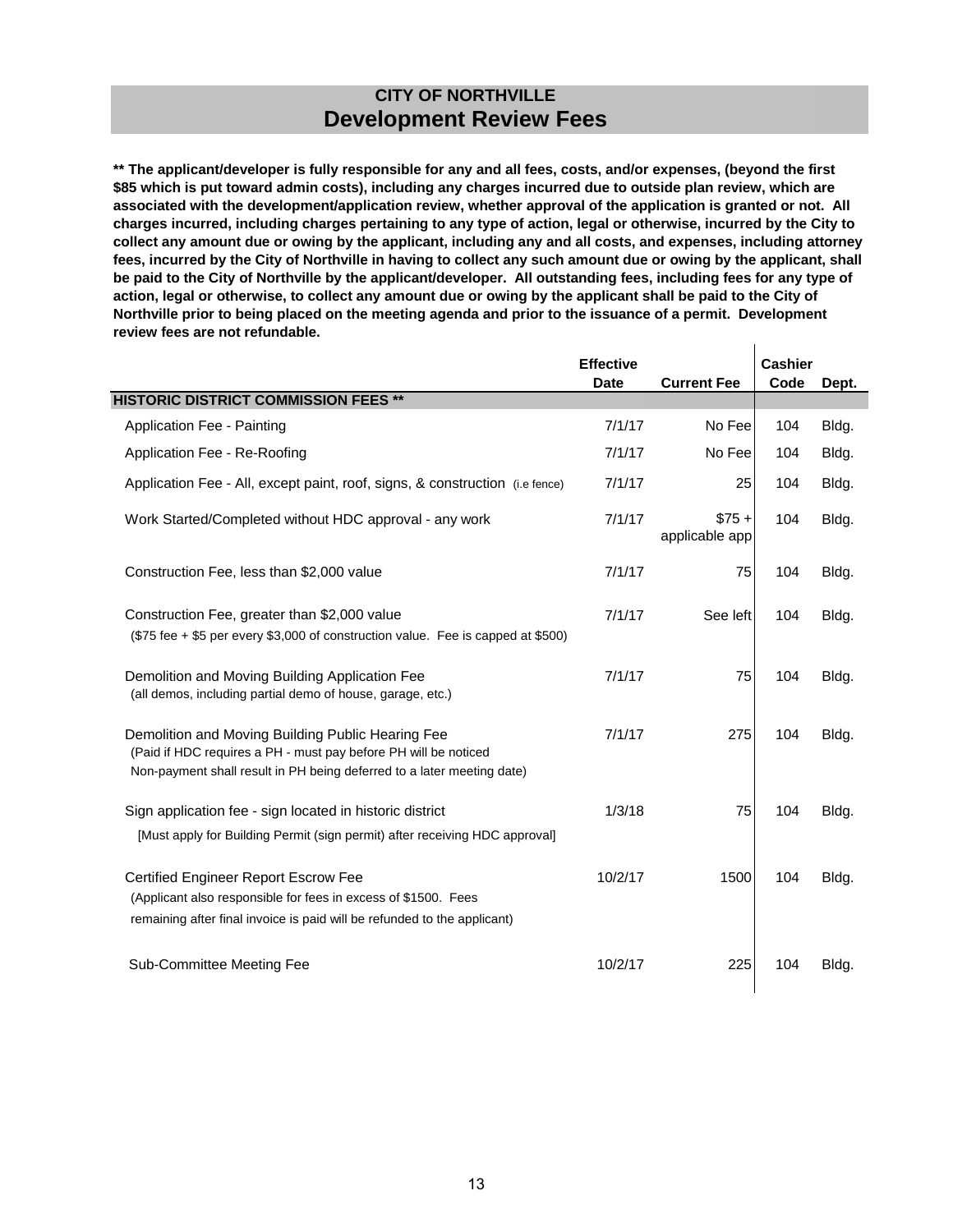#### **CITY OF NORTHVILLE Electrical Permit Fees**

|                                                                                                                                                                                                                                                                                                                               |                  |                    | <b>Cashier</b><br><b>Effective</b> |                |  |  |  |  |
|-------------------------------------------------------------------------------------------------------------------------------------------------------------------------------------------------------------------------------------------------------------------------------------------------------------------------------|------------------|--------------------|------------------------------------|----------------|--|--|--|--|
|                                                                                                                                                                                                                                                                                                                               | <b>Date</b>      | <b>Current Fee</b> | Code                               | Dept.          |  |  |  |  |
| <b>MINIMUM PERMIT FEE</b>                                                                                                                                                                                                                                                                                                     |                  |                    |                                    |                |  |  |  |  |
| In no case shall less than minimum be charged for any one permit.                                                                                                                                                                                                                                                             | 7/1/17           | 75                 | 43                                 | Bldg.          |  |  |  |  |
|                                                                                                                                                                                                                                                                                                                               |                  |                    |                                    |                |  |  |  |  |
| FEES AND/OR SPECIAL INSPECTION FEES                                                                                                                                                                                                                                                                                           |                  |                    |                                    |                |  |  |  |  |
| Starting permit fee (extent of work not known)                                                                                                                                                                                                                                                                                | 7/1/17           | 75                 | 43                                 | Bldg.          |  |  |  |  |
| Penalty for starting work before obtaining permit<br>Fee for permits and license and/or registration not obtained before work is<br>started shall be computed by adding an administrative fee equal to that of<br>the regular fee, except in the case of emergency or by prior approval of the<br><b>Building Department.</b> | 7/1/17           | Admin Fee          | 43                                 | Bldg.          |  |  |  |  |
| Re-inspection fee after one violation, not keeping appointment or not ready<br>when inspection is called for                                                                                                                                                                                                                  | 7/1/17           | 55                 | 43                                 | Bldg.          |  |  |  |  |
| Reinstatement of Expired Permit Charge - Administrative Fee<br>Reinstatement of Expired Permit Charge - Inspection (each)                                                                                                                                                                                                     | 7/1/17<br>7/1/17 | 135<br>75          | 49<br>49                           | Bldg.<br>Bldg. |  |  |  |  |
| <b>WIRING</b>                                                                                                                                                                                                                                                                                                                 |                  |                    |                                    |                |  |  |  |  |
| For a complete installation of circuits involving receptacle or lighting outlets;<br>appliances; lighting fixtures; gas-tube lighting; shop inspection of electric apparatus;<br>heating, refrigeration or ventilating equipment; alterations; changes or repairs:                                                            |                  |                    |                                    |                |  |  |  |  |
| Service, through 200 amp                                                                                                                                                                                                                                                                                                      | 7/1/17           | 60                 | 43                                 | Bldg.          |  |  |  |  |
| Service, over 200 amp through 600 amp                                                                                                                                                                                                                                                                                         | 7/1/17           | 100                | 43                                 | Bldg.          |  |  |  |  |
| Service, over 600 amp                                                                                                                                                                                                                                                                                                         | 7/1/17           | 150                | 43                                 | Bldg.          |  |  |  |  |
| First 60 general circuits (each)                                                                                                                                                                                                                                                                                              | 7/1/17           | 15                 | 43                                 | Bldg.          |  |  |  |  |
| Each additional circuit (over 60)                                                                                                                                                                                                                                                                                             | 7/1/17           | 10                 | 43                                 | Bldg.          |  |  |  |  |
| Disposal each                                                                                                                                                                                                                                                                                                                 | 7/1/17           | 15                 | 43                                 | Bldg.          |  |  |  |  |
| Range each                                                                                                                                                                                                                                                                                                                    | 7/1/17           | 15                 | 43                                 | Bldg.          |  |  |  |  |
| Oven each                                                                                                                                                                                                                                                                                                                     | 7/1/17           | 15                 | 43                                 | Bldg.          |  |  |  |  |
| Dishwasher                                                                                                                                                                                                                                                                                                                    | 7/1/17           | 15                 | 43                                 | Bldg.          |  |  |  |  |
| Furnace each                                                                                                                                                                                                                                                                                                                  | 7/1/17           | 15                 | 43                                 | Bldg.          |  |  |  |  |
| Sump pumps each                                                                                                                                                                                                                                                                                                               | 7/1/17           | 15                 | 43                                 | Bldg.          |  |  |  |  |
| A/C - each Residential                                                                                                                                                                                                                                                                                                        | 7/1/17           |                    |                                    |                |  |  |  |  |
|                                                                                                                                                                                                                                                                                                                               | 7/1/17           | 15<br>60           | 43<br>43                           | Bldg.          |  |  |  |  |
| HVAC-Rooftop each<br>Interruptible Service                                                                                                                                                                                                                                                                                    |                  |                    |                                    | Bldg.          |  |  |  |  |
|                                                                                                                                                                                                                                                                                                                               | 7/1/17           | 25<br>30           | 43<br>43                           | Bldg.          |  |  |  |  |
| Smoke Detectors - Any Amount                                                                                                                                                                                                                                                                                                  | 7/1/17           |                    |                                    | Bldg.          |  |  |  |  |
| <b>Temporary Service</b>                                                                                                                                                                                                                                                                                                      | 7/1/17           | 60                 | 43                                 | Bldg.          |  |  |  |  |
| <b>Relocate Service</b>                                                                                                                                                                                                                                                                                                       | 7/1/17           | 60<br>15           | 43                                 | Bldg.          |  |  |  |  |
| <b>Power Outlet</b>                                                                                                                                                                                                                                                                                                           | 7/1/17           |                    | 43                                 | Bldg.          |  |  |  |  |
| <b>FURNACE AND TEMPERATURE CONTROL EQUIPMENT</b>                                                                                                                                                                                                                                                                              |                  |                    |                                    |                |  |  |  |  |
| For installing, altering or repairing electric wiring and/or temperature                                                                                                                                                                                                                                                      |                  |                    |                                    |                |  |  |  |  |
| control equipment for heating, refrigerating, or ventilating units:                                                                                                                                                                                                                                                           |                  |                    |                                    |                |  |  |  |  |
| Complete equipment covering any one furnace or unit                                                                                                                                                                                                                                                                           | 7/1/17           | 75                 | 43                                 | Bldg.          |  |  |  |  |
| Each additional unit in same building                                                                                                                                                                                                                                                                                         | 7/1/17           | 45                 | 43                                 | Bldg.          |  |  |  |  |
| Each additional motor installed on same unit over 1/4H.P. and not exceeding 1 H.P.<br>Permits covering a combination of wiring, fixtures, motors and heating, refrigerating                                                                                                                                                   | 7/1/17           | 8                  | 43                                 | Bldg.          |  |  |  |  |
| or ventilating equipment, the fee is based on the combination rates                                                                                                                                                                                                                                                           |                  |                    |                                    |                |  |  |  |  |
| as herein set forth, plus for each furnace or temperature control equipment.                                                                                                                                                                                                                                                  | 7/1/17           | 30                 | 43                                 | Bldg.          |  |  |  |  |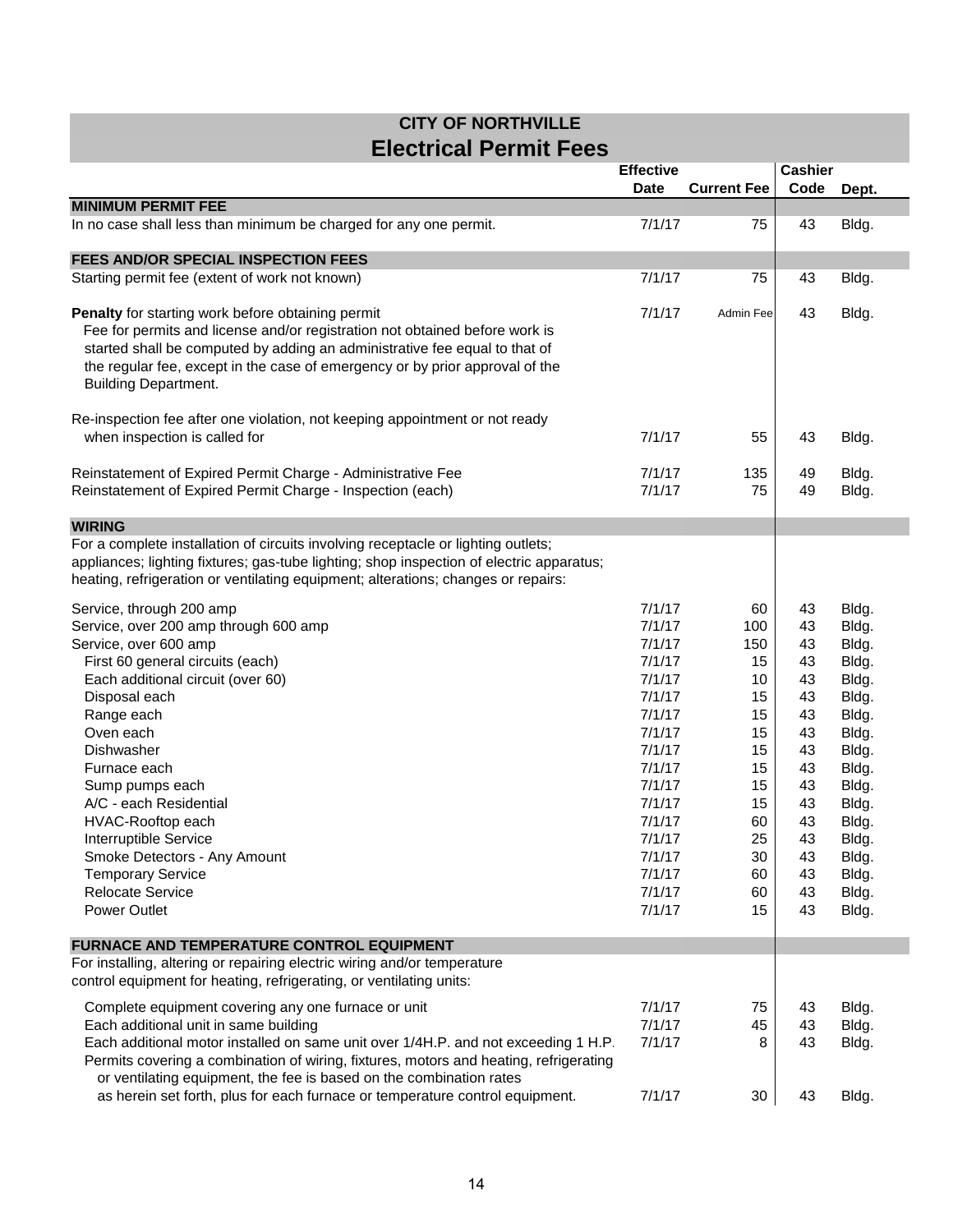| <b>CITY OF NORTHVILLE</b>     |
|-------------------------------|
| <b>Electrical Permit Fees</b> |

|                                                                                                                                                        | <b>Effective</b> |                    | <b>Cashier</b> |       |
|--------------------------------------------------------------------------------------------------------------------------------------------------------|------------------|--------------------|----------------|-------|
|                                                                                                                                                        | <b>Date</b>      | <b>Current Fee</b> | Code           | Dept. |
| <b>FIXTURES</b>                                                                                                                                        |                  |                    |                |       |
| For the installation, altering or repairing of fixtures:                                                                                               |                  |                    |                |       |
| First 25 fixtures or fraction thereof                                                                                                                  | 7/1/17           | 20                 | 43             | Bldg. |
| Each additional 25 fixtures or fraction thereof                                                                                                        | 7/1/17           | 12                 | 43             | Bldg. |
| Each gas-tube lamp shall be counted as one unit.                                                                                                       |                  |                    |                |       |
| Flood lights of 1000 watts capacity or over shall be considered as power units.                                                                        |                  |                    |                |       |
| Each cluster of flood lights consisting of lamps, 1000 watts or over shall be considered as one unit.                                                  |                  |                    |                |       |
| <b>FIRE ALARMS/SECURITY</b>                                                                                                                            |                  |                    |                |       |
| For the installation, altering or repairing of fire alarm/security equipment:                                                                          |                  |                    |                |       |
| Master panel (each)                                                                                                                                    | 7/1/17           | 35                 | 43             | Bldg. |
| Pull Boxes (each)                                                                                                                                      | 7/1/17           | 20                 | 43             | Bldg. |
| Fire Alarms/Horns/Strobes (each)                                                                                                                       | 7/1/17           | 15                 | 43             | Bldg. |
| Ansul System (each)                                                                                                                                    | 7/1/17           | 20                 | 43             | Bldg. |
| Water Flow Alarm (each)                                                                                                                                | 7/1/17           | 18                 | 43             | Bldg. |
|                                                                                                                                                        |                  |                    |                |       |
| MOTORS, GENERATORS, RECTIFIERS, WELDERS, ARC LAMPS, HEATING AND OR POWER                                                                               |                  |                    |                |       |
| UNITS BASED ON HORSEPOWER OR K.W. RATING                                                                                                               |                  |                    |                |       |
| 1/4 HP or K.W. to 10 HP or K.W.                                                                                                                        | 7/1/17           | 35                 | 43             | Bldg. |
| More than 10 HP or K.W. but not more than 19                                                                                                           | 7/1/17           | 40                 | 43             | Bldg. |
| More than 20 HP or K.W. but not more than 29                                                                                                           | 7/1/17           | 42                 | 43             | Bldg. |
| More than 30 HP or K.W. but not more than 39                                                                                                           | 7/1/17           | 47                 | 43             | Bldg. |
| More than 40 HP or K.W. but not more than 49                                                                                                           | 7/1/17           | 52                 | 43             | Bldg. |
| More than 50 HP or K.W. but not more than 74                                                                                                           | 7/1/17           | 60                 | 43             | Bldg. |
| More than 75 HP or K.W.                                                                                                                                | 7/1/17           | 62                 | 43             | Bldg. |
| <b>INSTALLATION OF ELECTRICAL EQUIPMENT IN EXISTING FACTORY BUILDINGS</b>                                                                              |                  |                    |                |       |
| <b>CLASSIFIED AS GENERAL MAINTENANCE WORK</b>                                                                                                          |                  |                    |                |       |
| Circuit of wiring (each)                                                                                                                               | 7/1/17           | 15                 | 43             | Bldg. |
| Motors, generators, welders, and other power units (each)                                                                                              | 7/1/17           | 20                 | 43             | Bldg. |
| Fixtures (each 50 lamps or tubes or fraction thereof)                                                                                                  | 7/1/17           | 20                 | 43             | Bldg. |
|                                                                                                                                                        |                  |                    |                |       |
| <b>GENERAL REPAIRS</b>                                                                                                                                 |                  |                    |                |       |
| For general repairs and alterations to electrical equipment not specifically covered                                                                   |                  |                    |                |       |
| in the above classifications, a charge for the inspection services rendered                                                                            |                  |                    |                |       |
| per hour or fraction thereof shall be                                                                                                                  | 7/1/17           | 75                 | 43             | Bldg. |
|                                                                                                                                                        |                  |                    |                |       |
| FEEDERS, MAIN, BUS DUCTS, ETC.                                                                                                                         |                  |                    |                |       |
| First 100 feet or less                                                                                                                                 | 7/1/17           | 30                 | 43             | Bldg. |
| Each additional 50 feet or fraction thereof                                                                                                            | 7/1/17           | 15                 | 43             | Bldg. |
| The fees to be charged when installed separately:<br>If included on permits issued for motors, power wiring, etc., the power duct fees will be waived. |                  |                    |                |       |
|                                                                                                                                                        |                  |                    |                |       |
| UNDER FLOOR RACEWAYS, HEADERS FOR CELLULAR FLOORS, ETC.                                                                                                |                  |                    |                |       |
| First 100 feet or less                                                                                                                                 | 7/1/17           | 35                 | 43             | Bldg. |
| Each additional 100 feet or fraction thereof                                                                                                           | 7/1/17           | 20                 | 43             | Bldg. |
|                                                                                                                                                        |                  |                    |                |       |
| SIGNS - WIRING OF, ALSO SHOP INSPECTIONS                                                                                                               |                  |                    |                |       |
| One circuit or less                                                                                                                                    | 7/1/17           | 35                 | 43             | Bldg. |
| Each additional sign                                                                                                                                   | 7/1/17           | 15                 | 43             | Bldg. |
| (provided the permits are obtained at the same time for inspection to be made                                                                          |                  |                    |                |       |
| at the same time at any one location)                                                                                                                  |                  |                    |                |       |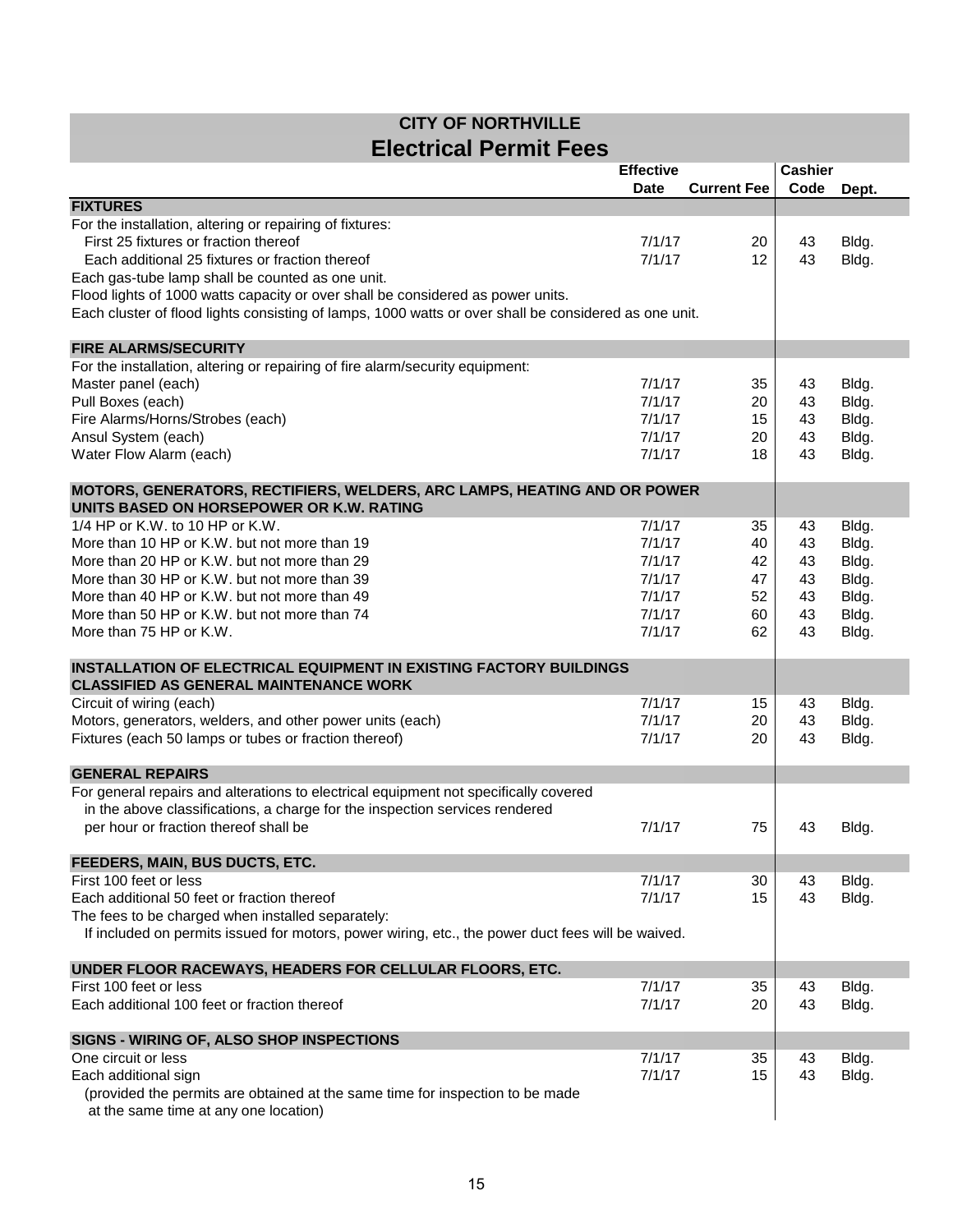#### **CITY OF NORTHVILLE Electrical Permit Fees**

|                                                                                                                                                                                | <b>Effective</b> |                    | <b>Cashier</b> |       |
|--------------------------------------------------------------------------------------------------------------------------------------------------------------------------------|------------------|--------------------|----------------|-------|
|                                                                                                                                                                                | Date             | <b>Current Fee</b> | Code           | Dept. |
|                                                                                                                                                                                |                  |                    |                |       |
| <b>ADDITIONAL INSPECTIONS</b>                                                                                                                                                  |                  |                    |                |       |
| For the inspection of electrical apparatus for which no fee is herein provided and for the<br>inspection of temporary installations for decorative, advertising and theatrical |                  |                    |                |       |
| purposed a fee shall be charged, not exceeding per hour or fraction thereof                                                                                                    | 7/1/17           | 60                 | 43             | Bldg. |
| <b>SPECIAL INSPECTION (Electrical Equipment)</b>                                                                                                                               |                  |                    |                |       |
| Cruises, Carnivals, Theatrical Road Shows, Temporary Lighting Displays                                                                                                         | 7/1/17           | 150                | 43             | Bldg. |
| Overtime inspections - per hour or fraction thereof                                                                                                                            | 7/1/17           | 75                 | 43             | Bldg. |
| Motion Picture Apparatus - Inspection for each machine                                                                                                                         | 7/1/17           | 20                 | 43             | Bldg. |
| <b>LICENSES - GENERAL</b>                                                                                                                                                      |                  |                    |                |       |
| Registration Fee for Electrical Contractor (not local)                                                                                                                         | 7/1/17           | 20                 | 43             | Bldg. |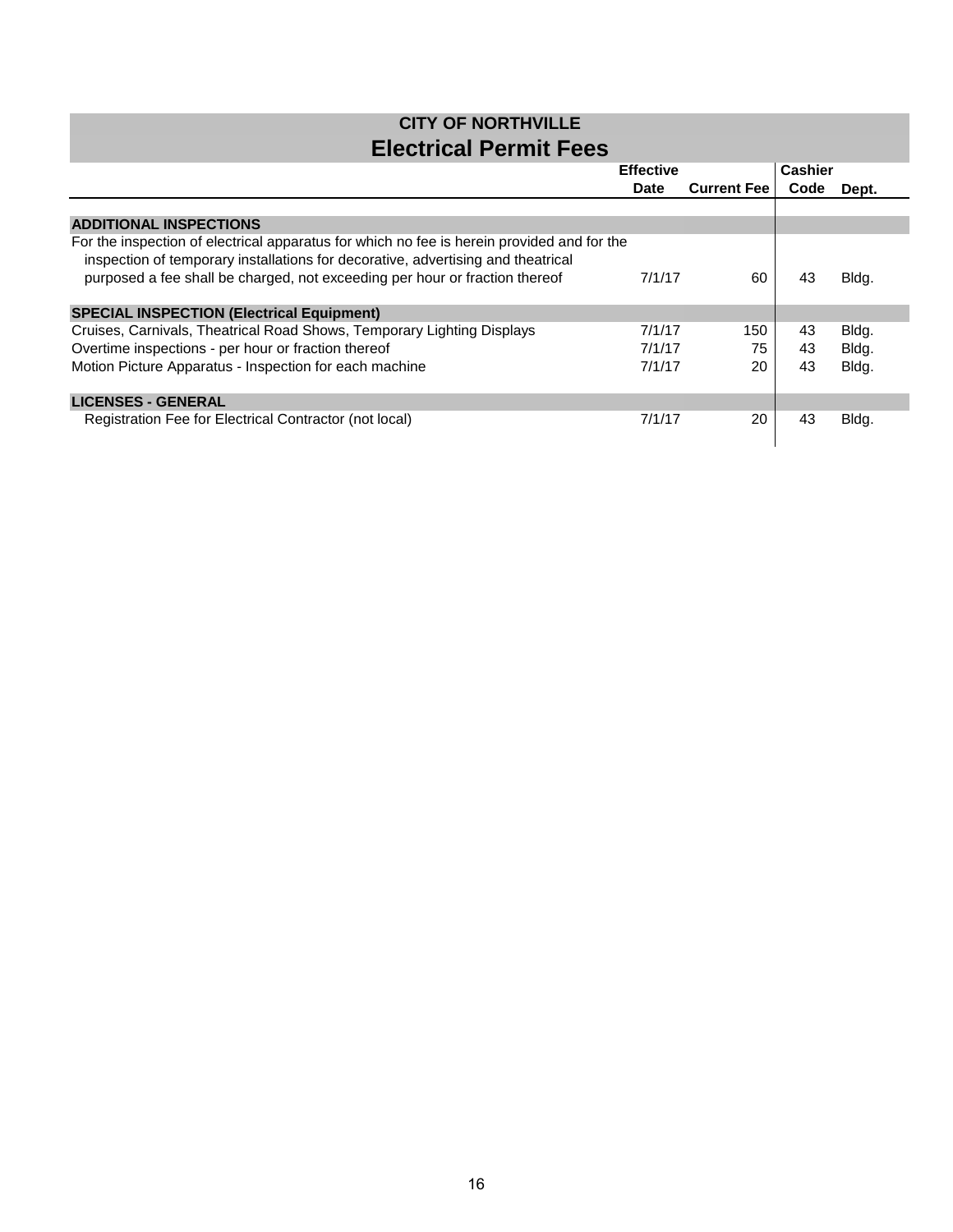## **Mechanical Permit Fees CITY OF NORTHVILLE**

|                                                                      | <b>Effective</b><br><b>Date</b> | <b>Current</b><br>Fee | <b>Cashier</b><br>Code | Dept. |
|----------------------------------------------------------------------|---------------------------------|-----------------------|------------------------|-------|
| <b>MINIMUM PERMIT FEE</b>                                            |                                 |                       |                        |       |
| In no case shall less than minimum be charged for a permit.          | 7/1/17                          | 75                    | 46                     | Bldg. |
| <b>GAS FIRED EQUIPMENT - BURNERS - INSTALLATION PERMIT NEW OR</b>    |                                 |                       |                        |       |
| REPLACEMENT - Approved Maximum input under 400,000 BTU per hr.       |                                 |                       |                        |       |
| New furnace and ductwork distribution system                         | 7/1/17                          | 110                   | 46                     | Bldg. |
| Room heater, wall furnaces (not exceeding 50,000 BTU), each          | 7/1/17                          | 60                    | 46                     | Bldg. |
| <b>Conversion burners</b>                                            | 7/1/17                          | 42                    | 46                     | Bldg. |
| Furnace, boilers, unit heaters (Replacement)                         | 7/1/17                          | 85                    | 46                     | Bldg. |
| Make-up air units                                                    | 7/1/17                          | 85                    | 46                     | Bldg. |
| Commercial and industrial water heaters over 80,000 input            | 7/1/17                          | 85                    | 46                     | Bldg. |
| Steam generating boiler                                              | 7/1/17                          | 85                    | 46                     | Bldg. |
| Swimming pool boiler and water heaters                               | 7/1/17                          | 85                    | 46                     | Bldg. |
| Infra-red unit heaters, at one location (one to five units), each    | 7/1/17                          | 60                    | 46                     | Bldg. |
| Each additional (each)                                               | 7/1/17                          | 25                    | 46                     | Bldg. |
| Roof-top heating unit                                                | 7/1/17                          | 110                   | 46                     | Bldg. |
| APPROVED MAXIMUM INPUT OF OVER 400,000 BTU PER HOUR                  |                                 |                       |                        |       |
| <b>Conversion burners</b>                                            | 7/1/17                          | 60                    | 46                     | Bldg. |
| Furnaces, boilers, unit heaters                                      | 7/1/17                          | 170                   | 46                     | Bldg. |
| Make-up air units                                                    | 7/1/17                          | 70                    | 46                     | Bldg. |
| Commercial and industrial water heaters and boilers                  | 7/1/17                          | 140                   | 46                     | Bldg. |
| Swimming pool boilers and heaters                                    | 7/1/17                          | 140                   | 46                     | Bldg. |
| Alterations to existing burners or furnace installation - each unit  | 7/1/17                          | 40                    | 46                     | Bldg. |
| including flue dampers, restrictors, package chimneys or blast gate. |                                 |                       |                        |       |
| ELECTRICAL HEAT INSTALLATION PERMIT                                  |                                 |                       |                        |       |
| Residential furnace or boiler for central system                     | 7/1/17                          | 60                    | 46                     | Bldg. |
| Commercial - unit heater                                             | 7/1/17                          | 60                    | 46                     | Bldg. |
| Electric central furnace                                             | 7/1/17                          | 60                    | 46                     | Bldg. |
| Make-up air units                                                    | 7/1/17                          | 60                    | 46                     | Bldg. |
| DUCT WORK AND PIPING - INSTALLATION PERMITS: RESIDENTIAL             |                                 |                       |                        |       |
| DUCT WORK, STEAM AND HOT WATER DISTRIBUTION                          |                                 |                       |                        |       |
| Complete distribution system                                         | 7/1/17                          | 90                    | 46                     | Bldg. |
| Addition or alteration to existing system                            | 7/1/17                          | 45                    | 46                     | Bldg. |
| <b>Chimney Liner</b>                                                 | 7/1/17                          | 30                    | 46                     | Bldg. |
| <b>Fire Suppression Hoods</b>                                        | 7/1/17                          | 60                    | 46                     | Bldg. |
| Humidifier                                                           | 7/1/17                          | 20                    | 46                     | Bldg. |
| <b>Exhaust Fan</b>                                                   | 7/1/17                          | 12                    | 46                     | Bldg. |
| COMM. / IND.: DUCT WORK, STEAM AND HOT WATER DISTRIBUTION            |                                 |                       |                        |       |
| <b>Complete Distribution System</b>                                  | 7/1/17                          | 140                   | 46                     | Bldg. |
| Addition or alteration to existing system                            | 7/1/17                          | 60                    | 46                     | Bldg. |
| Unfired steam or hot water unit heaters                              | 7/1/17                          | 60                    | 46                     | Bldg. |
| Commercial Fire Dampers (each)                                       | 7/1/17                          | 25                    | 46                     | Bldg. |
| <b>FIRE DAMPERS - COMMERCIAL</b>                                     |                                 |                       |                        |       |
| First five units - each unit                                         | 7/1/17                          | 60                    | 46                     | Bldg. |
| Each additional unit - same location                                 | 7/1/17                          | 17                    | 46                     | Bldg. |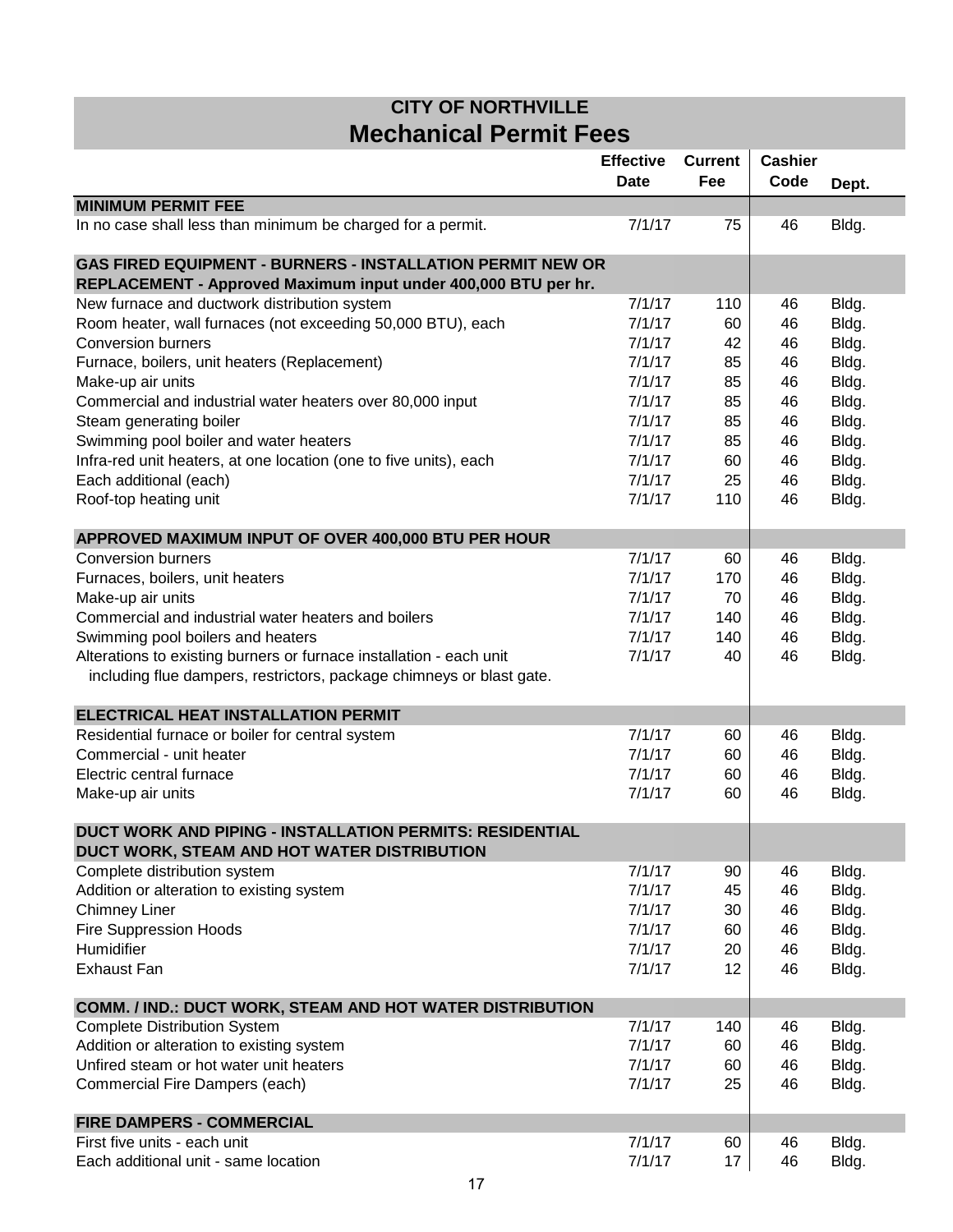## **Mechanical Permit Fees CITY OF NORTHVILLE**

|                                                                                      | <b>Effective</b><br><b>Date</b> | <b>Current</b><br>Fee | <b>Cashier</b><br>Code | Dept. |
|--------------------------------------------------------------------------------------|---------------------------------|-----------------------|------------------------|-------|
| <b>GAS PIPING</b>                                                                    |                                 |                       |                        |       |
| Residential - gas piping only                                                        | 7/1/17                          | 60                    | 46                     | Bldg. |
| with additional permit items                                                         | 7/1/17                          | 32                    | 46                     | Bldg. |
| Commercial or industrial - new installation                                          | 7/1/17                          | 85                    | 46                     | Bldg. |
| addition or extension of existing                                                    | 7/1/17                          | 60                    | 46                     | Bldg. |
| <b>PRESSURE TEST</b>                                                                 |                                 |                       |                        |       |
| Gas pressure test                                                                    | 7/1/17                          | 60                    | 46                     | Bldg. |
| Additional gas pressure test, same location                                          | 7/1/17                          | 15                    | 46                     | Bldg. |
| Test not ready or not approved - re-inspect                                          | 7/1/17                          | 35                    | 46                     | Bldg. |
| Exhaust or ventilation systems                                                       | 7/1/17                          | 60                    | 46                     | Bldg. |
|                                                                                      |                                 |                       |                        |       |
| <b>GENERAL</b>                                                                       |                                 |                       |                        |       |
| Work started without obtaining permit                                                | 7/1/17                          | Admin Fee             | 46                     | Bldg. |
| Fee for permits and license and/or registration not obtained before work is          |                                 |                       |                        |       |
| started shall be computed by adding an administrative fee                            |                                 |                       |                        |       |
| equal to that of the regular fee, except in the case of emergency or by              |                                 |                       |                        |       |
| prior approval of the Building Department.                                           |                                 |                       |                        |       |
| Recall on work not ready - re-inspection fee                                         | 7/1/17                          | 55                    | 46                     | Bldg. |
| Violations not corrected after first violation notice                                | 7/1/17                          | 55                    | 46                     | Bldg. |
| Transfer or renewal of permit                                                        | 7/1/17                          | 55                    | 46                     | Bldg. |
|                                                                                      |                                 |                       |                        |       |
| Reinstatement of Expired Permit Charge - Administrative Fee                          | 7/1/17                          | 135                   | 49                     | Bldg. |
| Reinstatement of Expired Permit Charge - Inspection (each)                           | 7/1/17                          | 75                    | 49                     | Bldg. |
| <b>OVERTIME INSPECTIONS: PLUS PERMIT FEES</b>                                        |                                 |                       |                        |       |
| Weekday evenings, each hour or fraction thereof                                      | 7/1/17                          | 75                    | 46                     | Bldg. |
| Saturday, Sunday and Holidays - minimum four hours - per hour                        | 7/1/17                          | 75                    | 46                     | Bldg. |
| Each hour additional or fraction thereof                                             | 7/1/17                          | 60                    | 46                     | Bldg. |
|                                                                                      |                                 |                       |                        |       |
| FUEL OIL FIRED EQUIPMENT - BURNER INSTALLATION PERMIT                                |                                 |                       |                        |       |
| Approved maximum input rating under five gallons per hour (one gallon - 140,000 BTU) |                                 |                       |                        |       |
| Minimum Permit Fee                                                                   | 7/1/17                          | 75                    | 46                     | Bldg. |
| Room heaters                                                                         | 7/1/17                          | 50                    | 46                     | Bldg. |
| <b>Conversion burners</b>                                                            | 7/1/17                          | 50                    | 46                     | Bldg. |
| Furnaces, boilers, unit heaters (each)                                               | 7/1/17                          | 40                    | 46                     | Bldg. |
| Make-up air heaters                                                                  | 7/1/17                          | 50                    | 46                     | Bldg. |
| Commercial and industrial water heaters or boilers                                   | 7/1/17                          | 50                    | 46                     | Bldg. |
| Steam generators - process                                                           | 7/1/17                          | 50                    | 46                     | Bldg. |
| Swimming pool heaters or boilers                                                     | 7/1/17                          | 70                    | 46                     | Bldg. |
| Approved maximum input rating of over five gallons per hour: (over 600,000 BTU)      |                                 |                       |                        |       |
| <b>Conversion burners</b>                                                            | 7/1/17                          | 70                    | 46                     | Bldg. |
| Furnaces, boilers, unit heaters                                                      | 7/1/17                          | 70                    | 46                     | Bldg. |
| Make-up air heaters                                                                  | 7/1/17                          | 70                    | 46                     | Bldg. |
| Commercial or industrial water heaters and boilers                                   | 7/1/17                          | 70                    | 46                     | Bldg. |
| Steam generators - process                                                           | 7/1/17                          | 70                    | 46                     | Bldg. |
| Swimming pool boilers or heaters                                                     | 7/1/17                          | 70                    | 46                     | Bldg. |
| Alterations to existing burner or furnace, each unit                                 | 7/1/17                          | 50                    | 46                     | Bldg. |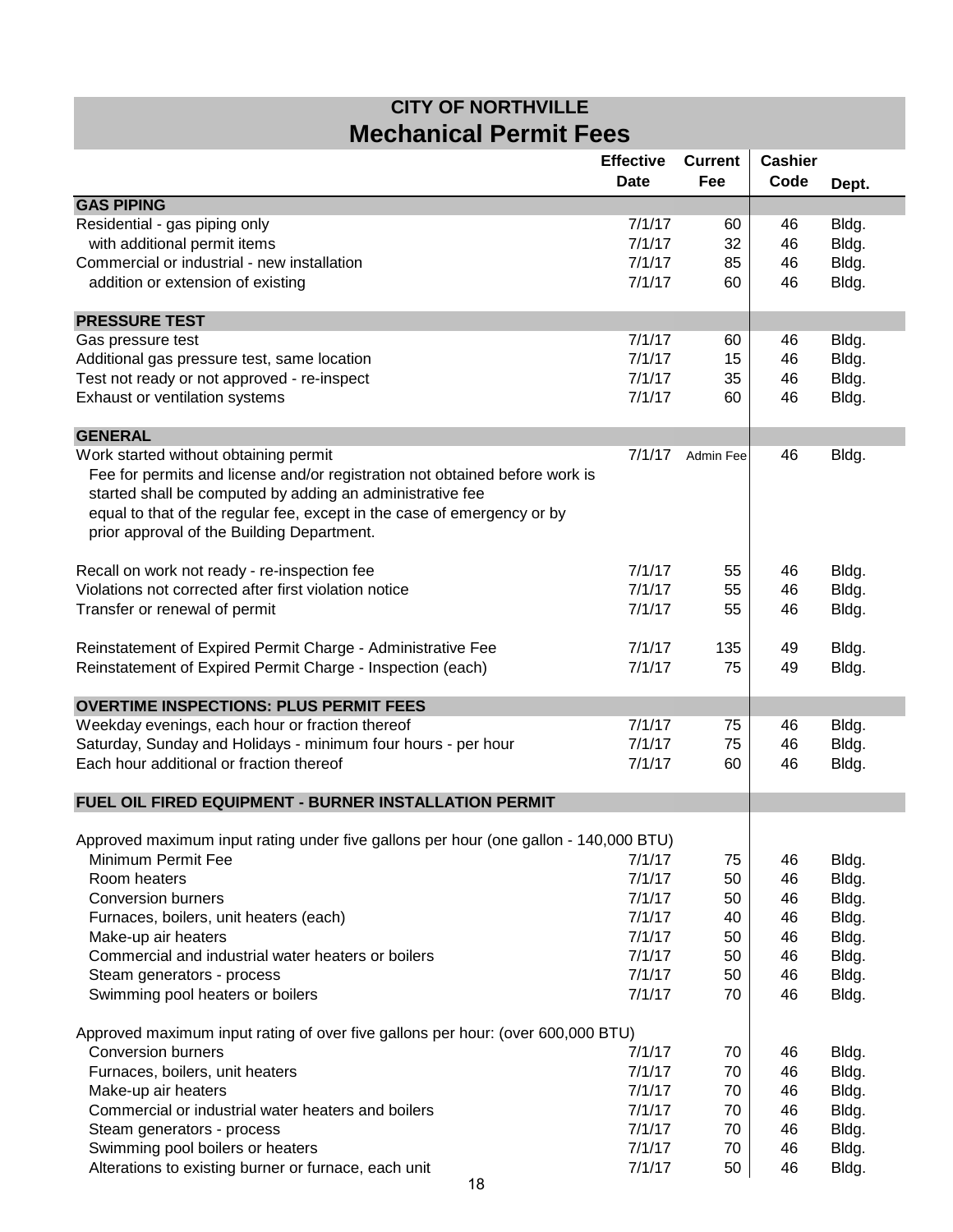## **Mechanical Permit Fees CITY OF NORTHVILLE**

|                                                                 | <b>Effective</b><br><b>Date</b> | <b>Current</b><br>Fee | <b>Cashier</b><br>Code | Dept. |
|-----------------------------------------------------------------|---------------------------------|-----------------------|------------------------|-------|
| <b>TANKS OR DRUMS - INSTALLATION PERMITS</b>                    |                                 |                       |                        |       |
| Drums, each location: First drum                                | 7/1/17                          | 70                    | 46                     | Bldg. |
| Each additional drum, same location                             | 7/1/17                          | 20                    | 46                     | Bldg. |
| Each tank: Not exceeding 550 gallons - above ground             | 7/1/17                          | 70                    | 46                     | Bldg. |
| Not exceeding 550 gallons - underground                         | 7/1/17                          | 70                    | 46                     | Bldg. |
| Over 550 to 5,000 gallons                                       | 7/1/17                          | 90                    | 46                     | Bldg. |
| Over 5,000 gallons to 20,000 gallons                            | 7/1/17                          | 100                   | 46                     | Bldg. |
| Over 20,000 to 200,000 gallons                                  | 7/1/17                          | 110                   | 46                     | Bldg. |
| Over 200,000 gallons                                            | 7/1/17                          | 130                   | 46                     | Bldg. |
| <b>LIQUEFIED PETROLEUM GAS SYSTEMS AND STORAGE INSTALLATION</b> |                                 |                       |                        |       |
| Aggregate connected water capacity of:                          |                                 |                       |                        |       |
| 29 gallons or less                                              | 7/1/17                          | 55                    | 46                     | Bldg. |
| 29 to 60 gallons                                                | 7/1/17                          | 60                    | 46                     | Bldg. |
| 59 to 500 gallons                                               | 7/1/17                          | 65                    | 46                     | Bldg. |
| 499 to 1,200 gallons                                            | 7/1/17                          | 80                    | 46                     | Bldg. |
| Over 1,200 gallons                                              | 7/1/17                          | 95                    | 46                     | Bldg. |
| <b>IRRIGATION SYSTEMS</b>                                       |                                 |                       |                        |       |
| <b>Water Distribution</b>                                       | 7/1/17                          | 40                    | 46                     | Bldg. |
| Sprinkler Heads (each)                                          | 7/1/17                          | 2                     | 46                     | Bldg. |
| <b>MECHANICAL LICENSE REGISTRATION</b>                          |                                 |                       |                        |       |
| Mechanical License Registration (fee set by state)              | 7/1/17                          | 15                    | 42                     | Bldg. |
| <b>REFRIGERATION PERMIT FEES: MINIMUM PERMIT FEE</b>            |                                 |                       |                        |       |
| In no case shall less than minimum be charged for a permit.     | 7/1/17                          | 75                    | 52                     | Bldg. |
| <b>REFRIGERATION INSTALLATION PERMITS</b>                       |                                 |                       |                        |       |
| Systems activated by motors over 1HP: Central Air               |                                 |                       |                        |       |
| Over 1 HP up to 5 HP (each unit)                                | 7/1/17                          | 60                    | 52                     | Bldg. |
| Over 5 HP up to 50 HP (each unit)                               | 7/1/17                          | 80                    | 52                     | Bldg. |
| Over 50 HP (each unit)                                          | 7/1/17                          | 70                    | 52                     | Bldg. |
| HVAC units, rooftop or ground location (each unit)              | 7/1/17                          | 100                   | 52                     | Bldg. |
| Systems activated by motors 1 HP or less:                       |                                 |                       |                        |       |
| Single or multiple (each unit)                                  | 7/1/17                          | 75                    | 52                     | Bldg. |
| Self contained (each unit)                                      | 7/1/17                          | 75                    | 52                     | Bldg. |
| Domestic systems serving more than two families:                |                                 |                       |                        |       |
| Each evaporator (new installation)                              | 7/1/17                          | 75                    | 52                     | Bldg. |
| Additions, repairs, and/or alterations to each system           | 7/1/17                          | 75                    | 52                     | Bldg. |
| Special or shop inspections of refrigeration equipment:         |                                 |                       |                        |       |
| Each unit, each visit                                           | 7/1/17                          | 95                    | 52                     | Bldg. |
| Preliminary inspection, each visit                              | 7/1/17                          | 70                    | 52                     | Bldg. |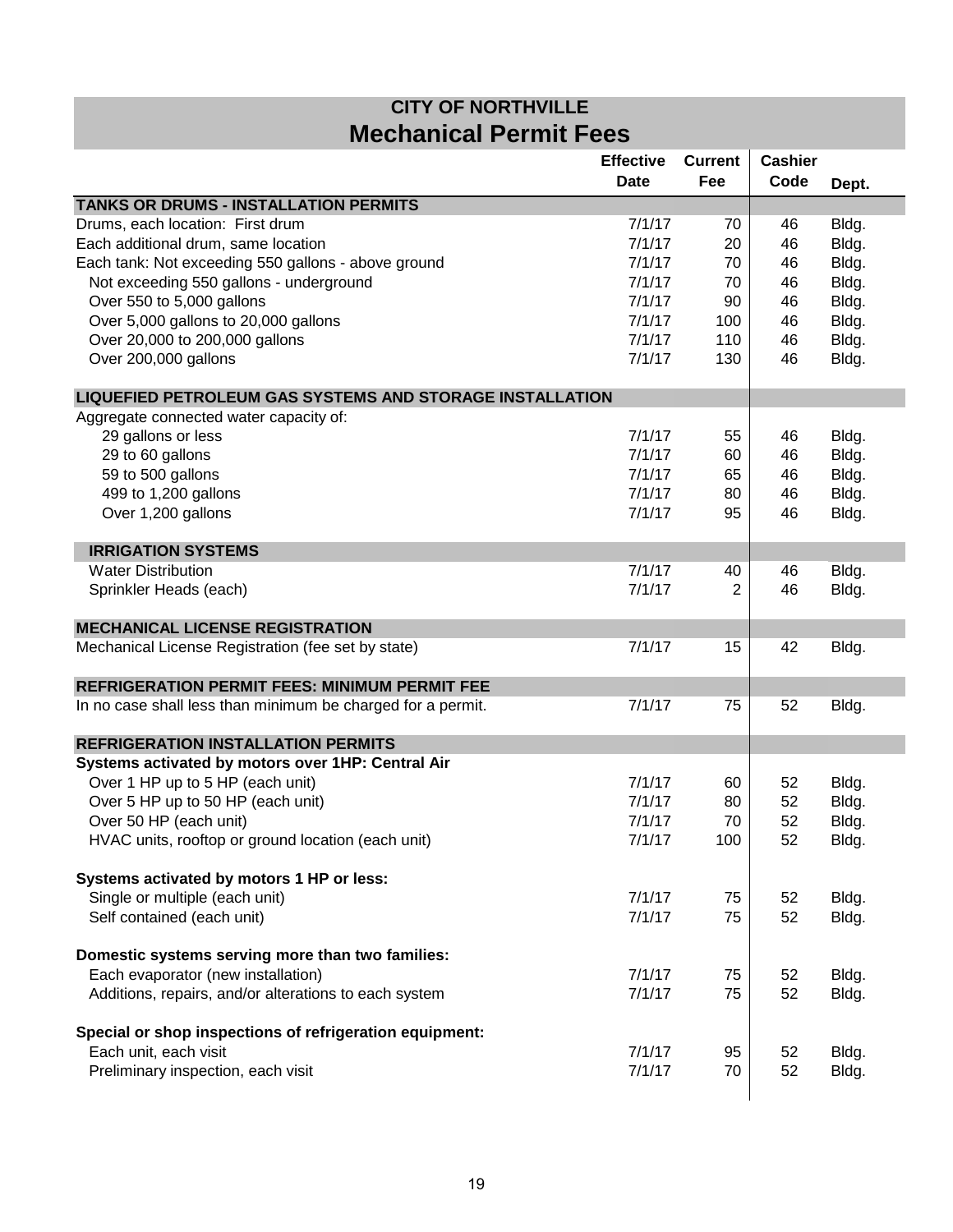| <b>CITY OF NORTHVILLE</b><br><b>Mechanical Permit Fees</b>                                                                                                                                                                                                        |                          |                              |                        |       |
|-------------------------------------------------------------------------------------------------------------------------------------------------------------------------------------------------------------------------------------------------------------------|--------------------------|------------------------------|------------------------|-------|
|                                                                                                                                                                                                                                                                   | <b>Effective</b><br>Date | <b>Current</b><br><b>Fee</b> | <b>Cashier</b><br>Code | Dept. |
| <b>REFRIGERATION REGISTRATION FEES</b>                                                                                                                                                                                                                            |                          |                              |                        |       |
| Contractor's License                                                                                                                                                                                                                                              | 7/1/17                   | 20                           | 42                     | Bldg. |
| Re-inspection fee after the first violation notice                                                                                                                                                                                                                | 7/1/17                   | 75                           | 52                     | Bldg. |
| Fee for permits and license and/or registration not obtained before work is<br>started shall be computed by adding an administrative fee<br>equal to that of the regular fee, except in the case of emergency or by<br>prior approval of the Building Department. | 7/1/17                   | Admin Feel                   | 52                     | Bldg. |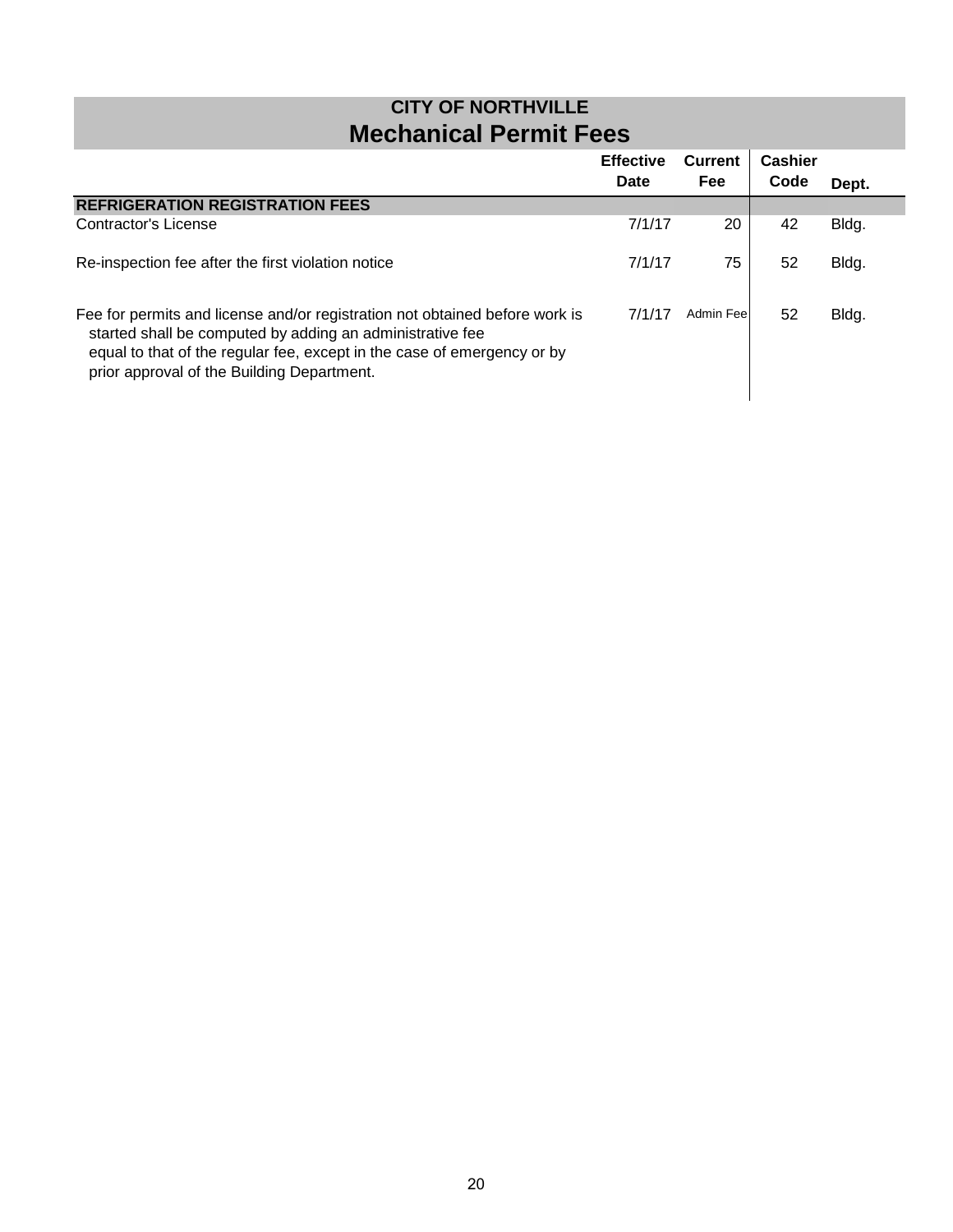|                                                                                        | <b>Effective</b> |                           | Cashier |              |
|----------------------------------------------------------------------------------------|------------------|---------------------------|---------|--------------|
|                                                                                        | date             | <b>Current Fee</b>        | Code    | Dept.        |
| <b>AGENDAS, MEETING PACKETS, AND MINUTES</b>                                           |                  |                           |         |              |
| Agendas (6 month fee):                                                                 |                  |                           |         |              |
| City Council - on website - no charge                                                  | 7/1/17           | no charge                 | N/A     | Clerk        |
| Planning Commission - on website - no charge                                           | 7/1/17           | no charge                 | N/A     | Clerk        |
| Board of Zoning Appeals - on website                                                   | 7/1/17           | no charge                 | N/A     | Clerk        |
| Historic District Commission - on website - no charge                                  | 7/1/17           | no charge                 | N/A     | Clerk        |
| Other Boards and Commissions                                                           | 7/1/17           | no charge                 | N/A     | Clerk        |
| Single copy requests                                                                   | 7/1/17           | no charge                 | N/A     | Clerk        |
|                                                                                        |                  |                           |         |              |
| Minutes (6 month fee):                                                                 |                  |                           |         |              |
| <b>City Council</b>                                                                    | 7/1/17           | no charge                 | N/A     | Clerk        |
| <b>Planning Commission</b>                                                             | 7/1/17           | no charge                 | N/A     | <b>Clerk</b> |
| Other Boards and Commissions                                                           | 7/1/17           | no charge                 | N/A     | Clerk        |
| Single copy requests                                                                   | 7/1/17           | no charge                 | N/A     | Clerk        |
|                                                                                        |                  |                           |         |              |
| Audio CD - Any Meeting (subscription pick up in person)                                | 7/1/17           | <b>FOIA Rate</b>          | 09      | Clerk        |
| Audio CD - Any Meeting (subscription-mailed)                                           | 7/1/17           | FOIA + USPS Rate          | 09      | Clerk        |
|                                                                                        |                  |                           |         |              |
| Audio CD - Any Meeting (single copy request - pick up)                                 | 7/1/17           | <b>FOIA Rate</b>          | 09      | Clerk        |
|                                                                                        |                  | FOIA Rate + USPS          |         |              |
| Audio CD - Any Meeting (single copy request - mailed)                                  | 7/1/17           | rate                      | 09      | Clerk        |
|                                                                                        |                  |                           |         |              |
| <b>Meeting Packets (6 month fee):</b>                                                  |                  |                           |         |              |
| Single packet requests - City Council and Planning - on website                        | 7/1/17           | no charge                 | N/A     | Clerk        |
|                                                                                        |                  |                           |         |              |
|                                                                                        |                  |                           |         |              |
|                                                                                        |                  | Regular copy charges and  |         |              |
| Single packet requests - City Council and Planning - copied by staff                   | 7/1/17           | applicable labor rates    | 09      | Clerk        |
|                                                                                        |                  |                           |         |              |
|                                                                                        |                  |                           |         |              |
| Base Packet Fee (less commercial and oversize copies)                                  |                  |                           |         |              |
| City Council - on website at no charge                                                 | 7/1/17           | no charge                 | N/A     | Clerk        |
| City Council - if copied by staff                                                      | 7/1/17           | <b>FOIA Rates</b>         | 09      | <b>Clerk</b> |
| Board of Zoning Appeals                                                                | 7/1/17           | <b>FOIA Rates</b>         | 09      | Clerk        |
| <b>Historic District Commission</b>                                                    | 7/1/17           | <b>FOIA Rates</b>         | 09      | Clerk        |
| Planning Commission - on website at no charge (except site plans)                      | 7/1/17           | no charge                 | N/A     | <b>Clerk</b> |
| <b>Planning Commission</b>                                                             | 7/1/17           | no charge                 | 09      | Clerk        |
|                                                                                        |                  |                           |         |              |
| For all boards listed above: Site Plans and oversized copies are an additional fee per |                  |                           |         |              |
| meeting, assessed at the commercial copy rate charged to the City plus the applicable  | 7/1/17           | commercial copy rates and | 09      | Clerk        |
| labor rate of the lowest paid clerk.                                                   |                  | applicable labor rate     |         |              |
| AMUSEMENT DEVICES AND ARCADES                                                          |                  |                           |         |              |
| Arcade License Fee Initial Application                                                 | 7/1/17           | 224                       | 04      | Clerk        |
| <b>Amended Application</b>                                                             | 7/1/17           | 56                        | 04      | <b>Clerk</b> |
| Annual Renewal                                                                         | 7/1/17           | 113                       | 04      | Clerk        |
| Late Renewal Application                                                               | 7/1/17           | 134                       | 04      | Clerk        |
| Fee per machine annually                                                               | 7/1/17           | 85                        | 04      | Clerk        |
|                                                                                        |                  |                           |         |              |
| <b>BANNER PLACEMENT AND REMOVAL</b>                                                    |                  |                           |         |              |
| Per Banner                                                                             | 7/1/17           | 10                        | 61      | <b>DPW</b>   |
|                                                                                        |                  |                           |         |              |
| <b>BICYCLE LICENSE - One time only</b>                                                 |                  |                           |         |              |
| <b>Bicycle License</b>                                                                 | 7/1/17           | no charge                 | 04      | PD           |
|                                                                                        |                  |                           |         |              |
| <b>BILLIARD / POOL ROOMS</b>                                                           |                  |                           |         |              |
| <b>Initial Application Fee</b>                                                         | 7/1/17           | 224                       | 04      | Clerk        |
| Fee for first table                                                                    | 7/1/17           |                           |         | Clerk        |
|                                                                                        |                  | 28                        | 04      |              |
| Fee for each additional table                                                          | 7/1/17           | 12                        | 04      | Clerk        |
| Annual Renewal                                                                         | 7/1/17           | 113                       | 04      | Clerk        |
| Late Renewal                                                                           | 7/1/17           | 134                       | 04      | Clerk        |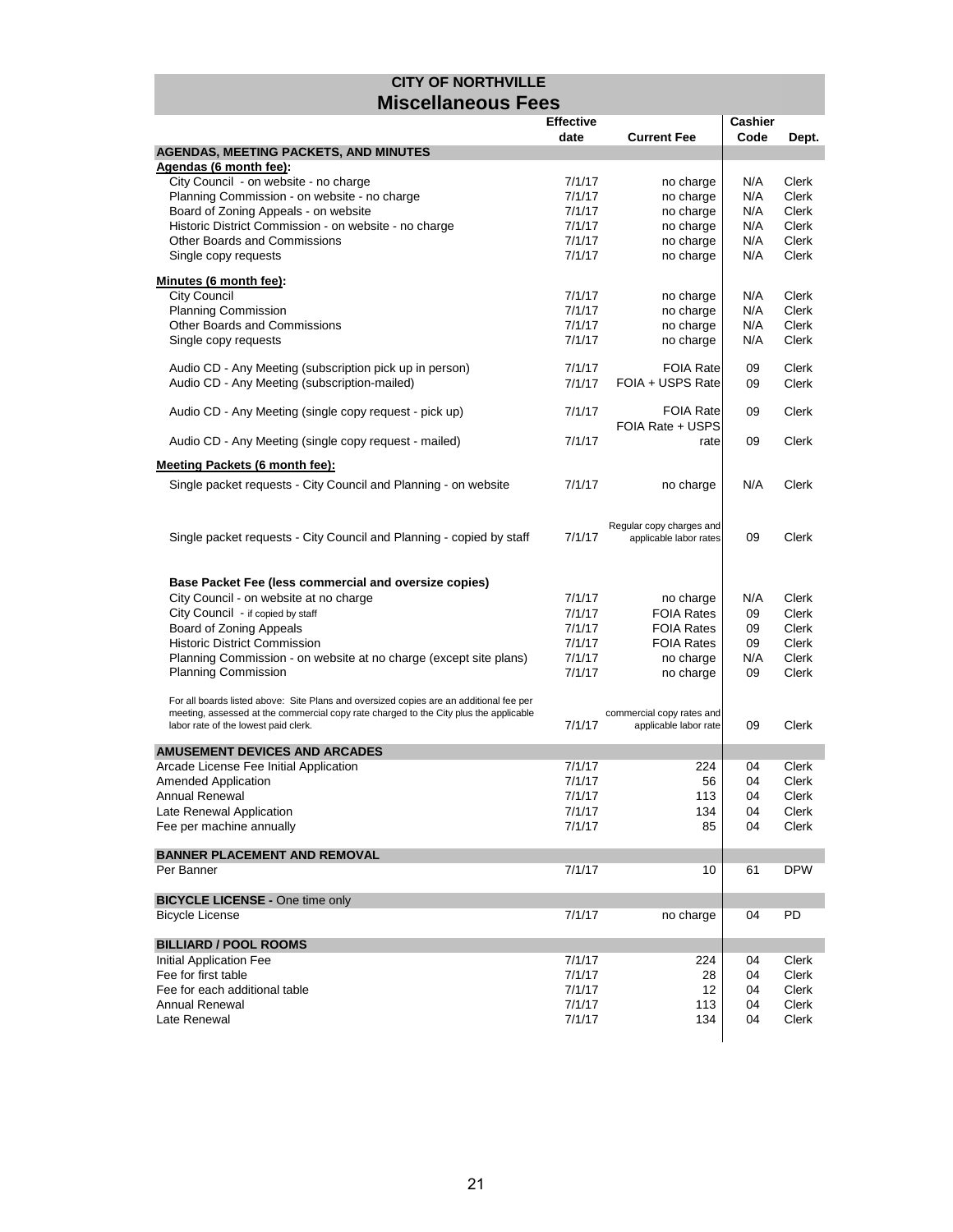| <b>CITY OF NORTHVILLE</b>                                                        |                  |                           |          |                              |
|----------------------------------------------------------------------------------|------------------|---------------------------|----------|------------------------------|
| <b>Miscellaneous Fees</b>                                                        |                  |                           |          |                              |
|                                                                                  | <b>Effective</b> |                           | Cashier  |                              |
|                                                                                  | date             | <b>Current Fee</b>        | Code     | Dept.                        |
| <b>BUSINESS (General license)</b>                                                |                  |                           |          |                              |
| Initial Application                                                              | 7/1/17           | 40                        | 01       | <b>Clerk</b>                 |
| <b>Annual Renewal</b><br>Late Renewals                                           | 7/1/17<br>7/1/17 | 30                        | 01<br>01 | <b>Clerk</b><br><b>Clerk</b> |
|                                                                                  |                  | Double Fees               |          |                              |
| <b>CHILD CARE ORGANIZATION</b>                                                   |                  |                           |          |                              |
| <b>Initial Application</b>                                                       | 7/1/17           | 53                        | 04       | <b>Clerk</b>                 |
| <b>Annual Renewal</b>                                                            | 7/1/17           | 27                        | 04       | <b>Clerk</b>                 |
| Late Renewals                                                                    | 7/1/17           | Double Fees               | 04       | <b>Clerk</b>                 |
| <b>CITY CHARTER</b>                                                              |                  |                           |          |                              |
| Available on website at no charge                                                | 7/1/17           | no charge                 | N/A      | <b>Clerk</b>                 |
| If copied by city staff                                                          | 7/1/17           | <b>FOIA</b>               | 05       | <b>Clerk</b>                 |
|                                                                                  |                  |                           |          |                              |
| Postage for City Charter                                                         | 7/1/17           | <b>Current USPS rates</b> | 08       | Clerk                        |
| <b>CITY ENTRANCE SIGNS</b> (placement/storage)                                   |                  |                           |          |                              |
| Placement/removal by DPW (cost is per sign)                                      | 7/1/17           | 33                        | 61       | <b>DPW</b>                   |
| Sign storage by DPW (cost is per sign)                                           | 7/1/17           | 35                        | 61       | <b>DPW</b>                   |
|                                                                                  |                  |                           |          |                              |
| <b>COPIES</b><br>Regular (8-1/2 x 11 and 8-1/2 x 14)                             | 7/1/17           |                           | 05       | Fin                          |
| Color (8-1/2 x 11 and 8-1/2 x 14)                                                | 7/1/17           | 0.01<br>0.08              | 05       | Fin                          |
| Regular (11 x 17)                                                                | 7/1/17           | 0.02                      | 05       | Fin                          |
| Color (11 x 17)                                                                  | 7/1/17           | 0.09                      | 05       | Fin                          |
| Copy requests taking 15 minutes or more may be assessed FOIA labor rate          | 7/1/17           | <b>FOIA</b>               | 05       | Fin                          |
|                                                                                  |                  |                           |          |                              |
| <b>DANCE FACILITY/ROLLER-SKATING FACILITY</b>                                    |                  |                           |          |                              |
| <b>Initial Application</b><br><b>Annual Renewal</b>                              | 7/1/17<br>7/1/17 | 108<br>53                 | 04<br>04 | <b>Clerk</b><br><b>Clerk</b> |
| Late Renewals                                                                    | 7/1/17           | 80                        | 04       | <b>Clerk</b>                 |
|                                                                                  |                  |                           |          |                              |
| <b>DOGS</b>                                                                      |                  |                           |          |                              |
| License Tag - unaltered dog                                                      | 7/1/17           | 13                        | 02       | Clerk                        |
| License Tag - spayed/neutered - written proof at time of application             | 7/1/17           | 10                        | 02       | <b>Clerk</b>                 |
| Late Renewal - Late fee per dog in addition to license fee<br>Lost Tag           | 7/1/17<br>7/1/17 | 5<br>4                    | 02<br>02 | <b>Clerk</b><br>Clerk        |
|                                                                                  |                  |                           |          |                              |
| DRY CLEANERS / COIN OPERATED UNATTENDED                                          |                  |                           |          |                              |
| <b>Initial Application</b>                                                       | 7/1/17           | 33                        | 04       | <b>Clerk</b>                 |
| <b>Annual Renewal</b>                                                            | 7/1/17           | 23                        | 04       | <b>Clerk</b>                 |
| Late Renewals                                                                    | 7/1/17           | Double Fees               | 04       | Clerk                        |
| FIRE DEPARTMENT EQUIPMENT/PERSONNEL/MISC RATES                                   |                  |                           |          |                              |
| Aerial, per hour                                                                 | 7/1/17           | 80                        | 45       | FD                           |
| Engine - Pumper, per hour                                                        | 7/1/17           | 60                        | 45       | FD                           |
| Quick Response Vehicle, per hour                                                 | 7/1/17           | 55                        | 45       | FD                           |
| Rescue (Ambulance), per hour                                                     | 7/1/17           | 55                        | 45       | FD                           |
| Utility Rescue, per hour                                                         | 7/1/17           | 25                        | 45       | FD                           |
| Mobile Air Supply, per hour<br>Firefighter or EMS Responder (emergency response) | 7/1/17<br>7/1/17 | 25<br>Payroll Cost        | 45<br>45 | FD<br>FD                     |
| Firefighter or EMS Responder (contracted standby)                                | 7/1/17           | Payroll Cost              | 45       | FD                           |
| Fire Incident Reports                                                            | 7/1/17           | <b>FOIA Rate</b>          | 45       | FD                           |
|                                                                                  |                  |                           |          |                              |
| <b>GARAGE SALE SIGN PERMIT</b>                                                   |                  |                           |          |                              |
| Garage Sale Sign Permit                                                          | 7/1/17           | N/C                       | N/A      | Clerk                        |
| <b>GOING OUT OF BUSINESS LICENSE</b>                                             |                  |                           |          |                              |
| Going out of business license                                                    | 7/1/17           | 50                        | 04       | Clerk                        |
|                                                                                  |                  |                           |          |                              |
| <b>HISTORIC DISTRICT DESIGN STANDARDS</b>                                        |                  |                           |          |                              |
| Historic District Design Standards - available on website at no charge           | 7/1/17           | no charge                 | N/A      | Bldg.                        |
| Historic District Design Standards - copied by staff                             | 7/1/17           | <b>FOIA Rate</b>          | 47       | Bldg.                        |
| Postage                                                                          | 7/1/17           | Current USPS rates        | 08       | Bldg.                        |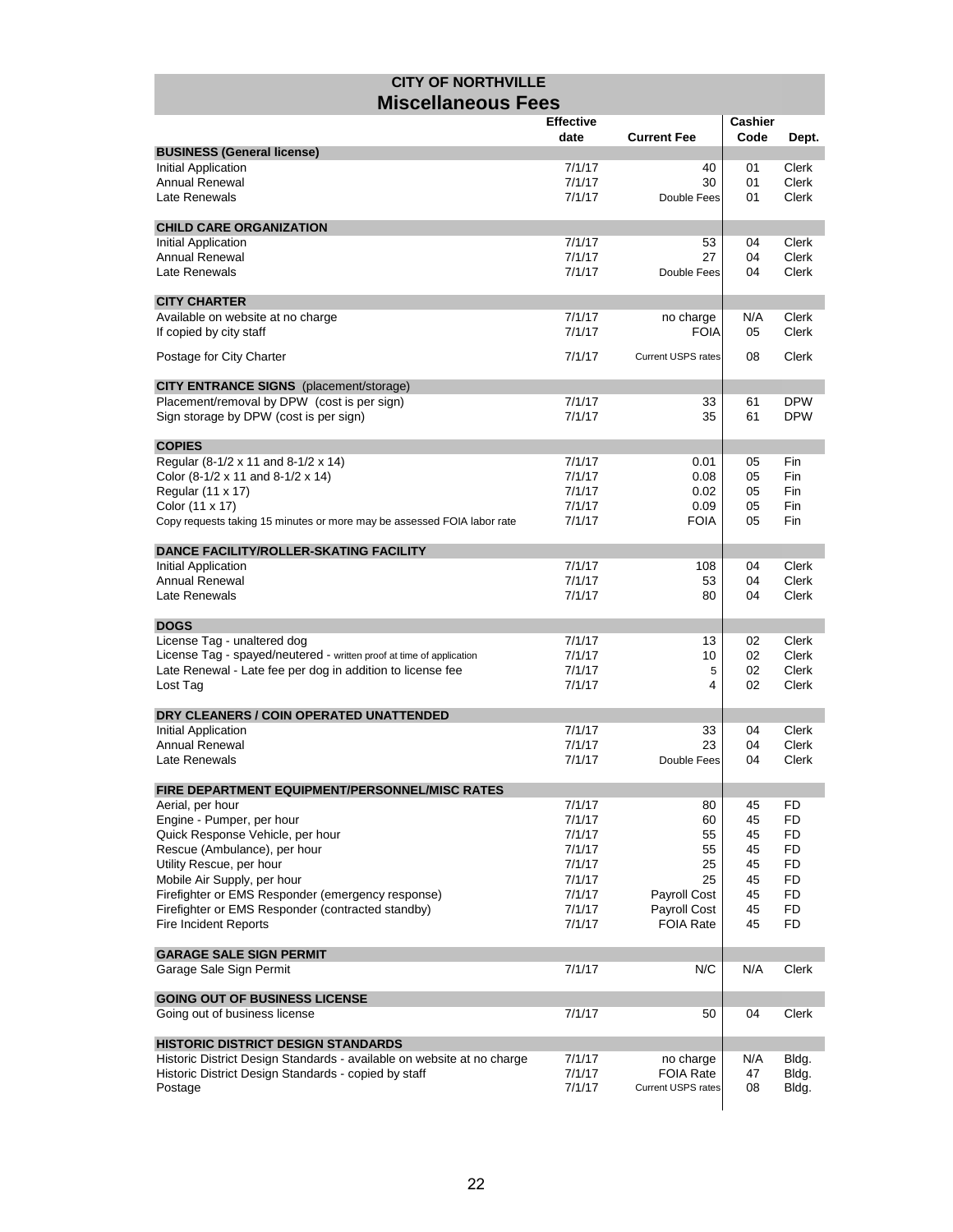|                                                                                                                                                | <b>Effective</b> |                           | Cashier  |                |
|------------------------------------------------------------------------------------------------------------------------------------------------|------------------|---------------------------|----------|----------------|
|                                                                                                                                                | date             | <b>Current Fee</b>        | Code     | Dept.          |
| <b>HORSE DRAWN CARRIAGE</b>                                                                                                                    |                  |                           |          |                |
| Horse and Carriage - per carriage                                                                                                              | 7/1/17           | 56                        | 04       | Clerk          |
| Late fee per carriage                                                                                                                          | 7/1/17           | 80                        | 04       | Clerk          |
| Per Driver                                                                                                                                     | 7/1/17           | 17                        | 04       | Clerk          |
| Late fee per driver                                                                                                                            | 7/1/17           | 27                        | 04       | Clerk          |
| <b>LIQUOR LICENSING</b>                                                                                                                        |                  |                           |          |                |
| On-Premises License Fee                                                                                                                        | 7/1/17           | 285                       | 15       | PD             |
| Off-Premises License Fee                                                                                                                       | 7/1/17           | 285                       | 15       | <b>PD</b>      |
| Annual Renewal Fee (licenses established after Dec. 27, 2007)                                                                                  |                  | 100                       | 15       | PD             |
| Addition or Deletion of an Owner or Stockholder                                                                                                | 7/1/17           | 100                       | 15       | PD             |
| Special license and one-day permits                                                                                                            | 7/1/17           | 50                        | 15       | PD             |
| Special Event Liquor License (applications for ongoing events that are held<br>indoors, under the same conditions as the previous application) | 10/2/17          |                           |          | PD             |
| Review Fee for Change in Plan of Operations (expansion, new permit)                                                                            | 7/1/17           | 25<br>100                 | 15<br>15 | PD             |
|                                                                                                                                                |                  |                           |          |                |
| <b>MAP OF THE CITY</b>                                                                                                                         |                  |                           |          |                |
| Resident /Non-Resident                                                                                                                         | 7/1/17           | 2                         | 21       | Clerk          |
| Postage for City Map                                                                                                                           | 7/1/17           | <b>Current USPS rates</b> | 08       | Clerk          |
| <b>MARRIAGES</b>                                                                                                                               |                  |                           |          |                |
| Marriage Ceremony Fee (performed by Mayor)                                                                                                     | 9/19/17          | 10                        | 107      | CMgr           |
| <b>MASSAGE ESTABLISHMENT</b>                                                                                                                   |                  |                           |          |                |
| Initial Application                                                                                                                            | 7/1/17           | 230                       | 04       | Clerk          |
| <b>Annual Renewal</b>                                                                                                                          | 7/1/17           | 120                       | 04       | Clerk          |
| Late Renewal for Establishment                                                                                                                 | 7/1/17           | 140                       | 04       | Clerk          |
|                                                                                                                                                |                  |                           |          |                |
| <b>MASTER PLAN</b>                                                                                                                             |                  |                           |          |                |
| Master Plan - current plan - on website at no charge<br>Master Plan - current plan - copied by staff                                           | 7/1/17<br>7/1/17 | ΝC<br><b>FOIA Rate</b>    | 05<br>05 | Bldg.<br>Bldg. |
|                                                                                                                                                | 7/1/17           |                           | 08       |                |
| Postage                                                                                                                                        |                  | <b>Current USPS rates</b> |          | Bldg.          |
| <b>NEWSPAPER RACK REGISTRATION FEE</b>                                                                                                         |                  |                           |          |                |
| Per Unit / Annual Fee (City-owned modular racks located in downtown)                                                                           | 7/1/17           | 30                        | 95       | <b>DDA</b>     |
| <b>NOTARY SERVICE (per notarial act)</b>                                                                                                       |                  |                           |          |                |
| <b>City Resident</b>                                                                                                                           | 7/1/17           | 5                         | 35       | Clerk          |
| Non-Resident                                                                                                                                   | 7/1/17           | 5                         | 35       | Clerk          |
| <b>City-Related Business</b>                                                                                                                   | 7/1/17           | <b>NC</b>                 | 35       | Clerk          |
| <b>ORDINANCE</b>                                                                                                                               |                  |                           |          |                |
| Zoning Ordinance - available on website at no charge                                                                                           | 7/1/17           | no charge                 | N/A      | Clerk          |
| Zoning Ordinance - Copied by Staff                                                                                                             | 7/1/17           | <b>FOIA Rate</b>          | 56       | Clerk          |
| Postage for Zoning Ordinance                                                                                                                   | 7/1/17           | <b>Current USPS rates</b> | 08       | Clerk          |
| <b>Zoning Map</b>                                                                                                                              | 7/1/17           | 5                         | 55       | Clerk          |
| Postage for zoning map                                                                                                                         | 7/1/17           | <b>Current USPS rates</b> | 08       | Clerk          |
| General Ordinance available on website at no charge                                                                                            | 7/1/17           | no charge                 | N/A      | Clerk          |
| Code of Ordinances - Copied by Staff                                                                                                           | 7/1/17           | <b>FOIA Rate</b>          | 05       | Clerk          |
|                                                                                                                                                |                  |                           |          |                |
| <b>PARKING PERMITS - STREET &amp; LOT</b><br><u>Overnight</u>                                                                                  |                  |                           |          |                |
| All parking lots and streets / Per Month                                                                                                       | 7/1/17           | 10                        | 17       | PD             |
| Central Business District (work hours between 3 am and 5 am) / Per month                                                                       | 7/1/17           | 5                         | 17       | PD             |
|                                                                                                                                                |                  |                           |          |                |
| <b>PEDDLER'S LICENSE</b>                                                                                                                       |                  |                           |          |                |
| Up to 3 Months                                                                                                                                 | 7/1/17           | 60                        | 04       | Clerk          |
| 3 Months to 6 Months                                                                                                                           | 7/1/17           | 90                        | 04       | Clerk          |
| 12 Months                                                                                                                                      | 7/1/17           | 115                       | 04       | Clerk          |
| PEDDLER'S HELPER LICENSE                                                                                                                       |                  |                           |          |                |
| Up to 3 Months                                                                                                                                 | 7/1/17           | 15                        | 04       | Clerk          |
| 3 Months to 6 Months                                                                                                                           | 7/1/17           | 20                        | 04       | Clerk          |
| 12 Months                                                                                                                                      | 7/1/17           | 30                        | 04       | Clerk          |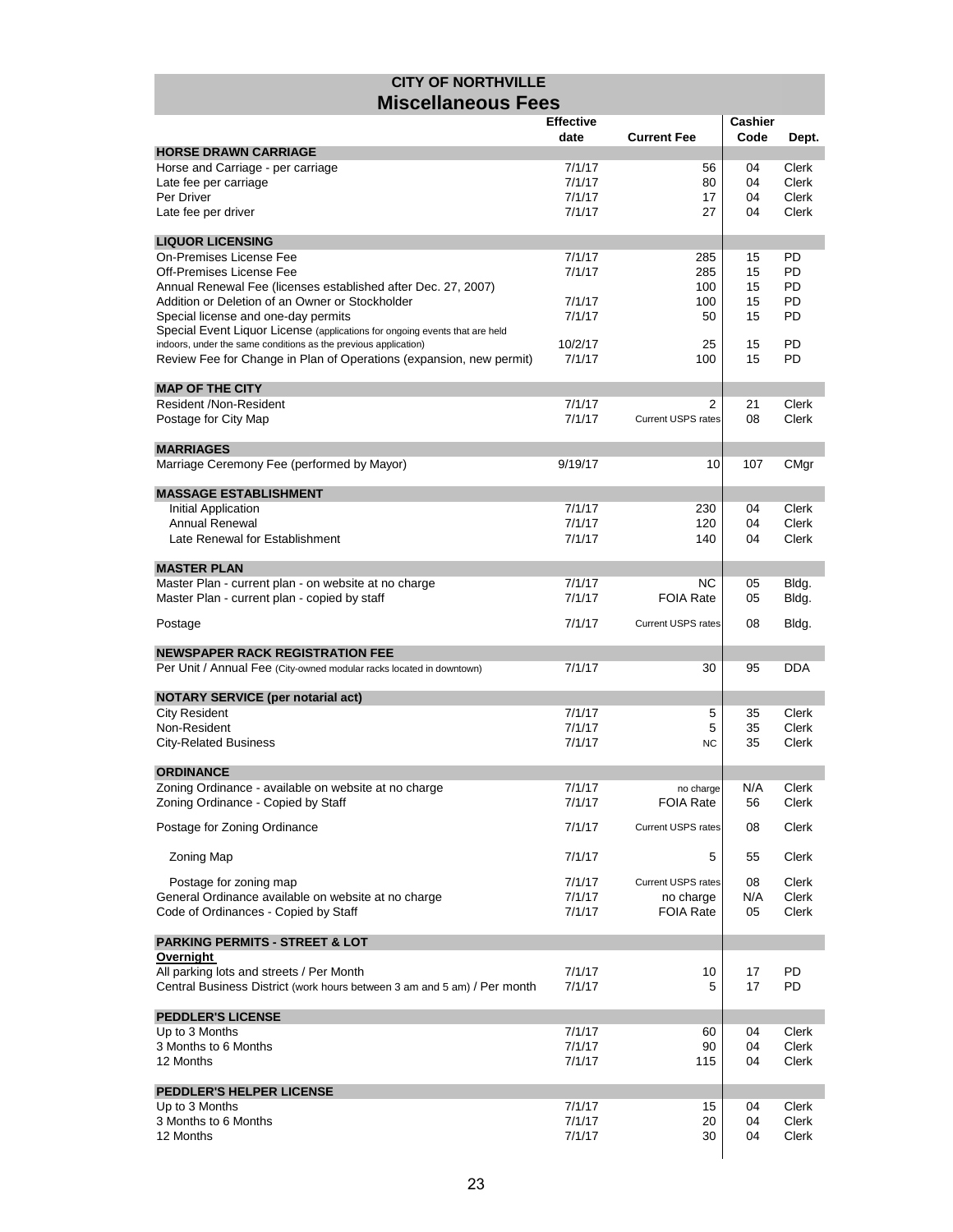|                                                                   | <b>Effective</b> |                            | Cashier |            |
|-------------------------------------------------------------------|------------------|----------------------------|---------|------------|
|                                                                   | date             | <b>Current Fee</b>         | Code    | Dept.      |
| <b>POLICE DEPARTMENT CHARGES</b>                                  |                  |                            |         |            |
| Accident - Crash Report (NPD report through CLEMIS)               | 7/1/17           | <b>Current CLEMIS Rate</b> | 04      | PD         |
| Incident & Accident Reports                                       | 7/1/17           | <b>FOIA Rate</b>           | 04      | PD         |
| Breath Test (no fee if part of investigation or parental request) | 7/1/17           | 15                         | 04      | PD         |
|                                                                   |                  |                            |         |            |
| <b>Discovery Requests</b>                                         |                  |                            |         |            |
| <b>Accident Report</b>                                            | 7/1/17           | 13                         | 04      | PD         |
| Incident Report - first page                                      | 7/1/17           | 4                          | 04      | PD         |
| Incident Report - each additional page                            | 7/1/17           | 2                          | 04      | PD         |
| Photograph copies:                                                | 7/1/17           | 2                          | 04      | PD         |
| <b>DVD</b>                                                        | 7/1/17           | 25                         | 04      | PD         |
| Fingerprints (City Residents Only)                                | 7/1/17           | 10                         | 04      | PD         |
| <b>Fingerprints (City Business Related)</b>                       | 7/1/17           | 20                         | 04      | PD         |
| Photograph copies                                                 | 7/1/17           | 2                          | 04      | PD         |
| Clearance Letter (City Residents Only)                            | 7/1/17           | 10                         | 04      | PD         |
| Weapon Purchase Permit & Safety Inspection                        | 7/1/17           | no charge                  | 04      | PD         |
| Impound Vehicle Administrative Fee                                | 7/1/17           | 15                         | 14      | PD         |
| Impound Vehicle Storage - per day                                 | 7/1/17           | 15                         | 14      | PD         |
|                                                                   |                  |                            |         |            |
| <b>POLICE DEPARTMENT CHARGES - cont'd</b>                         |                  |                            |         |            |
| Dog Impound Fee - Administrative fee                              | 7/1/17           | Pass thru Dog Pound Fees   | 12      | PD         |
| Dog Impound Fee - Per day fee for care and feeding                | 7/1/17           | Pass thru Dog Pound Fees   | 12      | PD         |
| Dog Impound Fee - Rabies Test                                     | 7/1/17           | Pass thru Dog Pound Fees   | 12      | PD         |
|                                                                   | 7/1/17           |                            | n/a     | PD         |
| Dog Impound Fee - Euthanasia                                      |                  | fee assumed by MHS         |         |            |
| <b>Police Contract Services</b>                                   |                  |                            |         |            |
| Hourly charge command officer - 4 hour minimum*                   | 7/1/17           | Payroll Cost               | 20      | PD         |
| Hourly charge patrol officer - 4 hour minimum*                    | 7/1/17           | Payroll Cost               | 20      | PD         |
| Hourly charge part-time officer - 4 hour minimum*                 | 7/1/17           | Payroll Cost               | 20      | PD         |
| School events                                                     | 7/1/17           | Payroll Cost               | 20      | PD         |
|                                                                   |                  |                            |         |            |
| *Administration shall determine staffing level                    |                  |                            |         |            |
| <b>RECYCLING BINS</b>                                             |                  |                            |         |            |
| Bin                                                               | 7/1/17           | 12                         | 64      | <b>DPW</b> |
| Lid                                                               | 7/1/17           | 6                          | 64      | <b>DPW</b> |
|                                                                   |                  |                            |         |            |
| <b>RENTAL - CITY-OWNED FACILITIES</b>                             |                  |                            |         |            |
| <b>Profit/Private</b>                                             |                  |                            |         |            |
| Council Chambers - charged by the hour                            | 7/1/17           | 39                         | 27      | C. Mgr.    |
| Meeting Room A - charged by the hour                              | 7/1/17           | 28                         | 27      | C. Mgr.    |
| Training Room - charged by the hour                               | 7/1/17           | 28                         | 27      | C. Mgr.    |
| Town Square - per day                                             | 7/1/17           | 200                        | P&R     | <b>DDA</b> |
|                                                                   |                  | 2200 plus park             |         |            |
| Ford Field Special Event Fee - 3 Day Weekend                      | 7/1/17           | rental fee                 | n/a     | C. Mgr.    |
|                                                                   |                  | 735 plus park              |         |            |
| Ford Field Special Event Fee - Friday, Saturday, or Sunday        | 7/1/17           | rental fee                 | n/a     | C. Mgr.    |
|                                                                   |                  |                            |         |            |
| <b>Registered Non-Profit</b>                                      |                  |                            |         |            |
| Council Chambers - charged by the hour                            | 7/1/17           | 16                         | 27      | C. Mgr.    |
| Meeting Room A - charged by the hour                              | 7/1/17           | 11                         | 27      | C. Mgr.    |
| Training Room - charged by the hour                               | 7/1/17           | 11                         | 27      | C. Mgr.    |
| Town Square - per day                                             | 7/1/17           | 200                        | P&R     | <b>DDA</b> |
|                                                                   |                  | 2200 plus park             |         |            |
| Ford Field Rental for Special Event - 3 Day Weekend               | 7/1/17           | rental fee                 | n/a     | C. Mgr.    |
|                                                                   |                  | 735 plus park              |         |            |
| Ford Field Special Event Fee - Friday, Saturday, or Sunday        | 7/1/17           | rental fee                 | n/a     | C. Mgr.    |
|                                                                   |                  |                            |         |            |
| <b>RETURNED CHECK FEE</b>                                         |                  |                            |         |            |
| NSF Fee                                                           | 7/1/17           | 35                         | 38      | Finance    |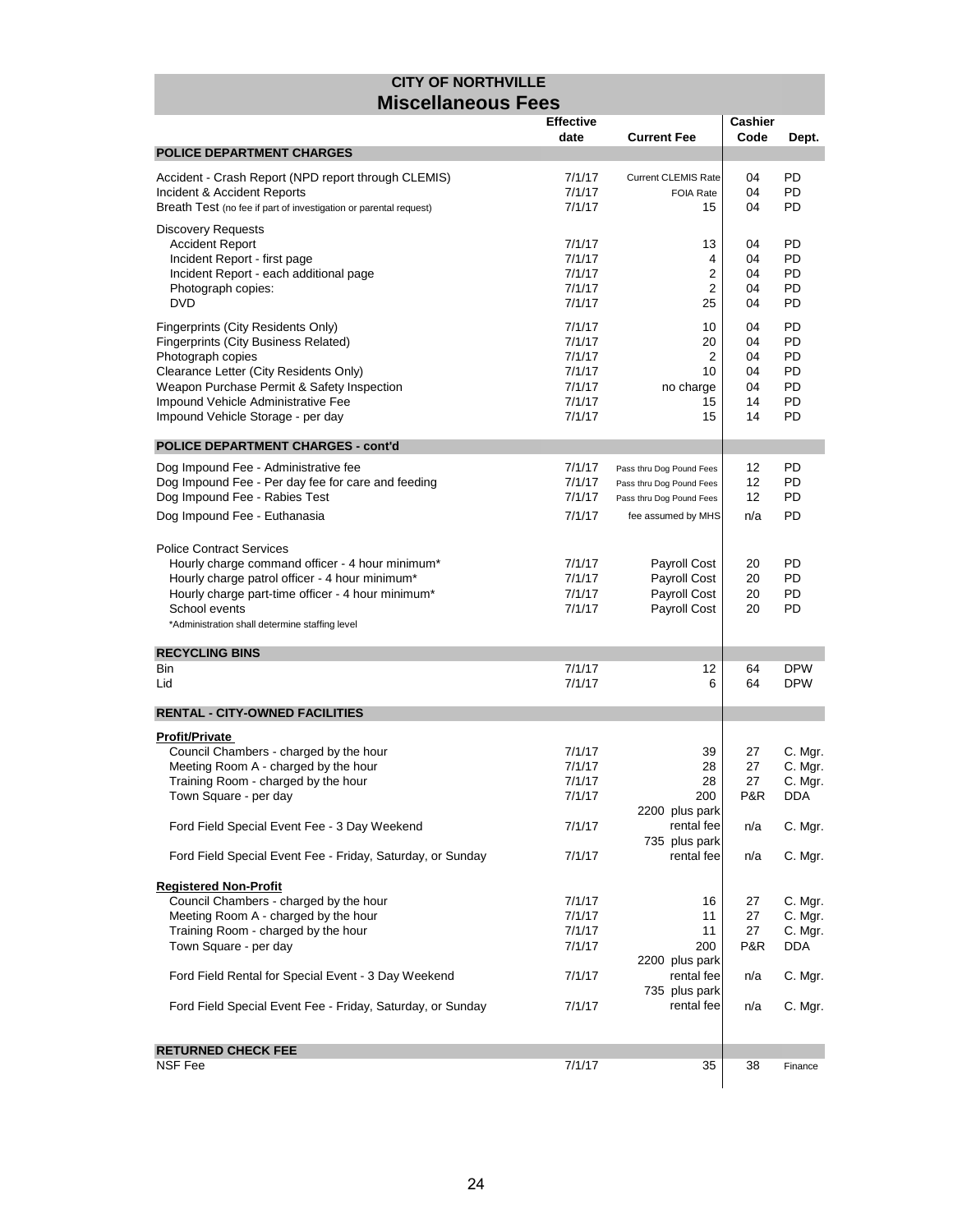|                                                                                 | <b>Effective</b> |                           |      | <b>Cashier</b> |  |
|---------------------------------------------------------------------------------|------------------|---------------------------|------|----------------|--|
|                                                                                 | date             | <b>Current Fee</b>        | Code | Dept.          |  |
| SIDEWALK CAFÉ / OUTDOOR SEATING / DINING PLATFORM PERMITS                       |                  |                           |      |                |  |
| Annual / Renewal Application Fee                                                | 7/1/17           | 75                        | 04   | <b>DDA</b>     |  |
| Amended Application (same permit year - after original app is approved)         | 7/1/17           | 45                        | 04   | <b>DDA</b>     |  |
| Square footage fee / alcohol served (total sq. ft. x sq. ft. fee)               | 7/1/17           | 1.25                      | 04   | <b>DDA</b>     |  |
| Square footage fee / no alcohol served (total sq. ft. x sq. ft. fee)            | 7/1/17           | 0.85                      | 04   | <b>DDA</b>     |  |
| Square footage fee / permanent structure in the ROW (total sq. ft x sq. ft. fee | 7/1/17           | 1.85                      | 04   | <b>DDA</b>     |  |
| <b>SNOW REMOVAL CHARGES</b>                                                     |                  |                           |      |                |  |
| Minimum charge \$100, pass thru all costs incurred by City                      | 7/1/17           | see left                  | MR.  | Bldg.          |  |
| <b>SOLICITOR LICENSE</b>                                                        |                  |                           |      |                |  |
| Up to 3 Months                                                                  | 7/1/17           | 60                        | 04   | Clerk          |  |
| 3 Months to 6 Months                                                            | 7/1/17           | 90                        | 04   | Clerk          |  |
| 12 Months                                                                       | 7/1/17           | 115                       | 04   | Clerk          |  |
| <b>Bond Required</b>                                                            | 7/1/17           | 3,210                     | 04   | Clerk          |  |
| <b>TAX DEPARTMENT</b>                                                           |                  |                           |      |                |  |
| Data Base Copies / One County                                                   | 7/1/17           | no charge                 | 99   | Tax            |  |
| Data Base Copies / Both Counties                                                | 7/1/17           | no charge                 | 99   | Tax            |  |
| Duplicate Tax Bill per parcel / non-residents submitting payment of 3+ parcels  | 7/1/17           | 6                         | 99   | Tax            |  |
| Lot Split/Combination Admin Review Fee                                          | 7/1/17           | 200                       | 04   | Tax            |  |
| Lot Split Fee (per resulting parcel)                                            | 7/1/17           | 60                        | 04   | Tax            |  |
| <b>TAXI CABS</b>                                                                |                  |                           |      |                |  |
| Per Taxi Cab                                                                    | 7/1/17           | 56                        | 04   | Clerk          |  |
| Late Renewal Cab                                                                | 7/1/17           | 65                        | 04   | Clerk          |  |
| Per Driver                                                                      | 7/1/17           | 17                        | 04   | Clerk          |  |
| Late Renewal Driver                                                             | 7/1/17           | 27                        | 04   | Clerk          |  |
| TELECOMMUNICATION PROVIDER RIGHT-OF-WAY PERMIT                                  |                  |                           |      |                |  |
| One time application fee                                                        | 7/1/17           | 100                       | 36   | Clerk          |  |
| <b>VOTER REGISTRATION LISTS</b>                                                 |                  |                           |      |                |  |
| Lists / per page                                                                | 7/1/17           | no charge                 | 09   | Clerk          |  |
| Labels / per sheet                                                              | 7/1/17           | 0.09                      | 09   | Clerk          |  |
| CD/Flash Drive (cost of city-provided CD/Flash Drive)                           | 7/1/17           | no charge                 | 09   | Clerk          |  |
| Emailed file (pdf of labels/list, per file)                                     | 7/1/17           | no charge                 | 09   | Clerk          |  |
| Emailed file (Excel text file, per file)                                        | 7/1/17           | no charge                 | 09   | Clerk          |  |
| Postage and disk mailer                                                         | 7/1/17           | <b>Current USPS rates</b> | 08   | Clerk          |  |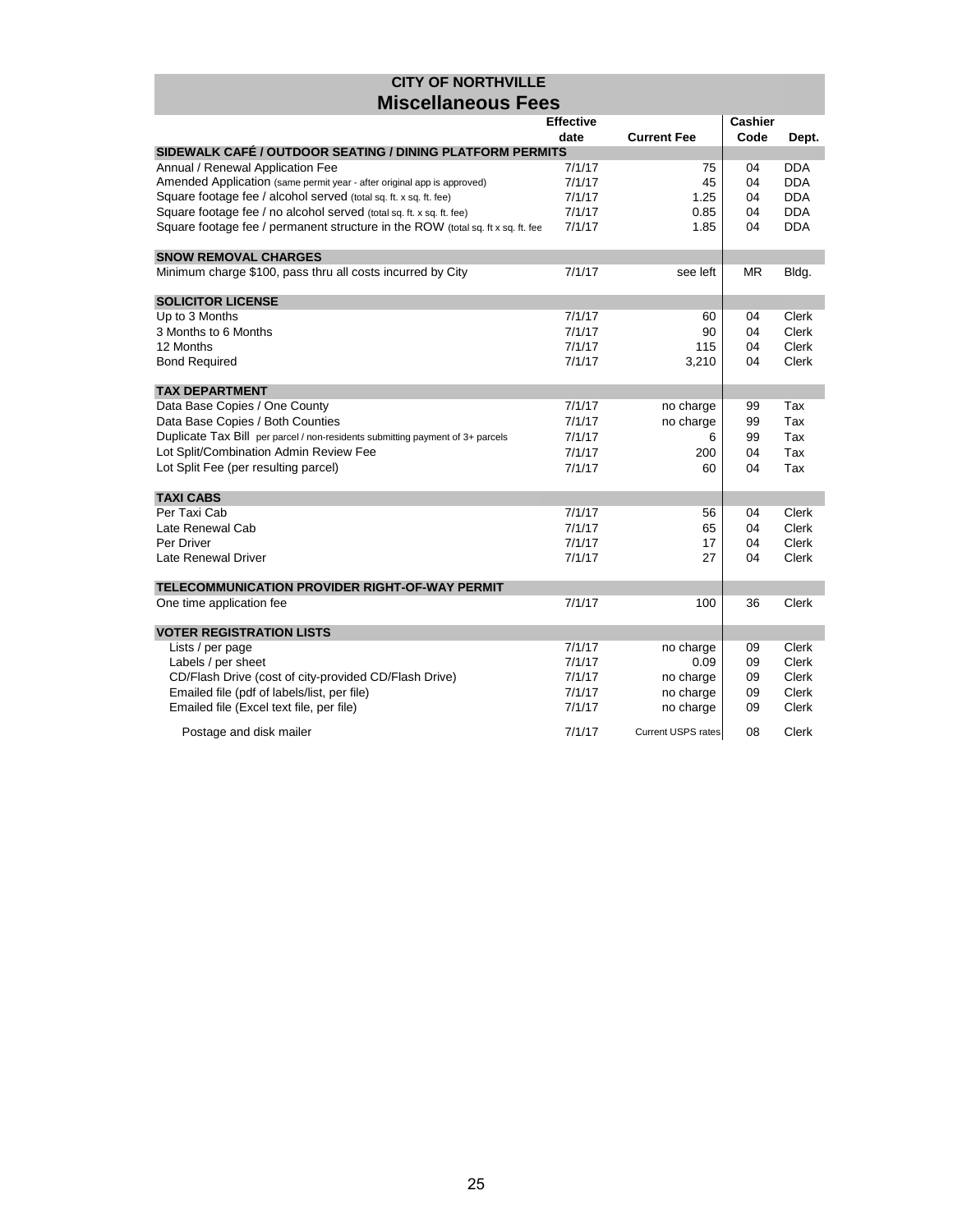| <b>CITY OF NORTHVILLE</b>                                                                                                                                                                                                                                                                                                                                                                                                    |                                 |                       |                              |         |  |
|------------------------------------------------------------------------------------------------------------------------------------------------------------------------------------------------------------------------------------------------------------------------------------------------------------------------------------------------------------------------------------------------------------------------------|---------------------------------|-----------------------|------------------------------|---------|--|
| <b>Fees for Sale of Parking Credits</b>                                                                                                                                                                                                                                                                                                                                                                                      |                                 |                       |                              |         |  |
|                                                                                                                                                                                                                                                                                                                                                                                                                              | <b>Effective</b><br><b>Date</b> | <b>Current</b><br>Fee | <b>Cashier</b><br>Code Dept. |         |  |
| <b>Parking Credit Fees</b>                                                                                                                                                                                                                                                                                                                                                                                                   |                                 |                       |                              |         |  |
| For changes of use and expansions to existing buildings of less<br>than fifty percent (50%) additional floor space: Fee per parking<br>space (credit).<br>For new buildings and expansions to existing buildings in excess of<br>fifty percent (50%) additional floor space: Fee per parking space                                                                                                                           | 7/1/17                          | 4,500                 | 99                           | C. Mgr. |  |
| (credit).                                                                                                                                                                                                                                                                                                                                                                                                                    | 7/1/17                          | 6,250                 | 99                           | C. Mgr. |  |
| <b>Per City Council resolution</b>                                                                                                                                                                                                                                                                                                                                                                                           |                                 |                       |                              |         |  |
| Under Article 17, Section 17.03 of the Zoning Ordinance (as may be<br>amended), the City Council may determine that the number of parking<br>spaces normally required for the construction or expansion of any building,<br>may be provided, in whole or in part, in the form of an amount of money<br>paid to the City for a given number of parking space credits in lieu of<br>physically providing such parking.         |                                 |                       |                              |         |  |
| The City Council will consider each request for purchase of parking credits<br>on its own merits, and will consider whether to agree to sell parking credits<br>or not on the basis of the following considerations:                                                                                                                                                                                                         |                                 |                       |                              |         |  |
| 1. The contribution that the project makes to the commercial vitality for the<br>community and the tax base for the central business district.                                                                                                                                                                                                                                                                               |                                 |                       |                              |         |  |
| 2. The ability of the City to provide the spaces by the credits within the pool<br>of public parking within the Central Business District in a manner which<br>effectively meets the parking needs of the project without adversely<br>affecting the parking needs of existing developments.                                                                                                                                 |                                 |                       |                              |         |  |
| 3. The ability of the City to provide the spaces required by the credits for<br>new construction without adversely affecting the City's ability to provide<br>parking spaces in the future for anticipated changes of use in existing<br>structures in the Central Business District.                                                                                                                                        |                                 |                       |                              |         |  |
| City Council allows the parking credits to be purchased over a period of up<br>to ten years by special assessment agreement with an interest rate of 6%<br>applied against the unpaid balance.                                                                                                                                                                                                                               |                                 |                       |                              |         |  |
| In the case of a change of use to a restaurant, the City Council may agree<br>to allow the assessment agreement to be terminated during the payment<br>period, if the restaurant use is ended and a retail or office use is re-<br>established in the building. In such a case, the building would retain the<br>portion of the parking space credits which had been paid for up to the time<br>the agreement is terminated. |                                 |                       |                              |         |  |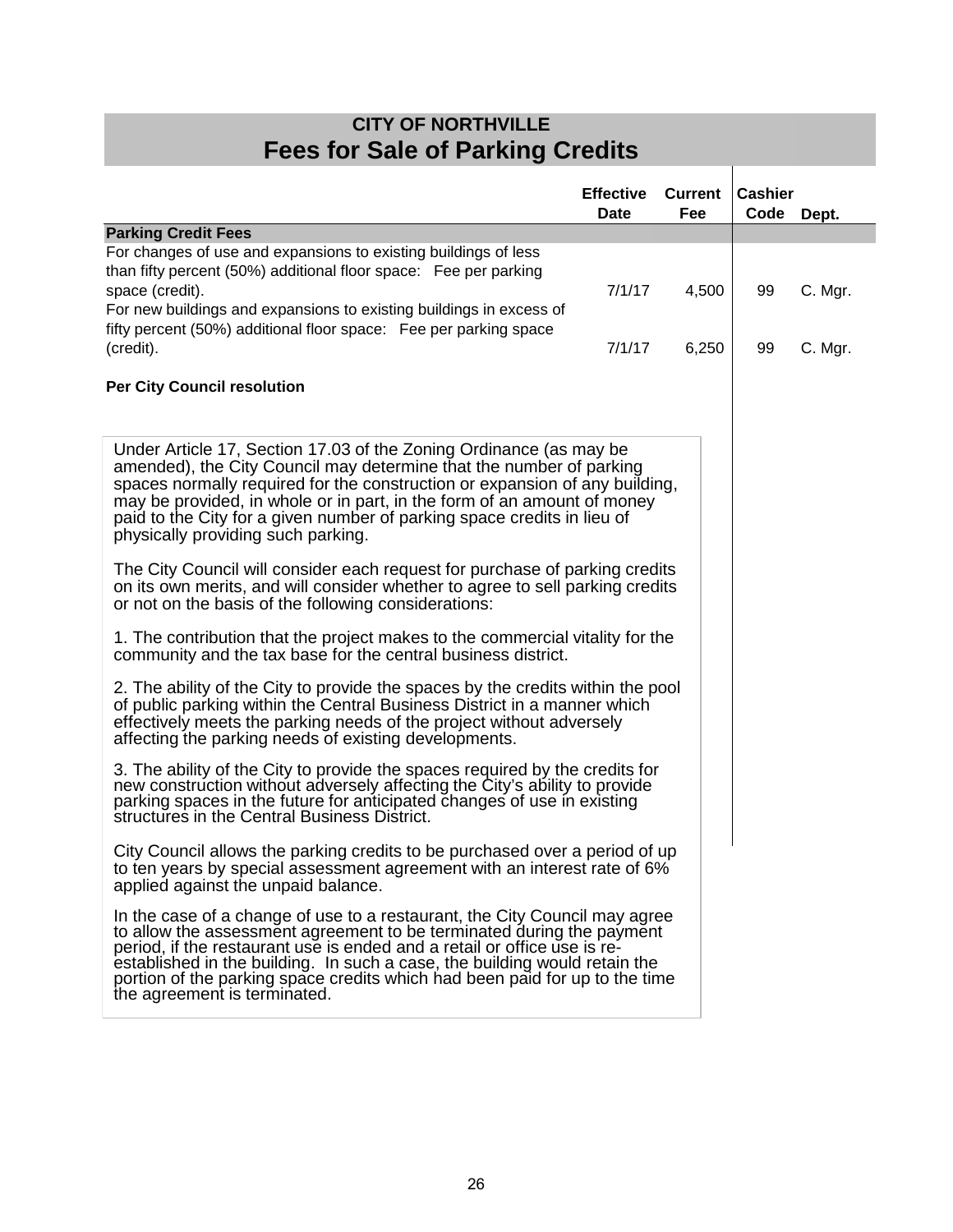| <b>CITY OF NORTHVILLE</b><br><b>PARKING / VEHICLE FINES</b> |                                                                                     |                                 |                       |                                      |           |                                         |
|-------------------------------------------------------------|-------------------------------------------------------------------------------------|---------------------------------|-----------------------|--------------------------------------|-----------|-----------------------------------------|
|                                                             |                                                                                     |                                 |                       | <b>Current Fee</b>                   |           |                                         |
| <b>Violation</b>                                            | <b>Violation Description</b>                                                        | <b>Effective</b><br><b>Date</b> | 7 Days                | <b>Within After 7</b><br><b>Days</b> | After     | 21 Days Ordinance section               |
| 1                                                           | Parked Over Legal Limit                                                             | 7/1/17                          | 15                    | 25                                   | 50        | 257.674(2) (b) MVC                      |
| 8                                                           | No Parking During Hours Posted                                                      | 7/1/17                          | $\overline{15}$       | 25                                   | 50        | 257.674(1) (w) MVC                      |
| $\overline{9}$                                              | No Parking 3 AM To 5 AM                                                             | 7/1/17                          | $\overline{5}$        | $\overline{15}$                      | 40        | Code                                    |
|                                                             |                                                                                     |                                 |                       |                                      |           |                                         |
| 10                                                          | No Stopping or Standing                                                             | 7/1/17                          | 15                    | 25                                   | 50        | 257.674(1) (n) MVC                      |
| $\overline{11}$                                             | <b>Loading Zone</b>                                                                 | 7/1/17                          | $\overline{15}$       | $\overline{25}$                      | 50        | 28.1818(1)UTC                           |
| $\overline{12}$                                             | <b>Bus/ Taxi Stop</b>                                                               | 7/1/17                          | 15                    | 25                                   | 50        | 28.120 UTC                              |
| 13                                                          | Between Sidewalk and Curb                                                           | 7/1/17                          | 15                    | 25                                   | 50        | 82-1133 City Code                       |
| 14                                                          | <b>Double Parking</b>                                                               | 7/1/17                          | 15                    | $\overline{25}$                      | 50        | 257.674(1) (I) MVC                      |
| $\overline{15}$                                             | Within 15 Feet of Fire Hydrant                                                      | 7/1/17                          | $\overline{25}$       | 35                                   | 60        | 257.674(1) (d) MVC                      |
| 16                                                          | Parked On Sidewalk                                                                  | 7/1/17                          | 15                    | 25                                   | 50        | 257.674(1) (a) MVC                      |
| 17                                                          | <b>Facing Traffic</b>                                                               | 7/1/17                          | 15                    | 25                                   | 50        | 257.674(1) MVC                          |
| 18                                                          | For Purpose of Storage (Over 48 Hours)                                              | 7/1/17                          | 20                    | 30                                   | 55        | 28.1814(1) (e) UTC                      |
| 19                                                          | <b>Blocking Driveway</b>                                                            | 7/1/17                          | 15                    | 25                                   | 50        | 257.674(2) (b) MVC                      |
| 20                                                          | <b>Blocking Crosswalk</b>                                                           | 7/1/17                          | 15                    | 25                                   | 50        | 257.674(1) (e) MVC                      |
| $\overline{21}$                                             | <b>Blocking Use of Alley</b>                                                        | 7/1/17                          | 15                    | 25                                   | 50        | 257.675(1) (z) MVC                      |
| 22                                                          | <b>Obstructing Traffic</b>                                                          | 7/1/17                          | 15                    | 25                                   | 50        | 257.674(1) (k), 676<br>$(b)$ , MVC      |
| $\overline{23}$                                             | Key Left In Ignition                                                                | 7/1/17                          | $\overline{15}$       | $\overline{25}$                      | 50        | $28.1458(1)$ UTC                        |
| 24                                                          | Over 12 Inches From Curb, right side of road                                        | 7/1/17                          | 15                    | $\overline{25}$                      | 50        | 257.675(1) MVC                          |
|                                                             |                                                                                     |                                 |                       |                                      |           |                                         |
| 25                                                          | Occupying Two Spaces                                                                | 7/1/17                          | 15                    | 25                                   | 50        | 82-132 City Code                        |
| 26<br>$\overline{27}$                                       | <b>Private Property</b><br>Reserved For Handicapped-No Permit                       | 7/1/17<br>7/1/17                | 15<br>100             | 25<br>125                            | 50<br>150 | 28.1136(b) (1) UTC                      |
| $\overline{28}$                                             | Fire Lane                                                                           | 7/1/17                          | 30                    | 40                                   | 65        | 257.674(1) (s)MVC<br>257.674(1) (aa)MVC |
| 29                                                          | On School Property Without Valid Permit                                             | 7/1/17                          | $\overline{15}$       | 25                                   | 50        | 82-304 City Code                        |
| 30                                                          | Displaying Vehicle for Sale                                                         | 7/1/17                          | $\overline{15}$       | 25                                   | 50        | 28.1814(1) (a) UTC                      |
| 31                                                          | Repairing/Washing Vehicle                                                           | 7/1/17                          | 15                    | $\overline{25}$                      | 50        | 28.1814(1) (b) UTC                      |
| 32                                                          | Parked Selling Merchandise                                                          | 7/1/17                          | 15                    | 25                                   | 50        | 28.1814(1) (d) UTC                      |
|                                                             |                                                                                     |                                 |                       |                                      |           |                                         |
| 33<br>$\overline{34}$                                       | <b>Other Violations</b><br>Handicap - Fail to Properly Display Permit - 1st Offense | 7/1/17<br>7/1/17                | 15<br>$\overline{15}$ | 25<br>25                             | 50<br>50  | 257.674 (12) MVC                        |
|                                                             | Handicap - Fail to Properly Display Permit - Subsequent                             |                                 |                       |                                      |           |                                         |
| 35                                                          | Offense                                                                             | 7/1/17                          | 15                    | 25                                   | 50        | 257.675 (12) MVC                        |
| $\overline{36}$                                             | No Parking Police Order                                                             | 7/1/17                          | 20                    | 30                                   | 55        | 257.674(1) (n) MVC                      |
| 40                                                          | No Parking 8 AM - 4 PM School Days                                                  | 7/1/17                          | 15                    | 25                                   | 50        | 257.674(1) (w) MVC                      |
| 41                                                          | Handicap - Parked in Access Aisle Adjacent to Space                                 | 7/1/17                          | 100                   | 125                                  | 150       | 257.674(1) (t) MVC                      |
| 42                                                          | Handicap - Blocking Curb Cut or Ramp                                                | 7/1/17                          | 100                   | 125                                  | 150       | 257.674(1) (u) MVC                      |
| 43                                                          | <b>Displaying Advertising</b>                                                       | 7/1/17                          | 15                    | 25                                   | 50        | 28.1814(1) (c) UTC                      |
| 44                                                          | In Alley                                                                            | 7/1/17                          | 15                    | 25                                   | 50        | 28.1813(1) UTC                          |
|                                                             | Stop/Stand/Park Improperly on Street With Angle                                     |                                 |                       |                                      |           |                                         |
| 45                                                          | Parking                                                                             | 7/1/17                          | 15                    | 25                                   | 50        | 257.674a (1) MVC                        |
| 46                                                          | <b>Blocking Clear Vision Area</b>                                                   | 7/1/17                          | 15                    | 25                                   | 50        | 257.674a (1) MVC                        |
| 47                                                          | On Bridge or in Highway Tunnel                                                      | 7/1/17                          | 15                    | 25                                   | 50        | 257.674(1) (m) MVC                      |
| 48                                                          | Bus/Taxi in Other Than Bus/Taxi Stop in CBD                                         | 7/1/17                          | 15                    | 25                                   | 50        | 28.1819 UTC                             |
| 49                                                          | Within 20 Feet of a Crosswalk                                                       | 7/1/17                          | 15                    | 25                                   | 50        | 257.674(1) (f) MVC                      |
| 50                                                          | Blocking an Emergency Exit of a Building                                            | 7/1/17                          | 25                    | 35                                   | 60        | 257.674(1) (q) MVC                      |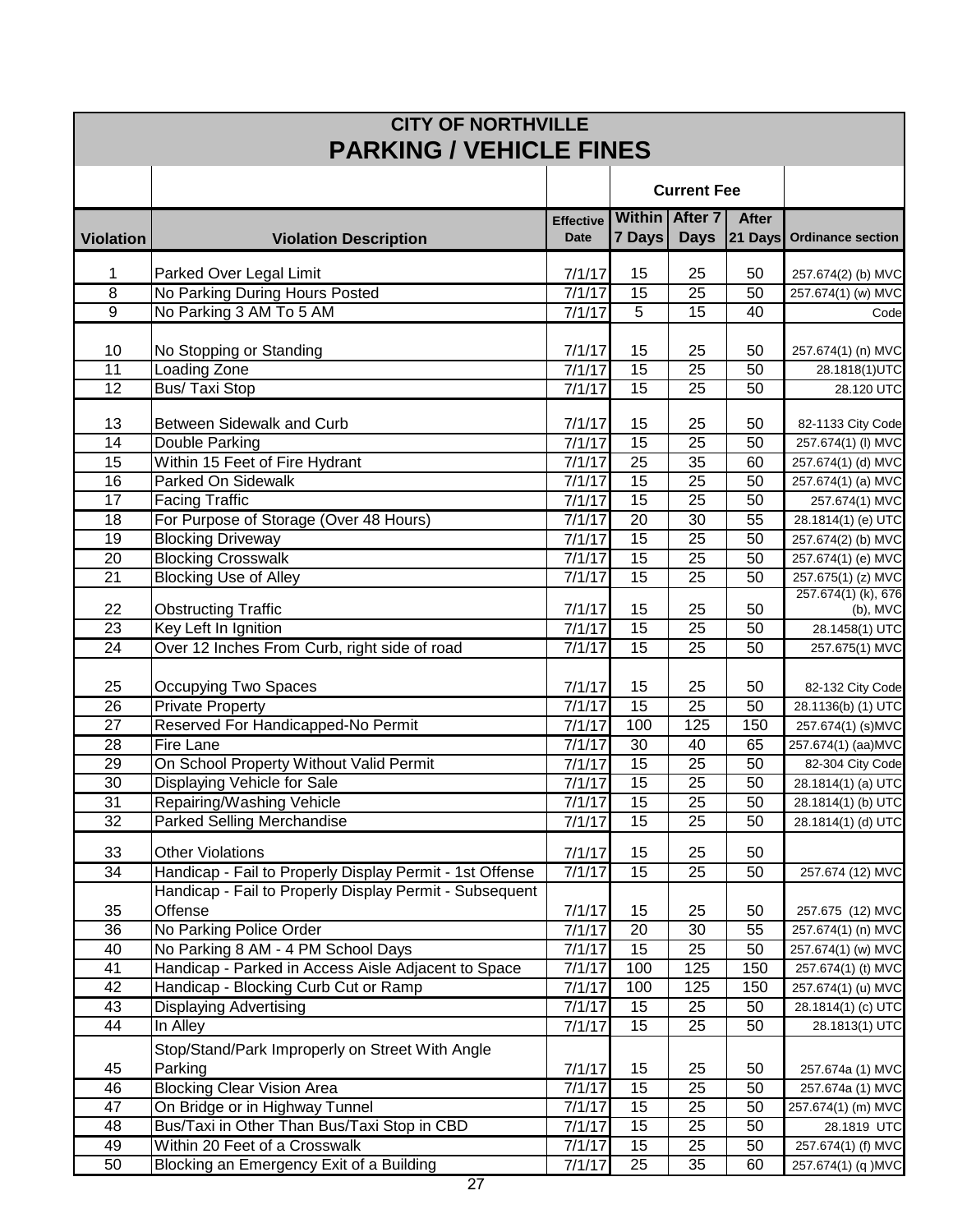|                  |                                                         |                  |                 |                       |                | <b>CITY OF NORTHVILLE</b> |  |  |  |  |  |
|------------------|---------------------------------------------------------|------------------|-----------------|-----------------------|----------------|---------------------------|--|--|--|--|--|
|                  |                                                         |                  |                 |                       |                |                           |  |  |  |  |  |
|                  | <b>PARKING / VEHICLE FINES</b>                          |                  |                 |                       |                |                           |  |  |  |  |  |
|                  |                                                         |                  |                 | <b>Current Fee</b>    |                |                           |  |  |  |  |  |
|                  |                                                         |                  |                 |                       |                |                           |  |  |  |  |  |
|                  |                                                         | <b>Effective</b> |                 | <b>Within After 7</b> | After          |                           |  |  |  |  |  |
| <b>Violation</b> | <b>Violation Description</b>                            | <b>Date</b>      | 7 Days          | <b>Days</b>           |                | 21 Days Ordinance section |  |  |  |  |  |
| 51               | <b>Blocking Fire Escape Egress</b>                      | 7/1/17           | 25              | 35                    | 60             | 257.674(1) (r) MVC        |  |  |  |  |  |
| 52               | Too Close to Fire Station Driveway (20 Feet or 75 Feet) | 7/1/17           | $\overline{25}$ | 35                    | 60             | 257.674(1) (j) MVC        |  |  |  |  |  |
| 53               | <b>Headlights Not Dimmed</b>                            | 7/1/17           | $\overline{15}$ | 25                    | 50             | 28.1809(1) UTC            |  |  |  |  |  |
| 54               | Within an Intersection                                  | 7/1/17           | 15              | 25                    | 50             | 257.674(1) (c) MVC        |  |  |  |  |  |
| 55               | Within 15 Feet of an Intersection                       | 7/1/17           | 15              | 25                    | 50             | 257.674(1) (f) MVC        |  |  |  |  |  |
| $\overline{56}$  | On Lefthand Side of Divided (One Way) Roadway           | 7/1/17           | $\overline{15}$ | $\overline{25}$       | 50             | 28.1815(1) UTC            |  |  |  |  |  |
| 57               | <b>Obstructing US Mail Delivery</b>                     | 7/1/17           | 15              | 25                    | 50             | 257.674(1) (y) MVC        |  |  |  |  |  |
| 58               | Over 12 inches from curb, left side of road             | 7/1/17           | 15              | 25                    | 50             | 28.1802(1) UTC            |  |  |  |  |  |
| 59               | Within 50 Feet of Railroad Crossing                     | 7/1/17           | 15              | 25                    | 50             | 257.674(1) (i) MVC        |  |  |  |  |  |
| 60               | Blocking or Within 30 Feet of Safety Zone               | 7/1/17           | 15              | 25                    | 50             | 257.674(1) (h) MVC        |  |  |  |  |  |
| 61               | Within 30 Feet of a Traffic Control Signal              | 7/1/17           | 15              | 25                    | 50             | 257.674(1) (g) MVC        |  |  |  |  |  |
| 62               | Within 30 Feet of a Stop Sign                           | 7/1/17           | 15              | 25                    | 50             | 257.674(1) (g) MVC        |  |  |  |  |  |
| 63               | In Front of Theater                                     | 7/1/17           | 15              | 25                    | 50             | 257.674(1) (p) MVC        |  |  |  |  |  |
| 64               | Within 30 Feet of a Yield Sign                          | 7/1/17           | 15              | 25                    | 50             | 257.674(1) (g) MVC        |  |  |  |  |  |
| 65               | No Parking Here to Corner                               | 7/1/17           | $\overline{15}$ | 25                    | 50             | 257.674(1) (n) MVC        |  |  |  |  |  |
| 66               | No Parking Beyond/This Side of Sign                     | 7/1/17           | $\overline{15}$ | 25                    | 50             | 257.674(1) (n) MVC        |  |  |  |  |  |
| 67               | No Parking Between Signs                                | 7/1/17           | 15              | 25                    | 50             | 257.674(1) (n) MVC        |  |  |  |  |  |
| 68               | No Parking Anytime                                      | 7/1/17           | $\overline{15}$ | 25                    | 50             | 257.674(1) (n) MVC        |  |  |  |  |  |
| 69               | No Parking Except for Electric Vehicle Charging         | 3/6/18           | $\overline{15}$ | 25                    | 50             | 257.674(n) MVC            |  |  |  |  |  |
| 99               | No Parking 3 am to 6 am - Warning                       | 7/1/17           | $\overline{0}$  | $\Omega$              | $\overline{0}$ | 82-130(b) City Code       |  |  |  |  |  |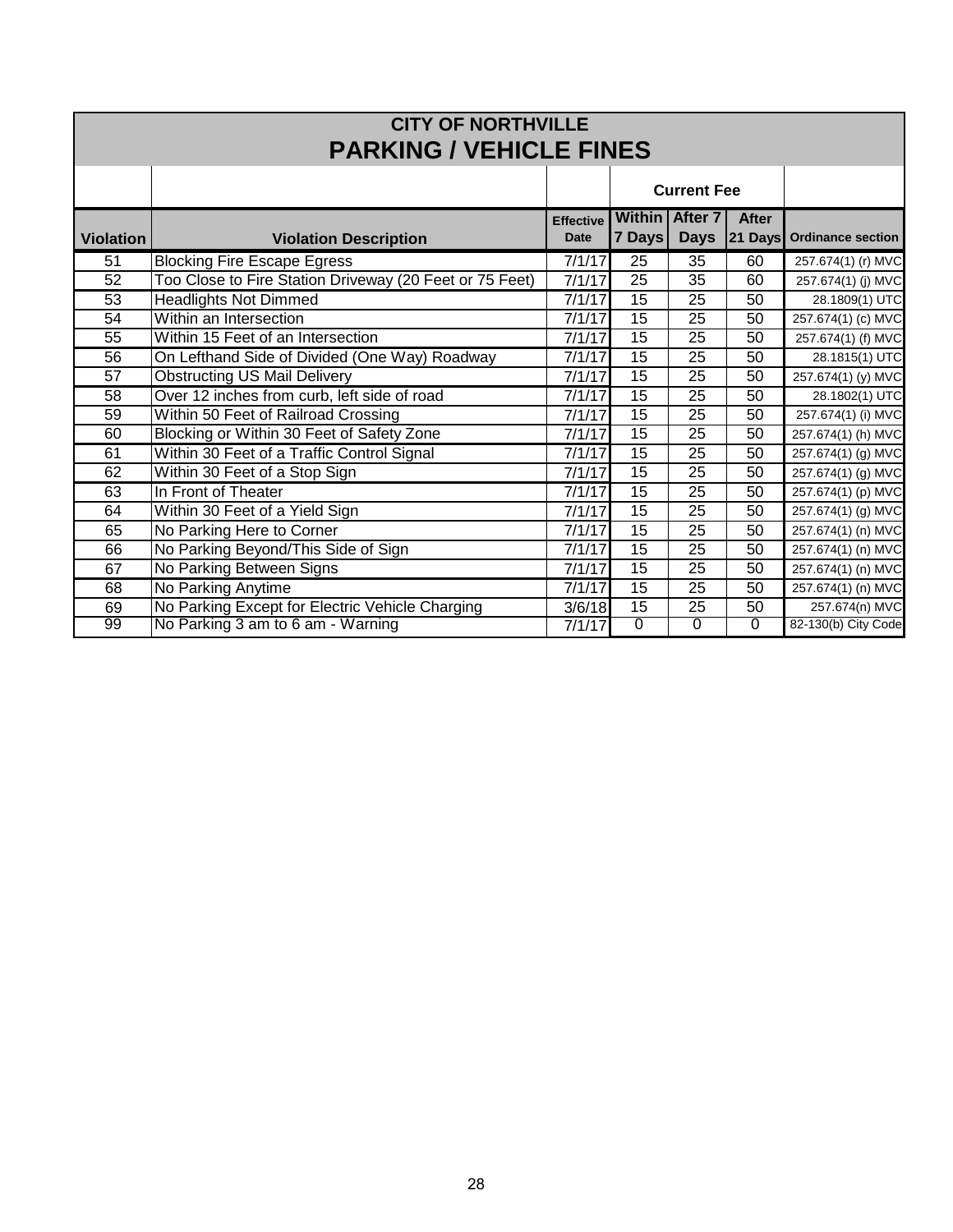#### Northville Parks and Recreation Building Rental Rates

|                                      | For all building rental reservations<br>Please call (248) 349-0203 x 1401<br>www.northvilleparksandrec.org |                      |                    |
|--------------------------------------|------------------------------------------------------------------------------------------------------------|----------------------|--------------------|
| Fees are per hour                    | <b>Northville Public School</b>                                                                            | Northville Resident  | <b>Rental Rate</b> |
|                                      | <b>District/Parks and Recreation Rate</b>                                                                  | <b>Discount Rate</b> |                    |
|                                      | <b>GYMNASIUMS</b>                                                                                          |                      |                    |
| <b>Recreation Center at Hillside</b> |                                                                                                            |                      |                    |
| 2 gymnasiums                         | \$90                                                                                                       | \$100                | \$150              |
| 1 gymnasium                          | \$45                                                                                                       | \$50                 | \$75               |
| <b>Senior Community Center Gym</b>   | \$45                                                                                                       | \$50                 | \$75               |

Gymnasium floors must be covered if activity is not of sports type nature

 $\mathsf{r}$ 

| <b>MEETING AND ACTIVITY ROOMS</b>     |               |               |               |  |  |
|---------------------------------------|---------------|---------------|---------------|--|--|
| <b>Senior Community Center</b>        |               |               |               |  |  |
| **Meeting rooms can be combined       |               |               |               |  |  |
| Ebert, Russell *                      | \$45 for full | \$50 for full | \$75 for full |  |  |
| Mainville, Nield *                    | \$23 for half | \$25 for half | \$37 for half |  |  |
| Stage                                 | \$32          | \$37          | \$55          |  |  |
|                                       |               |               |               |  |  |
| <b>Recreation Center at Hillside</b>  |               |               |               |  |  |
| **Meeting rooms can be combined       |               |               |               |  |  |
| Crows Nest A                          | \$45 for full | \$50 for full | \$75 for full |  |  |
| <b>Crows Nest B</b>                   | \$23 for half | \$25 for half | \$37 for half |  |  |
| **Fitness rooms can be combined       |               |               |               |  |  |
| Waterford Fitness Room, Batting Cage* | \$63 for full | \$35          | \$52          |  |  |
| Stinson Fitness Room*                 | \$30 for half | \$35          | \$52          |  |  |

٦

٦

| <b>BANQUET ROOMS</b>                       |                                     |                       |                                                                     |  |  |
|--------------------------------------------|-------------------------------------|-----------------------|---------------------------------------------------------------------|--|--|
| <b>Senior Community Center</b>             |                                     |                       |                                                                     |  |  |
| Banquet room                               | \$90                                | \$135 for 1st hour    | \$202 for 1st hour                                                  |  |  |
|                                            | \$121 per hour for 1st and 2nd hour | \$135 for 2nd hour    | \$202 for 2nd hour                                                  |  |  |
| Event fee (includes stage, service pantry) | \$90 each additional hour           | \$100 each add'l hour | \$150 each add'l hour                                               |  |  |
| Living Room, includes fireplace            | \$90                                | \$100                 | \$150                                                               |  |  |
| Service Pantry                             | \$28                                | \$32                  | \$48                                                                |  |  |
| Full Building Rental                       | \$2,520 per day (8 hrs)             |                       | \$2,800 per day $(8 \text{ hrs})$ \$4,200 per day $(8 \text{ hrs})$ |  |  |

|                                      | <b>POOL</b> |      |       |
|--------------------------------------|-------------|------|-------|
| <b>Recreation Center at Hillside</b> |             |      |       |
| includes staffing of 2 lifequards    | \$98        | \$98 | \$153 |

Resident Organizations are defined as those organizations that are Northville based or whose participants are at least 80% Northville residents

Northville Public School District rate is defined as those activities authorized by the District Athletic Director or a building principal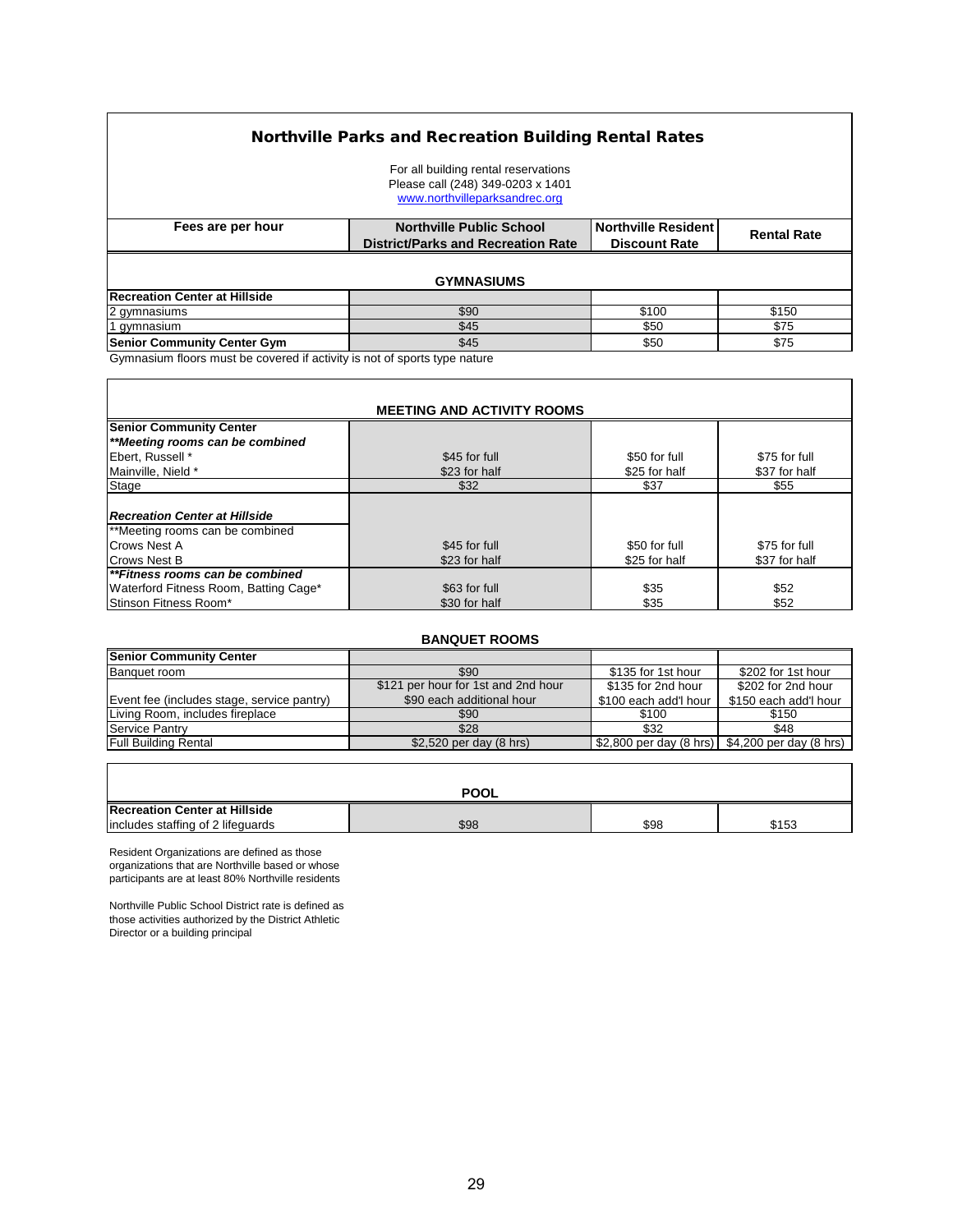| <b>Northville Parks and Recreation Park Rental Rates</b> |                                                |                                                              |                                                |  |  |
|----------------------------------------------------------|------------------------------------------------|--------------------------------------------------------------|------------------------------------------------|--|--|
|                                                          | For all park rental reservations               |                                                              |                                                |  |  |
|                                                          | Please call (248) 349-0203 x 9948              |                                                              |                                                |  |  |
|                                                          | www.northvilleparksandrec.org                  |                                                              |                                                |  |  |
|                                                          | <b>SOCCER FIELDS</b>                           |                                                              |                                                |  |  |
| Fees are per game, per field                             | <b>Northville Public School</b>                | <b>Northville Resident</b>                                   |                                                |  |  |
|                                                          | <b>District Rate</b>                           | <b>Discount Rate</b>                                         | <b>Rental Rate</b>                             |  |  |
| Community Park 1, 2,8,9,11,12,13                         | \$60 per game/practice                         | \$79 per game/practice                                       | \$165 per game                                 |  |  |
| 330' x 210'                                              |                                                |                                                              |                                                |  |  |
| Lights (additional)                                      | \$26 per game or 2 hr period                   | \$26 per game or 2 hr                                        | \$53 per game                                  |  |  |
| Community Park 3,10,14                                   | \$60 per game/practice                         | \$79 per game/practice                                       | \$165 per game                                 |  |  |
| 330' x 180'                                              |                                                |                                                              |                                                |  |  |
| <b>Community Park 4</b>                                  | \$60 per game/practice                         | \$79 per game/practice                                       | \$165 per game                                 |  |  |
| 330' x 160'<br>Fish Hatchery Park (available fall only)  | \$50 per game/practice                         | \$69 per game/practice                                       | \$144 per game                                 |  |  |
| 210' x 150'                                              |                                                |                                                              |                                                |  |  |
| Ford Field (available fall only)                         | \$50 per game/practice                         | \$69 per game/practice                                       | \$144 per game                                 |  |  |
| 210' x 150'                                              |                                                |                                                              |                                                |  |  |
| Lights (additional)                                      | \$26 per game or 2 hr period                   | \$26 per game or 2 hr                                        | \$53 per game                                  |  |  |
| <b>Millennium Park 1,2,3</b>                             | \$60 per game/practice                         | \$79 per game/practice                                       | \$165 per game                                 |  |  |
| 330' x 210'<br><b>Millennium Park 8</b>                  | \$50 per game/practice                         | \$69 per game/practice                                       | \$144 per game                                 |  |  |
| 210' x 150'                                              |                                                |                                                              |                                                |  |  |
|                                                          |                                                |                                                              |                                                |  |  |
|                                                          | <b>BALL DIAMONDS</b>                           |                                                              |                                                |  |  |
| <b>Community Park 5,7</b>                                | \$40 per game                                  | \$53 per game                                                | \$110 per game                                 |  |  |
| 325'<br>Lights (additional)                              | \$13 per practice<br>\$26 per game/2 hr period | \$17 per practice<br>\$26 per game/2 hr period               | \$33 per practice<br>\$53 per game/2 hr period |  |  |
| <b>Community Park 6</b>                                  | \$40 per game                                  | \$53 per game                                                | \$110 per game                                 |  |  |
| 275'                                                     | \$13 per practice                              | \$17 per practice                                            | \$33 per practice                              |  |  |
| Lights (additional)                                      | \$26 per game/2 hr period                      | \$26 per game/2 hr period                                    | \$53 per game/2 hr period                      |  |  |
| <b>Fish Hatchery 1</b>                                   | \$40 per game                                  | \$53per game                                                 | \$110 per game                                 |  |  |
| 280'                                                     | \$13 per practice                              | \$17 per practice                                            | \$33 per practice                              |  |  |
| Fish Hatchery 2<br>280'                                  | \$40 per game<br>\$13 per practice             | \$53 per game<br>\$17 per practice                           | \$110 per game<br>\$33 per practice            |  |  |
| <b>Ford Field</b>                                        | \$40 per game                                  | \$53 per game                                                | \$110 per game                                 |  |  |
| 225'                                                     | \$13 per practice                              | \$17 per practice                                            | \$33 per practice                              |  |  |
| Lights (additional)                                      | \$26 per game/2 hr period                      | \$26 per game/2 hr period                                    | \$53 per game/2 hr period                      |  |  |
| Henningsen Park 1,2                                      | \$40 per game                                  | \$53 per game                                                | \$110 per game                                 |  |  |
| 170'                                                     | \$13 per practice                              | \$17 per practice                                            | \$33 per practice                              |  |  |
| Millennium Park 4,5,6<br>225'                            | \$40 per game                                  | \$53 per game<br>\$17 per practice                           | \$110 per game<br>\$33 per practice            |  |  |
| <b>Millennium Park 7</b>                                 | \$13 per practice<br>\$40 per game             | \$53 per game                                                | \$110 per game                                 |  |  |
| 250'                                                     | \$13 per practice                              | \$17 per practice                                            | \$33 per practice                              |  |  |
|                                                          |                                                |                                                              |                                                |  |  |
|                                                          | PICNIC SHELTERS                                |                                                              |                                                |  |  |
|                                                          |                                                |                                                              |                                                |  |  |
| <b>Fish Hatchery Park Gazebo</b>                         |                                                |                                                              |                                                |  |  |
| <b>Millennium Park Shelter</b>                           | \$75 per day                                   | \$75 per day                                                 | \$150 per day                                  |  |  |
| <b>Community Park Shelter (Five Mile)</b>                |                                                |                                                              |                                                |  |  |
| <b>TENNIS COURTS</b>                                     |                                                |                                                              |                                                |  |  |
|                                                          |                                                |                                                              |                                                |  |  |
| Fish Hatchery Park                                       | \$75 per day (5 courts)                        | \$32 per court/2 hours                                       | \$66 per court/2 hours                         |  |  |
|                                                          |                                                |                                                              |                                                |  |  |
|                                                          |                                                |                                                              |                                                |  |  |
| Resident Organizations are defined as those              |                                                | Northville Public School District rate is defined as those   |                                                |  |  |
| organizations that are Northville based or whose         |                                                | activities authorized by the District Athletic Director or a |                                                |  |  |
| participants are at least 80% Northville residents       |                                                | building principal                                           |                                                |  |  |

Approved by P&R Commission 3/27/13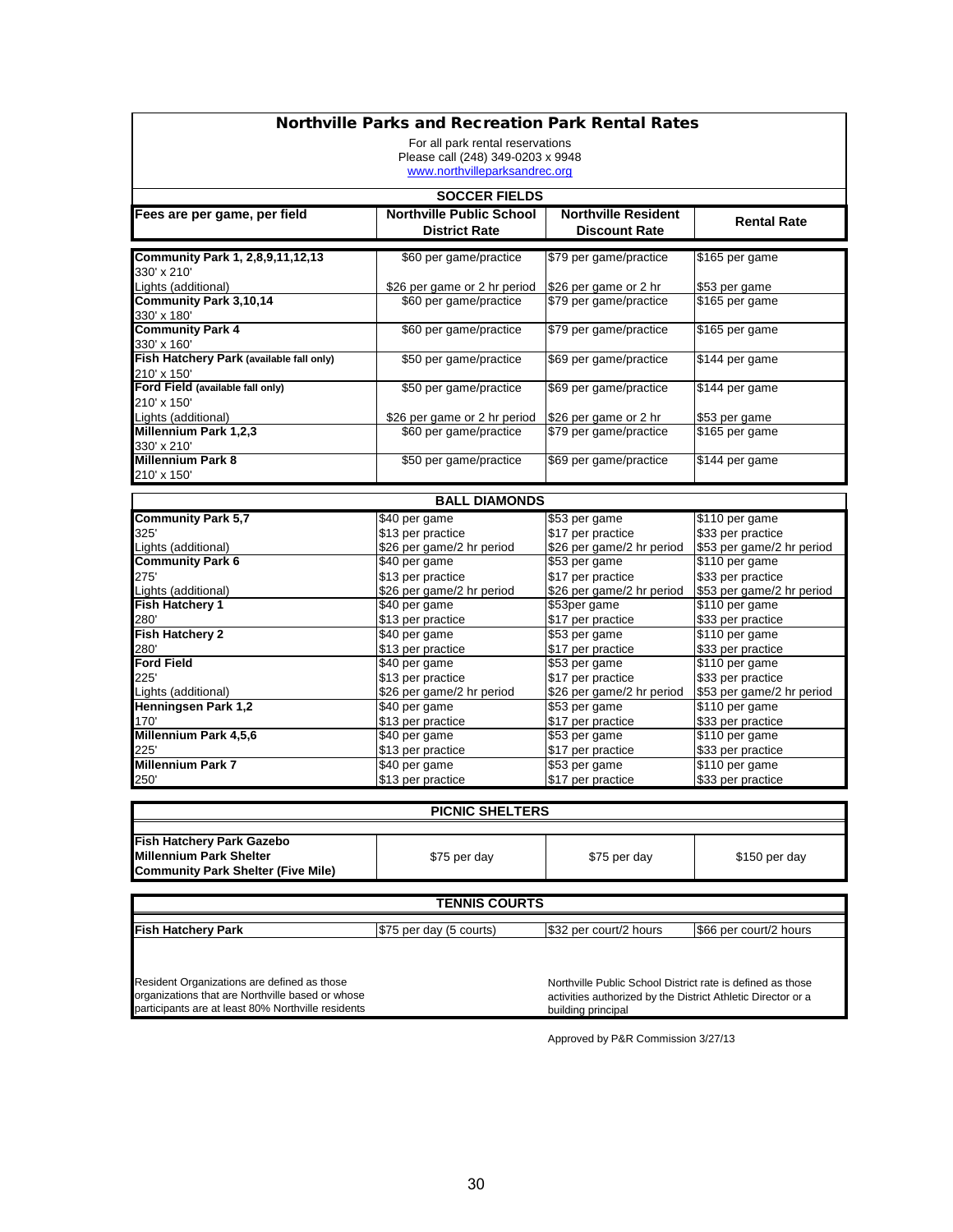## **CITY OF NORTHVILLE Plumbing Permit Fees**

|                                                                                                                                                                                                                                                                                                                                                                                                                                                                                                                                                             | <b>Effective Current</b><br><b>Date</b>                                                                                                            | Fee                                                                                    | <b>Cashier</b><br>Code                                                                 | Dept.                                                                                                                               |
|-------------------------------------------------------------------------------------------------------------------------------------------------------------------------------------------------------------------------------------------------------------------------------------------------------------------------------------------------------------------------------------------------------------------------------------------------------------------------------------------------------------------------------------------------------------|----------------------------------------------------------------------------------------------------------------------------------------------------|----------------------------------------------------------------------------------------|----------------------------------------------------------------------------------------|-------------------------------------------------------------------------------------------------------------------------------------|
| <b>MINIMUM PERMIT FEE</b>                                                                                                                                                                                                                                                                                                                                                                                                                                                                                                                                   |                                                                                                                                                    |                                                                                        |                                                                                        |                                                                                                                                     |
| In no case shall less than minimum be charged for any one permit.                                                                                                                                                                                                                                                                                                                                                                                                                                                                                           | 7/1/17                                                                                                                                             | 75                                                                                     | 51                                                                                     | Bldg.                                                                                                                               |
| PLUMBING PERMIT FEES SHALL BE PAID FOR ALL PLUMBING APPARATUS AND EQUIPMENT<br>INSTALLED IN NEW BUILDINGS, ALTERATIONS, ADDITIONS, REPAIRS AND FIELD INSPECTION<br>SERVICE AND FOR THE CHANGE OF FIXTURES ACCORDING TO THE FOLLOWING SCHEDULE:<br>1. New Fixture Installation:                                                                                                                                                                                                                                                                              |                                                                                                                                                    |                                                                                        |                                                                                        |                                                                                                                                     |
| The minimum permit fee for the installation of new fixtures in the following<br>schedule shall be:<br>2. Replacement of Fixtures:                                                                                                                                                                                                                                                                                                                                                                                                                           | 7/1/17                                                                                                                                             | 75                                                                                     | 51                                                                                     | Bldg.                                                                                                                               |
| The minimum permit fee for the replacement of items in the following<br>schedule (no water pipe or waste piping changed)<br>3. Additions to permits:                                                                                                                                                                                                                                                                                                                                                                                                        | 7/1/17                                                                                                                                             | 75                                                                                     | 51                                                                                     | Bldg.                                                                                                                               |
| The minimum permit fee for installation, replacement or correction of any<br>items of additional equipment prior to the completion of plumbing work<br>involving a permit previously issued.<br>4. Fees for all items shall be charged according to the following fee schedule:                                                                                                                                                                                                                                                                             | 7/1/17                                                                                                                                             | 25                                                                                     | 51                                                                                     | Bldg.                                                                                                                               |
| <b>Fixtures</b>                                                                                                                                                                                                                                                                                                                                                                                                                                                                                                                                             |                                                                                                                                                    |                                                                                        |                                                                                        |                                                                                                                                     |
| New stack or stack alteration (soil, waste, vent and inside conductor) - each<br>Sump or interceptor (any description) - each<br>Pump water lift -each<br>Water Treatment device - each<br>Stall shower - each<br>Hose bibs - each<br>Air conditioning unit water supply - each<br>Back Water Valves - each<br>Dental Chair - each<br>Grease trap or interceptor - each<br>Surgical cuspidor - each<br>Water Heater under 120 gallon capacity - each<br>Water heater over 120 gallon capacity - each<br>Sewage Ejectors - each<br>All other fixtures - each | 7/1/17<br>7/1/17<br>7/1/17<br>7/1/17<br>7/1/17<br>7/1/17<br>7/1/17<br>7/1/17<br>7/1/17<br>7/1/17<br>7/1/17<br>7/1/17<br>7/1/17<br>7/1/17<br>7/1/17 | 20<br>20<br>20<br>20<br>20<br>20<br>20<br>20<br>25<br>25<br>20<br>20<br>25<br>30<br>15 | 51<br>51<br>51<br>51<br>51<br>51<br>51<br>51<br>51<br>51<br>51<br>51<br>51<br>51<br>51 | Bldg.<br>Bldg.<br>Bldg.<br>Bldg.<br>Bldg.<br>Bldg.<br>Bldg.<br>Bldg.<br>Bldg.<br>Bldg.<br>Bldg.<br>Bldg.<br>Bldg.<br>Bldg.<br>Bldg. |
| <b>Special Equipment</b>                                                                                                                                                                                                                                                                                                                                                                                                                                                                                                                                    |                                                                                                                                                    |                                                                                        |                                                                                        |                                                                                                                                     |
| For each automatic laundry machine (domestic) humidifier or beverage<br>vending machine installed separately, the minimum permit fee shall be:<br>Solar Panels (1st three) - each<br>Each additional panel after three - each<br>Solar Storage Tanks - each<br>Circulating pumps - each<br>Heat Exchangers - each<br>Heat grabbers or similar equipment                                                                                                                                                                                                     | 7/1/17<br>7/1/17<br>7/1/17<br>7/1/17<br>7/1/17<br>7/1/17<br>7/1/17                                                                                 | 75<br>15<br>20<br>20<br>6<br>25<br>12                                                  | 51<br>51<br>51<br>51<br>51<br>51<br>51                                                 | Bldg.<br>Bldg.<br>Bldg.<br>Bldg.<br>Bldg.<br>Bldg.<br>Bldg.                                                                         |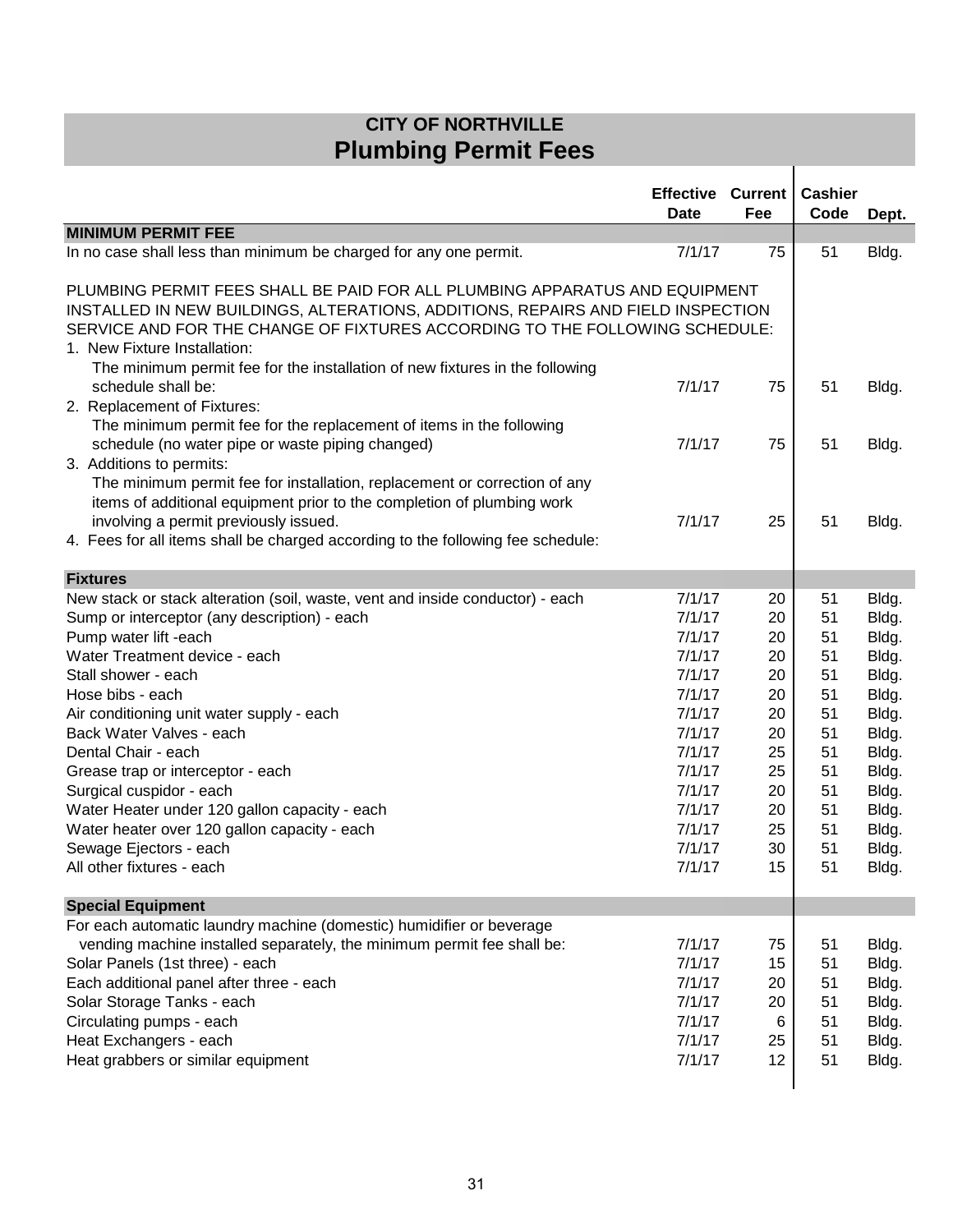## **CITY OF NORTHVILLE Plumbing Permit Fees**

|                                                                                                         | <b>Effective Current</b><br><b>Date</b> | Fee            | <b>Cashier</b><br>Code | Dept.       |
|---------------------------------------------------------------------------------------------------------|-----------------------------------------|----------------|------------------------|-------------|
| <b>Special Inspection</b>                                                                               |                                         |                |                        |             |
| Work not ready for inspection                                                                           | 7/1/17                                  | 40             | 51                     | Bldg.       |
| Re-inspection                                                                                           | 7/1/17                                  | 40             | 51                     | Bldg.       |
| Information permit, each hour, or fraction thereof                                                      | 7/1/17                                  | 45             | 51                     | Bldg.       |
| Special inspection or installation of plumbing equipment not herein                                     |                                         |                |                        |             |
| specifically prescribed, each hour or fraction thereof                                                  | 7/1/17                                  | 45             | 51                     | Bldg.       |
| <b>Overtime Inspections</b>                                                                             |                                         |                |                        |             |
| Weekday evenings, each hour or fraction thereof                                                         | 7/1/17                                  | 60             | 51                     | Bldg.       |
|                                                                                                         | 7/1/17                                  |                | 51                     |             |
| Saturday, Sunday or Holidays, each hour or fraction thereof<br>A minimum of four hours will be charged. |                                         | 60             |                        | Bldg.       |
| <b>Water Distribution System (Including Water Service)</b>                                              |                                         |                |                        |             |
| 3/4" to 1"                                                                                              | 7/1/17                                  | 40             | 51                     | Bldg.       |
| 1 1/4" to 2"                                                                                            | 7/1/17                                  | 50             | 51                     | Bldg.       |
| 2 1/2" to larger                                                                                        | 7/1/17                                  | 65             | 51                     | Bldg.       |
| Minimum Fee for replacement of piping, no increase in size, when                                        |                                         |                |                        |             |
| made in conjunction with installation or replacement of fixtures,                                       | 7/1/17                                  | 40             | 51                     | Bldg.       |
| Backflow preventers (any description) charged according to water size.                                  |                                         |                |                        |             |
| Fee for alterations, enlargements and extension according to its size where                             |                                         |                |                        |             |
| connecting to an existing distribution system. If water distribution piping is the                      |                                         |                |                        |             |
| only plumbing installation or replacement, the minimum permit fee shall be :                            | 7/1/17                                  | 60             | 51                     | <b>Bldg</b> |
| <b>Sewers and Drains (Sanitary and Storm)</b>                                                           |                                         |                |                        |             |
| Lines not exceeding 6"                                                                                  | 7/1/17                                  | 50             | 51                     | Bldg.       |
| Lines not exceeding 8"                                                                                  | 7/1/17                                  | 50             | 51                     | Bldg.       |
| Lines not exceeding 10"                                                                                 | 7/1/17                                  | 50             | 51                     | Bldg.       |
| Lines not exceeding 12"                                                                                 | 7/1/17                                  | 50             | 51                     | Bldg.       |
| Lines not exceeding 14"                                                                                 | 7/1/17                                  | 60             | 51                     | Bldg.       |
| Lines not exceeding 16"                                                                                 | 7/1/17                                  | 65             | 51                     | Bldg.       |
| Lines not exceeding 18"                                                                                 | 7/1/17                                  | 70             | 51                     | Bldg.       |
| Lines over 18"                                                                                          | 7/1/17                                  | 80             | 51                     | Bldg.       |
| Catch basins and manholes - each                                                                        | 7/1/17                                  | 35             | 51                     | Bldg.       |
| Sub Soil Drains (inside)                                                                                | 7/1/17                                  | 35             | 51                     | Bldg.       |
| Permits cannot be transferred                                                                           |                                         |                |                        |             |
|                                                                                                         |                                         |                |                        |             |
| <b>Building sewer to building drain connection</b>                                                      |                                         |                |                        |             |
| Crock to Iron - For each connection where a new sewer and/or                                            |                                         |                |                        |             |
| main drain is installed                                                                                 | 7/1/17                                  | 40             | 51                     | Bldg.       |
| Sprinkler Systems - (Fire & Lawn)                                                                       |                                         |                |                        |             |
| The permit fee shall be in accordance with the Water Distribution Systems                               |                                         |                |                        |             |
| Section, as a Water Distribution extension plus a fee for each sprinkler head of:                       | 7/1/17                                  | $\overline{c}$ | 51                     | Bldg.       |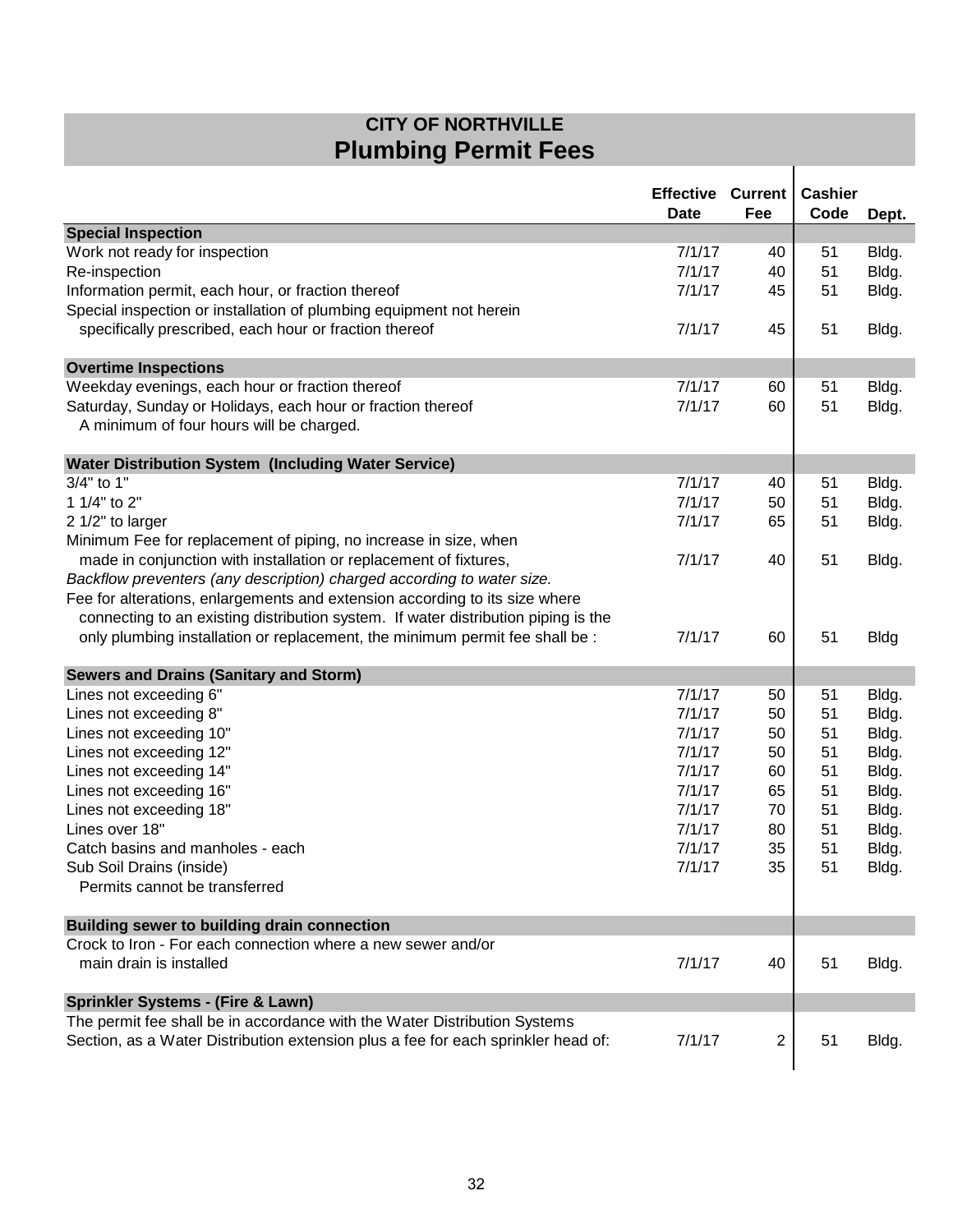## **CITY OF NORTHVILLE Plumbing Permit Fees**

 $\overline{1}$ 

|                                                                                                                                          | <b>Effective Current</b><br><b>Date</b> | Fee              | <b>Cashier</b><br>Code | Dept. |
|------------------------------------------------------------------------------------------------------------------------------------------|-----------------------------------------|------------------|------------------------|-------|
| <b>Fire Suppression Systems: Standpipe Systems</b>                                                                                       |                                         |                  |                        |       |
| 2 1/2" thru 4"                                                                                                                           | 7/1/17                                  | 60               | 51                     | Bldg. |
| Over 4"                                                                                                                                  | 7/1/17                                  | 85               | 51                     | Bldg. |
| Fire Pumps and connections - each                                                                                                        | 7/1/17                                  | 25               | 51                     | Bldg. |
| Jockey Pumps - each                                                                                                                      | 7/1/17                                  | 25               | 51                     | Bldg. |
| <b>Hood and Duct Fire Suppression Systems</b>                                                                                            |                                         |                  |                        |       |
| Each establishment system-minimum                                                                                                        | 7/1/17                                  | 60               | 51                     | Bldg. |
| <b>Gas Piping</b>                                                                                                                        |                                         |                  |                        |       |
| Single Family Residence (with other items)                                                                                               | 7/1/17                                  | 35               | 51                     | Bldg. |
| <b>Condominiums and Multiple Dwellings</b>                                                                                               | 7/1/17                                  | 35               | 51                     | Bldg. |
| 1. Apartment Buildings (one central meter / building)                                                                                    | 7/1/17                                  | 65               | 51                     | Bldg. |
| 2. Apartment Buildings (if piped separate meters) each                                                                                   | 7/1/17                                  | 35               | 51                     | Bldg. |
| 3. Commercial or Industrial - each                                                                                                       | 7/1/17                                  | 50               | 51                     | Bldg. |
| 4. Commercial of Industrial if split into units - each                                                                                   | 7/1/17                                  | 45               | 51                     | Bldg. |
| <b>Pressure Test</b>                                                                                                                     | 7/1/17                                  | 60               | 51                     | Bldg. |
| (Up to six meters on a bank tested at one time)                                                                                          | 7/1/17                                  | 60               | 51                     | Bldg. |
| (If separate test required on each meter)                                                                                                | 7/1/17                                  | 60               | 51                     | Bldg. |
| Gas Tank Piping & Gas Tanks any description (at one time) each                                                                           | 7/1/17                                  | 60               | 51                     | Bldg. |
| <b>GENERAL INFORMATION</b>                                                                                                               |                                         |                  |                        |       |
| Violations not corrected after first violation notice                                                                                    | 7/1/17                                  | 41               | 51                     | Bldg. |
| Work started without obtaining a permit                                                                                                  |                                         | 7/1/17 Admin Fee | 51                     | Bldg. |
| Fee for permits and license and/or registration not obtained before work is<br>started shall be computed by adding an administrative fee |                                         |                  |                        |       |
| equal to that of the regular fee, except in the case of emergency or by                                                                  |                                         |                  |                        |       |
| prior approval of the Building Department.                                                                                               |                                         |                  |                        |       |
| <b>FEES FOR LICENSE REGISTRATIONS</b>                                                                                                    |                                         |                  |                        |       |
| 1. Registration as Plumbing Contractor                                                                                                   | 7/1/17                                  | 20               | 42                     | Bldg. |
| 2. Master Plumbers License Registration (fee set by State)                                                                               | 7/1/17                                  | 1                | 42                     | Bldg. |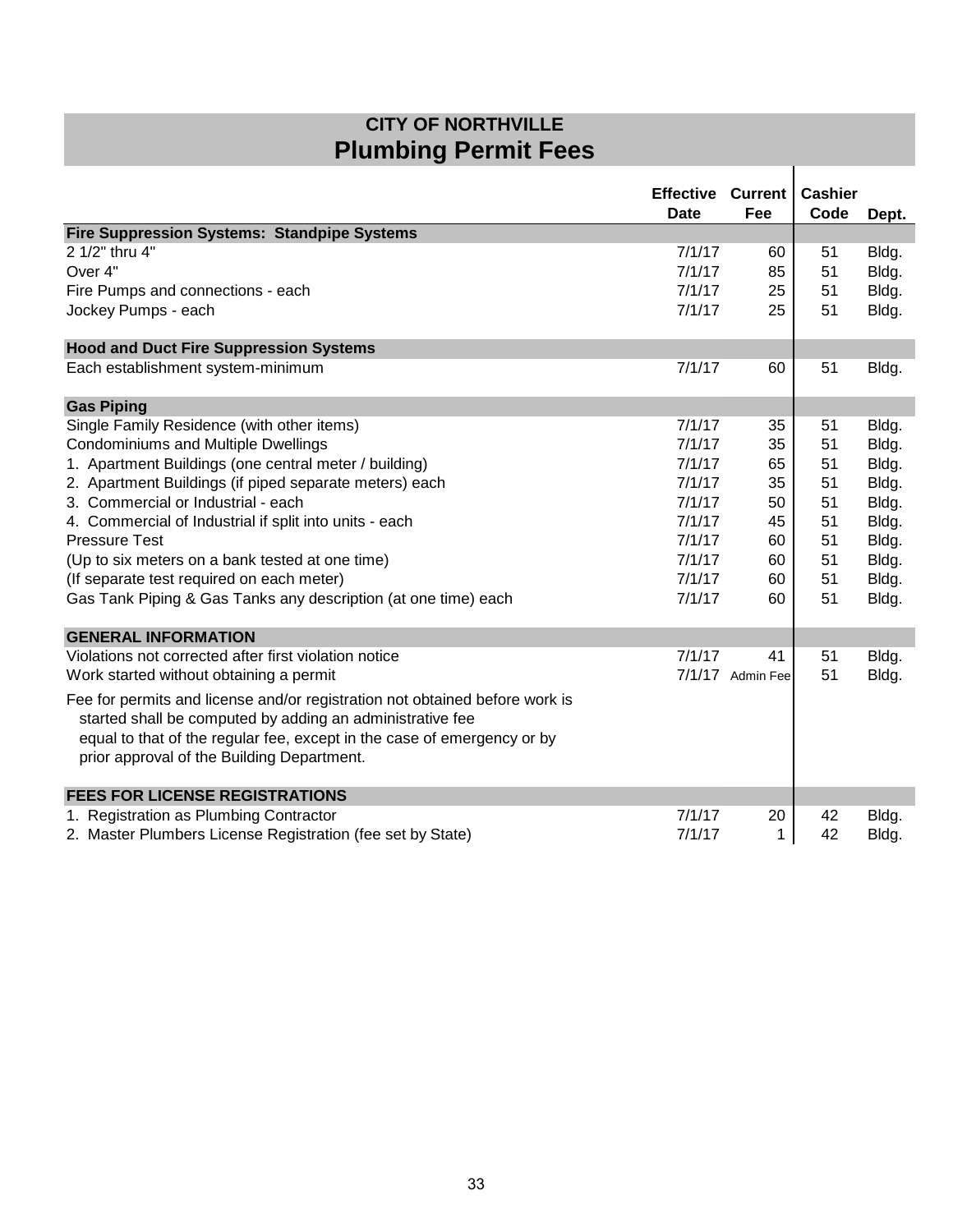## **CITY OF NORTHVILLE Solid Waste Fees**

|                                                                       | <b>Effective</b> |                                 | <b>Cashier</b> |            |
|-----------------------------------------------------------------------|------------------|---------------------------------|----------------|------------|
|                                                                       | date             | <b>Current Fee</b>              | Code           | Dept.      |
| <b>SOLID WASTE COLLECTION</b>                                         |                  |                                 |                |            |
| Solid Waste Company License (limit of 3 companies can be licensed)    | 7/1/17           | waived                          | N/A            | <b>DPW</b> |
| Collecting Solid Waste w/o a license                                  | 7/1/17           | waived                          | N/A            | <b>DPW</b> |
| Resident Reactivation Fee opt out period less than 3 months           | 7/1/17           | 40                              | UB             | <b>DPW</b> |
| Resident Reactivation Fee opt out period more than 3 months           | 7/1/17           | waived                          | N/A            | <b>DPW</b> |
| Freon Bearing Appliance Charge                                        | 7/1/17           | 35                              | 63             | <b>DPW</b> |
| Residential Solid Waste Collection (bi-monthly)                       | 7/1/17           | 38                              | UB             | <b>DPW</b> |
| <b>Commercial Solid Waste Collection - bi-monthly rates</b>           |                  |                                 |                |            |
| Restaurants/Catering                                                  | 7/1/17           | 406                             | UB             | <b>DPW</b> |
| <b>Retail Food</b>                                                    | 7/1/17           | 174                             | UB             | <b>DPW</b> |
| Church, Theaters, and Halls                                           | 7/1/17           | 174                             | UB             | <b>DPW</b> |
| <b>Retail Sales</b>                                                   | 7/1/17           | 131                             | UB             | <b>DPW</b> |
| Professional Services - Large Office (more than 3 employees)          | 7/1/17           | 104                             | UB             | <b>DPW</b> |
| Professional Services - Small Office (1 to 3 employees)               | 7/1/17           | 48                              | UB             | <b>DPW</b> |
| Residential                                                           | 7/1/17           | 43                              | UB             | <b>DPW</b> |
| <b>Dumpster Service</b>                                               |                  |                                 |                |            |
| OLV individual dumpster service (Bi-monthly fee)                      | 7/1/17           | 389.50                          | UB             | <b>DPW</b> |
| Post Office individual dumpster service (Bi-monthly fee)              | 7/1/17           | 418.16                          | UB             | <b>DPW</b> |
| Library individual dumpster service (Bi-monthly fee for 1/3 dumpster) | 7/1/17           | 140.12                          | UB             | <b>DPW</b> |
| Shared dumpster service (Bi-monthly fee)                              | 12/18/17         | 76.44                           | UB             | <b>DPW</b> |
| <b>Industrial Waste Collection (IWC)</b>                              | 7/1/17           | Pass thru Wayne<br>County rates | UB             | <b>DPW</b> |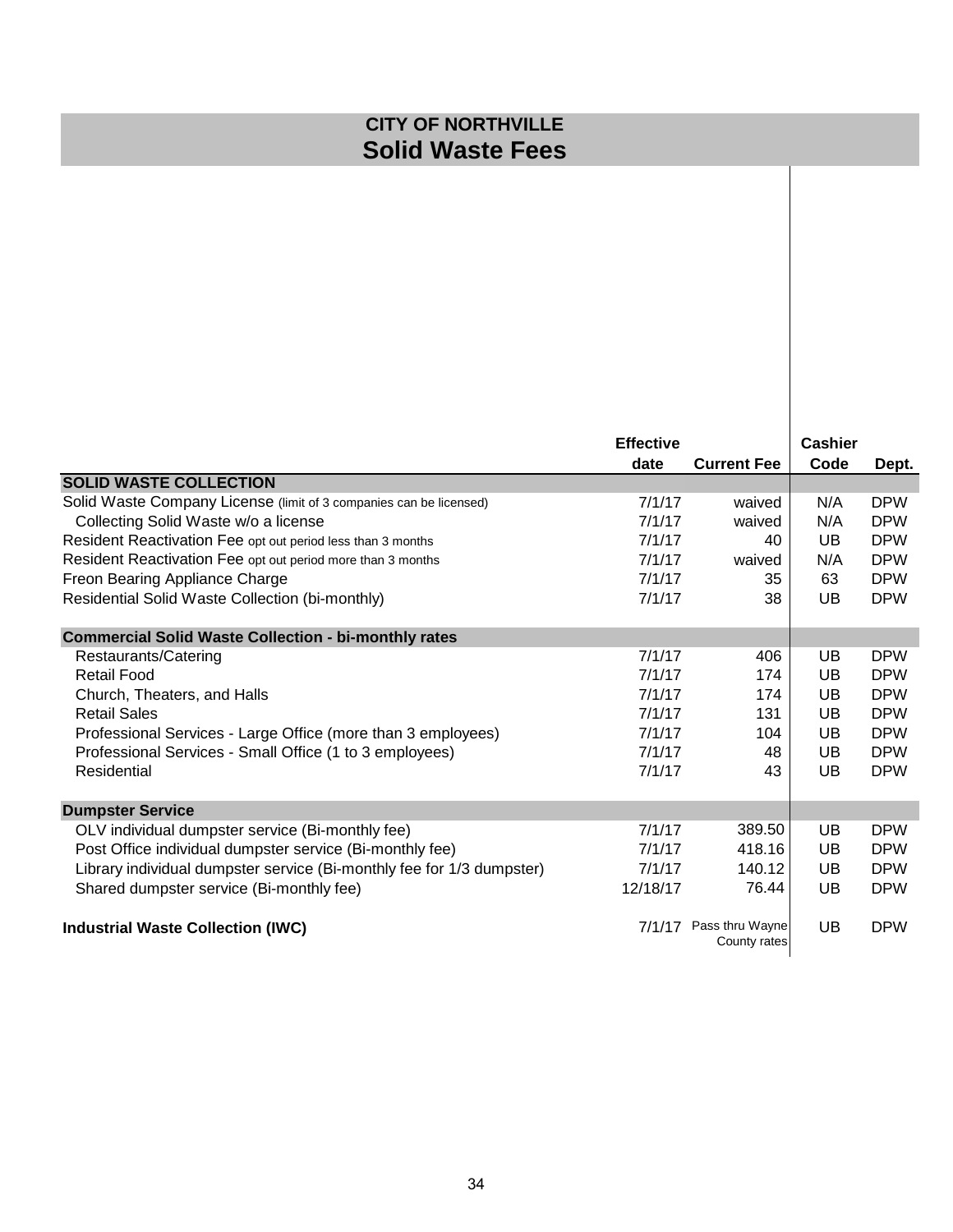## **CITY OF NORTHVILLE Tree Preservation**

 $\overline{1}$ 

|                                                               | <b>Effective</b><br>date | <b>Current</b><br>Fee      | <b>Cashier</b><br>Code | Dept.       |
|---------------------------------------------------------------|--------------------------|----------------------------|------------------------|-------------|
| <b>Standard Tree Replacement Fees</b>                         |                          |                            |                        |             |
| Fee is PER TREE removed                                       |                          |                            |                        |             |
| Trees 6" - 11" (dbh) fee is per tree removed                  | 7/1/17                   | 430                        | 54                     | <b>Bldg</b> |
| Trees 11.1" - 20" (dbh) fee is per tree removed               | 7/1/17                   | 840                        | 54                     | <b>Bldg</b> |
| Trees over 20" (dbh) fee is per tree removed                  | 7/1/17                   | 1,240                      | 54                     | <b>Bldg</b> |
| Landmark Trees (dbh) fee is \$410 per 2.5" of dbh of required |                          |                            |                        |             |
| replacement tree(s)                                           | 7/1/17                   | See left                   | 54                     | <b>Bldg</b> |
| <b>Standard Permit Application Fees</b>                       |                          |                            |                        |             |
| 1 - 3 trees removed                                           | 7/1/17                   | 80                         | 99                     | <b>Bldg</b> |
| 4 - 6 trees removed                                           | 7/1/17                   | 130                        | 99                     | <b>Bldg</b> |
| 7 - 25 trees removed                                          | 7/1/17                   | 265                        | 99                     | <b>Bldg</b> |
| 25 or more trees removed                                      |                          |                            |                        |             |
|                                                               |                          | \$265 plus<br>\$5 per tree |                        |             |
|                                                               |                          | removed in                 | 99                     | <b>Bldg</b> |
|                                                               |                          | 7/1/17 excess of 25        |                        |             |
| <b>Schedule of Value and Penalty Fees of Trees on Site</b>    |                          |                            |                        |             |
|                                                               |                          | \$250 per                  |                        |             |
| Trees 6" - 11" dbh (fee is per inch)                          | 7/1/17                   | inch                       | 16                     | <b>Bldg</b> |
| Trees 11.1" - 20" dbh (fee is per inch)                       |                          | \$310 per                  |                        |             |
|                                                               | 7/1/17                   | inchl                      | 16                     | <b>Bldg</b> |
| Trees greater than 20" dbh (fee is per inch)                  |                          | \$440 per                  |                        |             |
|                                                               | 7/1/17                   | inch                       | 16                     | <b>Bldg</b> |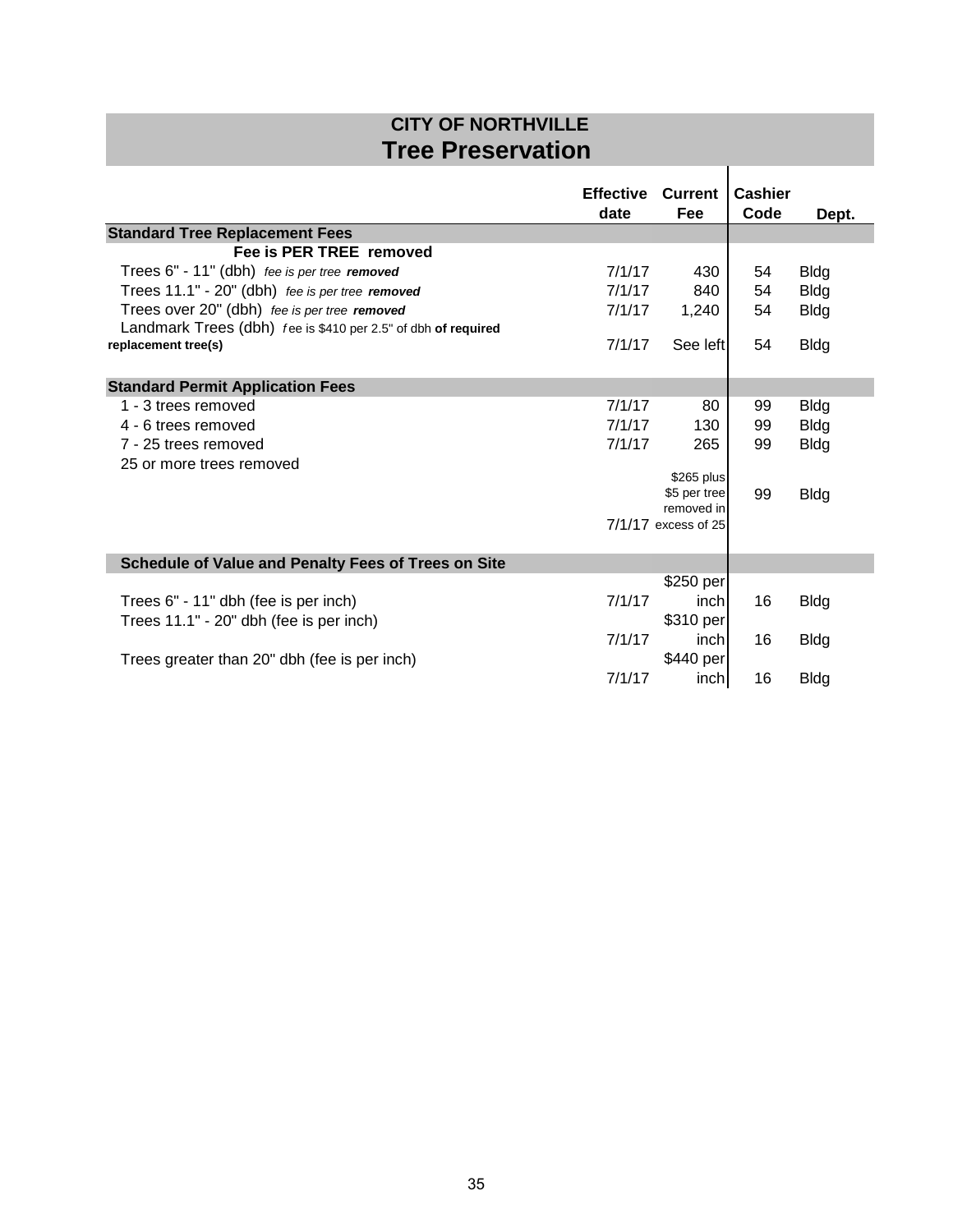## **CITY OF NORTHVILLE Violation Bureau Fine List**

|                                                                        |                                                       |                          | <b>Current fee</b>      |                             |                          |                        |           |
|------------------------------------------------------------------------|-------------------------------------------------------|--------------------------|-------------------------|-----------------------------|--------------------------|------------------------|-----------|
| <b>Violation</b>                                                       | Violation<br><b>Description Ord</b><br><b>Section</b> | <b>Effective</b><br>Date | <b>Offense</b><br>Type* | Within<br>10<br><b>Days</b> | $11 - 30$<br><b>Days</b> | <b>Cashier</b><br>Code | Dept.     |
| <b>Automobile Trailers</b>                                             | 82-251 et seq                                         | 7/1/17 CI                |                         | 57                          | 111                      | 16                     | Bldg.     |
| Barking, yelping, noisy animals                                        | $10-3$                                                | 7/1/17 CI                |                         | 25                          | 45                       | 16                     | PD        |
| <b>Bicycles</b>                                                        | 82-63                                                 | 7/1/17 CI                |                         | 15                          | 27                       | 16                     | PD        |
| <b>Building Code</b>                                                   | 14-31 et seq                                          | 7/1/17 CI                |                         | 57                          | 111                      | 16                     | Bldg.     |
| <b>Building Identification</b>                                         | 14-326 et seq                                         | 7/1/17 CI                |                         | 32                          | 57                       | 16                     | Bldg.     |
| Burning combustible Accum                                              | 54-182                                                | 7/1/17 CI                |                         | 55                          | 105                      | 16                     | PD        |
| <b>Commercial Vehicle Parking</b>                                      | 82-226 et seq                                         | 7/1/17 CI                |                         | 25                          | 45                       | 16                     | Bldg.     |
| Damage                                                                 | 54-216                                                | 7/1/17 CI                |                         | 80                          | 105                      | 16                     | <b>PD</b> |
| Dog license required                                                   | 10-46                                                 | 7/1/17 CI                |                         | 25                          | 45                       | 16                     | PD        |
| Dog waste                                                              | $10-76(b)$                                            | 7/1/17 MISD              |                         | 25                          | 45                       | 16                     | PD        |
| Dogs running at large                                                  | $10 - 2$                                              | 7/1/17 CI                |                         | 25                          | 45                       | 16                     | PD        |
| <b>Driveway Parking</b>                                                | 82-178                                                | 7/1/17 CI                |                         | 57                          | 111                      | 16                     | PD        |
| <b>Electrical Code</b>                                                 | 14-56 et seq                                          | 7/1/17 CI                |                         | 57                          | 111                      | 16                     | Bldg.     |
| False Alarm                                                            | 30-63 (b) and (c)                                     | 7/1/17 CI                |                         | 55                          | 111                      | 16                     | PD        |
| Fences                                                                 | 14-291 et seq                                         | 7/1/17 CI                |                         | 57                          | 111                      | 16                     | Bldg.     |
| Front Yard Parking                                                     | 82-177                                                | 7/1/17 CI-PV             |                         | 15                          | 22                       | 16                     | PD        |
| Garage Sale Signs                                                      | 62-31                                                 | 7/1/17 CI                |                         | 15                          | 27                       | 16                     | Bldg.     |
| Littering (handbills)                                                  | 54-121--- 54-127                                      | 7/1/17 CI                |                         | 25                          | 45                       | 16                     | PD        |
| <b>Mechanical Code</b>                                                 | 14-81 et seq                                          | 7/1/17 CI                |                         | 57                          | 111                      | 16                     | Bldg.     |
| <b>Noxious Weeds</b>                                                   | 90-61 et seq                                          | 7/1/17 CI                |                         | 55                          | 111                      | 16                     | Bldg.     |
| One and Two Family Dwelling Code                                       | 14-186 et seq                                         | 7/1/17 CI                |                         | 57                          | 111                      | 16                     | Bldg.     |
| <b>Plumbing Code</b>                                                   | 14-111 et seq                                         | 7/1/17 CI                |                         | 57                          | 111                      | 16                     | Bldg.     |
| <b>Prohibited Use/Consumer Fireworks</b>                               | $54-233(a)$ , (b), (c)                                | 7/1/17 CI                |                         | 100                         | 111                      | 16                     | PD        |
| <b>Property Maintenance</b>                                            | 14-151                                                | 3/20/18 CI               |                         | 57                          | 111                      | 16                     | Bldg.     |
| Roller Skates, etc. 1st offense                                        | 54-211 et seq                                         | 7/1/17 CI                |                         | 25                          | 35                       | 16                     | PD        |
| Roller Skates, etc. 2nd offense<br>Sidewalk Café and Outdoor Seating - | 54-211 et seq                                         | 7/1/17 CI                |                         | 60                          | 85                       | 16                     | PD        |
| 1st offense<br>Sidewalk Café and Outdoor Seating -                     | 74-171 --- 74-181                                     | 7/1/17 CI                |                         | 32                          | 57                       | 16                     | Bldg.     |
| 2nd offense                                                            | 74-171 --- 74-181                                     | 7/1/17 CI                |                         | 57                          | 84                       | 16                     | Bldg.     |
| Sidewalk Café and Outdoor Seating -<br>3rd offense                     | 74-171 -- 74-181                                      | 7/1/17 CI                |                         | 84                          | 111                      | 16                     | Bldg.     |
| Signs                                                                  | Zoning Ordinance                                      | 7/1/17 MISD              |                         | 57                          | 111                      | 16                     | Bldg.     |
| Snow and Ice Removal                                                   | 74-101                                                | 7/1/17 CI                |                         | 15                          | 37                       | 16                     | Bldg.     |
| Soil Erosion and Sedimentation                                         | 34-111                                                | 7/1/17 CI                |                         | 57                          | 111                      | 16                     | Bldg.     |
| Violation of Stop Work order                                           | above code                                            | 7/1/17 CI                |                         | 168                         | 220                      | 16                     | Bldg.     |
|                                                                        | *Note: CI = Civil infraction                          |                          |                         |                             |                          |                        |           |

MISD = Misdemeanor

CI-PV = Civil infraction, Parking Violation